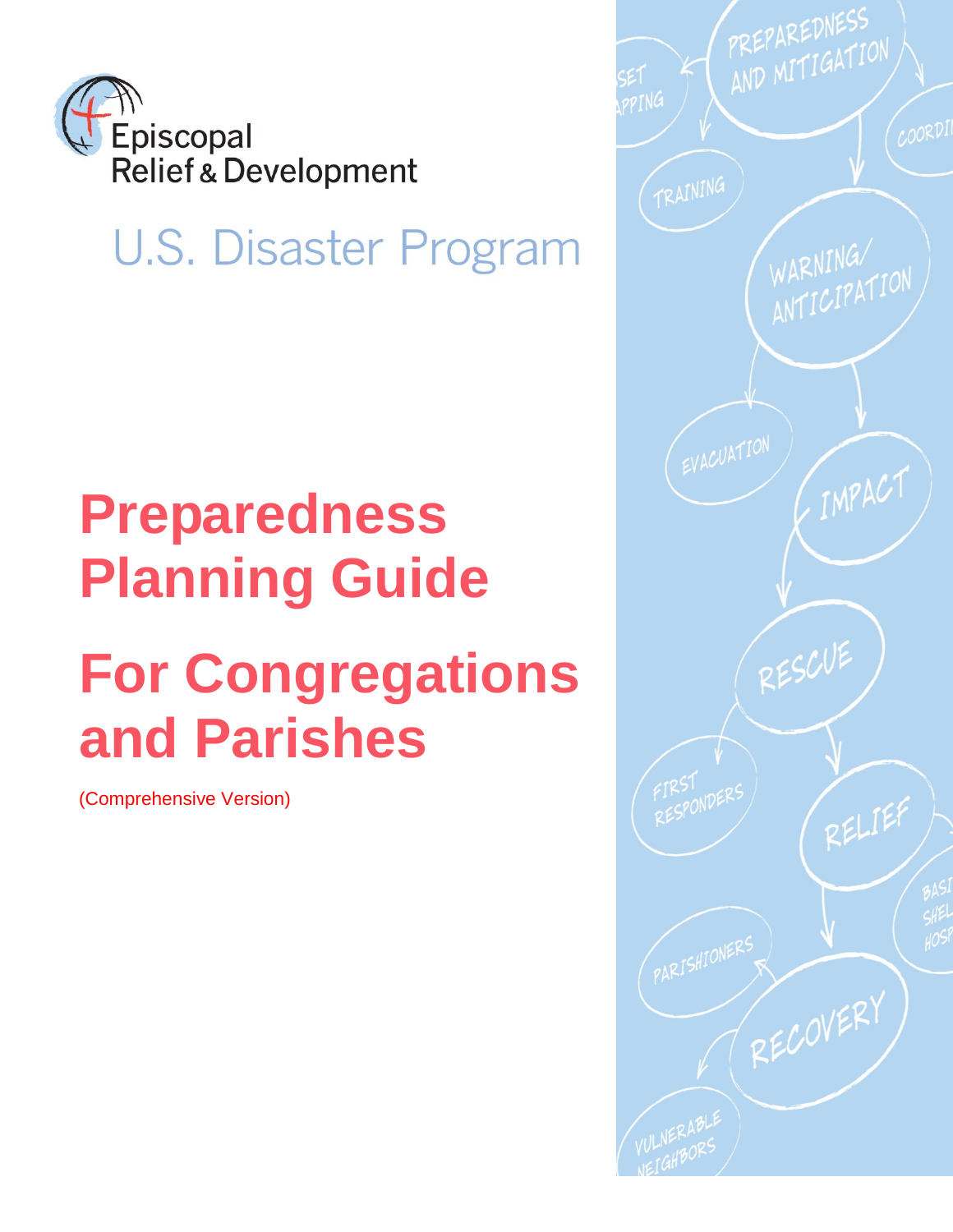**Comprehensive, 2013**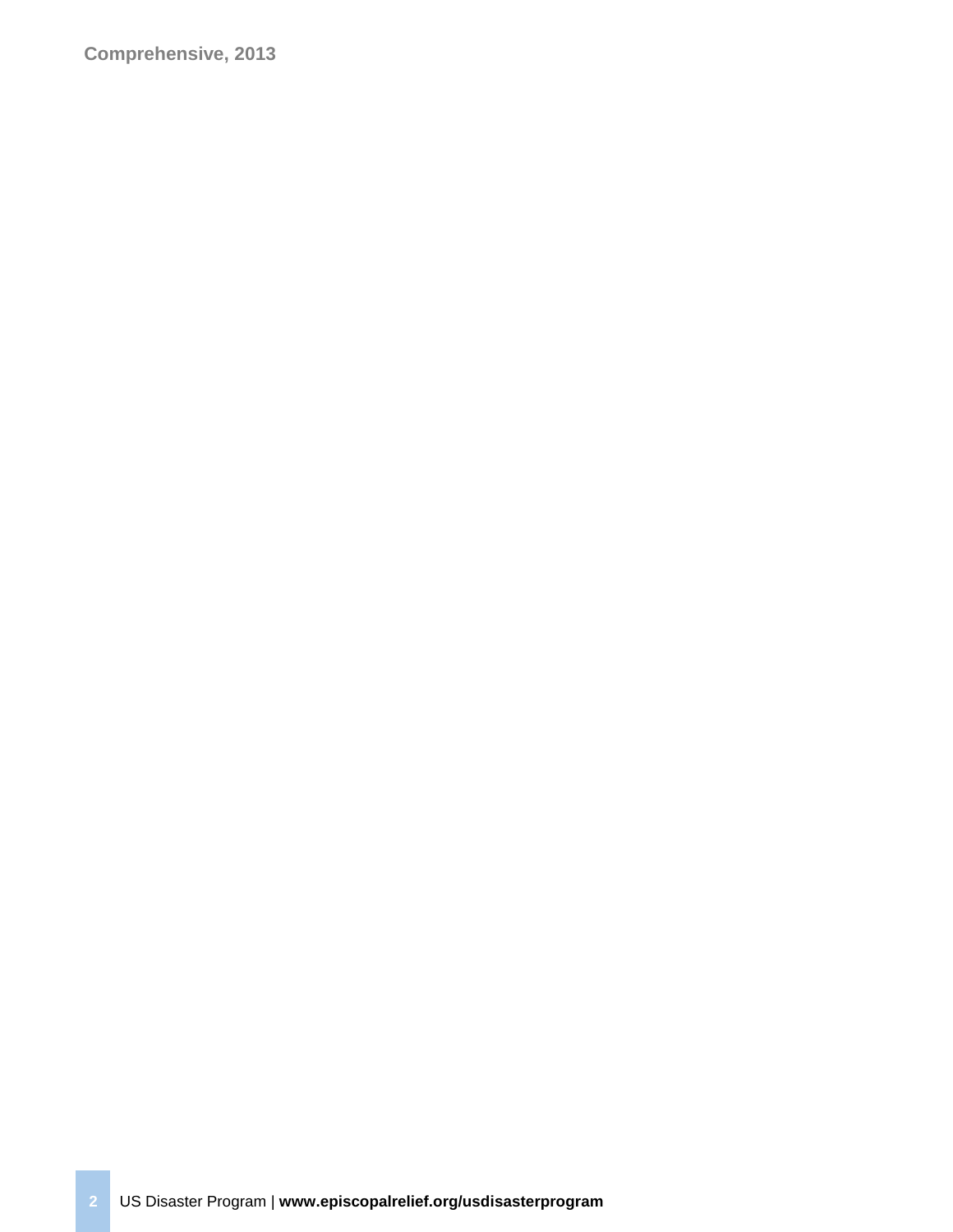# From the Director

Dear Episcopal Church Leaders,

Though we don't always want to think about it, one of our roles as a church in the community is to be prepared to be of assistance after a disaster. We plan for four basic reasons:

- To mitigate the damage to our church community's buildings and belongings;
- To be able to resume the business of the church as soon as possible post-disaster;
- To support our parishioners in times of crisis;
- To assist to our vulnerable neighbors after an emergency.

The role of Episcopal Relief & Development's US Disaster Program is to inspire, connect and equip leaders of the US Episcopal Church to prepare for hazards that might affect their communities, as well as mitigate the impact of those disasters and help the vulnerable make a full and sustained recovery.

The **"Comprehensive Version"** of the *Preparedness Planning Guide* is designed to help a congregation plan for a disaster, from taking inventory of physical and human assets to determining its niche in assisting vulnerable people in the larger community. This process is best done over several meetings, requiring about 10 to 15 hours to complete. To assist in the process, we've created a *Facilitator's Guide* that a group leader can use to facilitate a planning team in completing the heart of the plan in four meetings of 60 to 90 minutes. It can be downloaded for free from Episcopal Relief & Development's Resource Library, [www.episcopalrelief.org/resourcelibrary.](http://www.episcopalrelief.org/resourcelibrary)

We recognize some congregations might not yet be ready for a full disaster planning process. Two abbreviated versions of the guide can also be downloaded from our Resource Library [\(www.episcopalrelief.org/resourcelibrary.](http://www.episcopalrelief.org/resourcelibrary)) The **"Silver Level"** version includes necessary basic information to protect parishioners and church property in times of disaster, and also lays the foundation for congregations interested in responding to their most vulnerable neighbors after a disaster. The **"Bronze Level"** includes the most basic information needed in times of disaster. An index that crossreferences the sections of all three guides can be found at the end of this resource.

Episcopal Relief & Development's US Disaster Program is working with dioceses around the country to help them be better prepared for emergencies. That includes training and supporting Diocesan Disaster Coordinators, who have been appointed by their bishops. A list of Diocesan Disaster Coordinators can be found on our website at [www.episcopalrelief.org/usdisasterprogram.](http://www.episcopalrelief.org/usdisasterprogram) They should be your first support and resource through this planning process.

*The Preparedness Planning Guide for Congregations and Parishes* comes from the collected wisdom of the Church. To compile this guide, we gathered examples of parish and diocesan disaster preparedness guides from around the country as well as from other denominations. We utilized the most important elements from each, while trying to stay as simple as possible. Please let us know if there's anything in this guide that you think should be changed, added or eliminated, and feel free to edit according to your local context.

Thanks for all you do in this important work,

Katie Mears Director, US Disaster Program Episcopal Relief & Development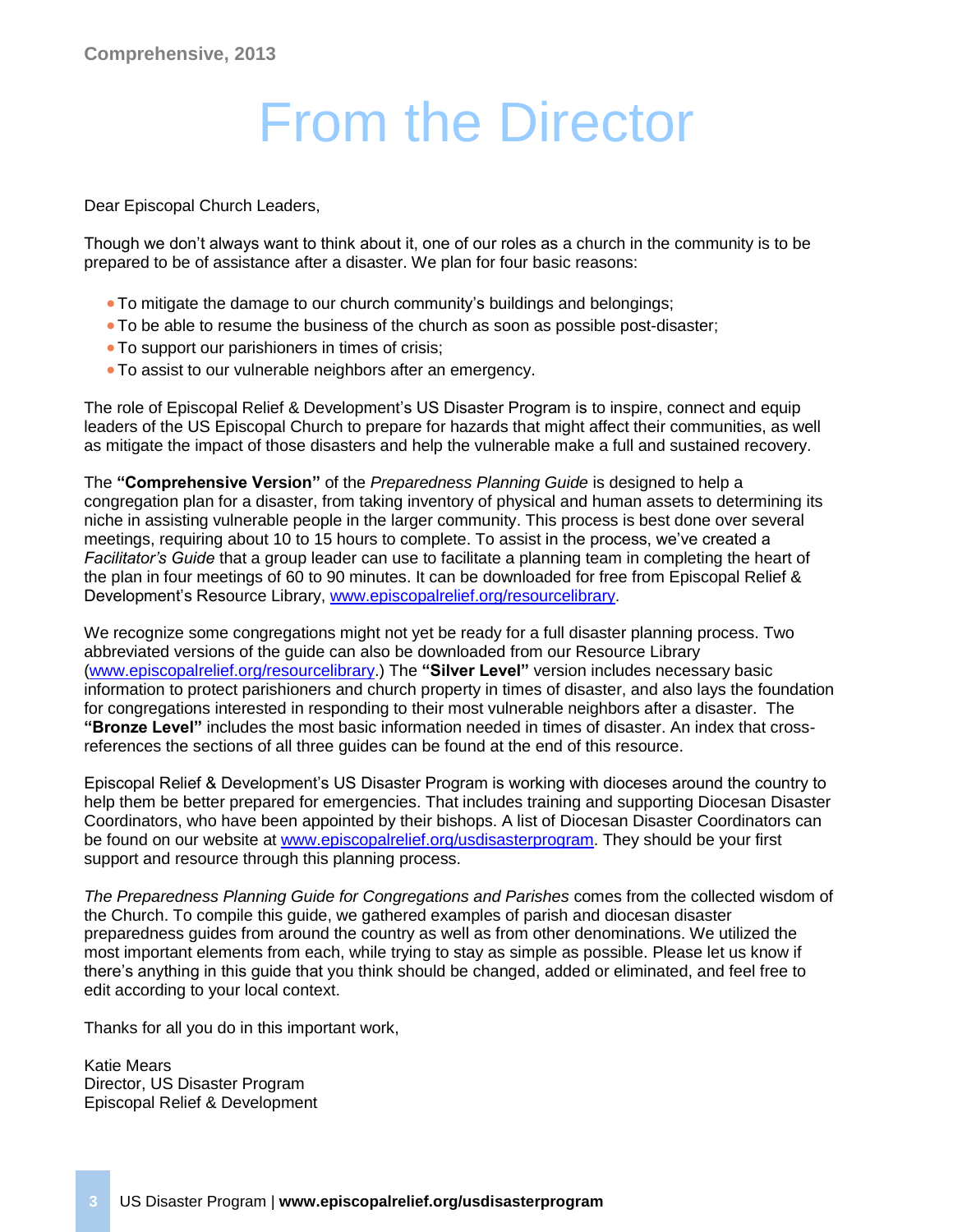# Thank-you

This guide is not the creation of Episcopal Relief & Development's US Disaster Program; it is a compilation of the great work of:

> Province IV Disaster Preparedness and Response Commission The Episcopal Diocese of Arkansas The Episcopal Diocese of Central Florida The Episcopal Diocese of Central Pennsylvania The Episcopal Diocese of Connecticut The Episcopal Diocese of East Tennessee The Episcopal Diocese of Florida The Episcopal Diocese of Kansas The Episcopal Diocese of Louisiana The Episcopal Diocese of Rio Grande The Episcopal Church in South Carolina The Episcopal Diocese of Southeast Florida The Episcopal Diocese of Southwestern Virginia The Episcopal Diocese of Texas The Episcopal Diocese of West Tennessee The Episcopal Diocese of West Texas Lutheran Episcopal Services in Mississippi

> This work owes special thanks to: Karin Hamilton and her committee in the Diocese of Connecticut and Carolyn Gibbs in the Diocese of Texas

Dave Baylor Dianne Britton The Rev. Daniel Harris Sharon Jones The Rev. Curtis Metzger The Rev. Canon E. Mark Stevenson Carol Stewart Ryan Velasco The Rev. Paul Wehner John D. Webster, Church Insurance Company of Vermont

and

Participants of the Disaster 101 Training in the Diocese of Olympia

© Copyright 2011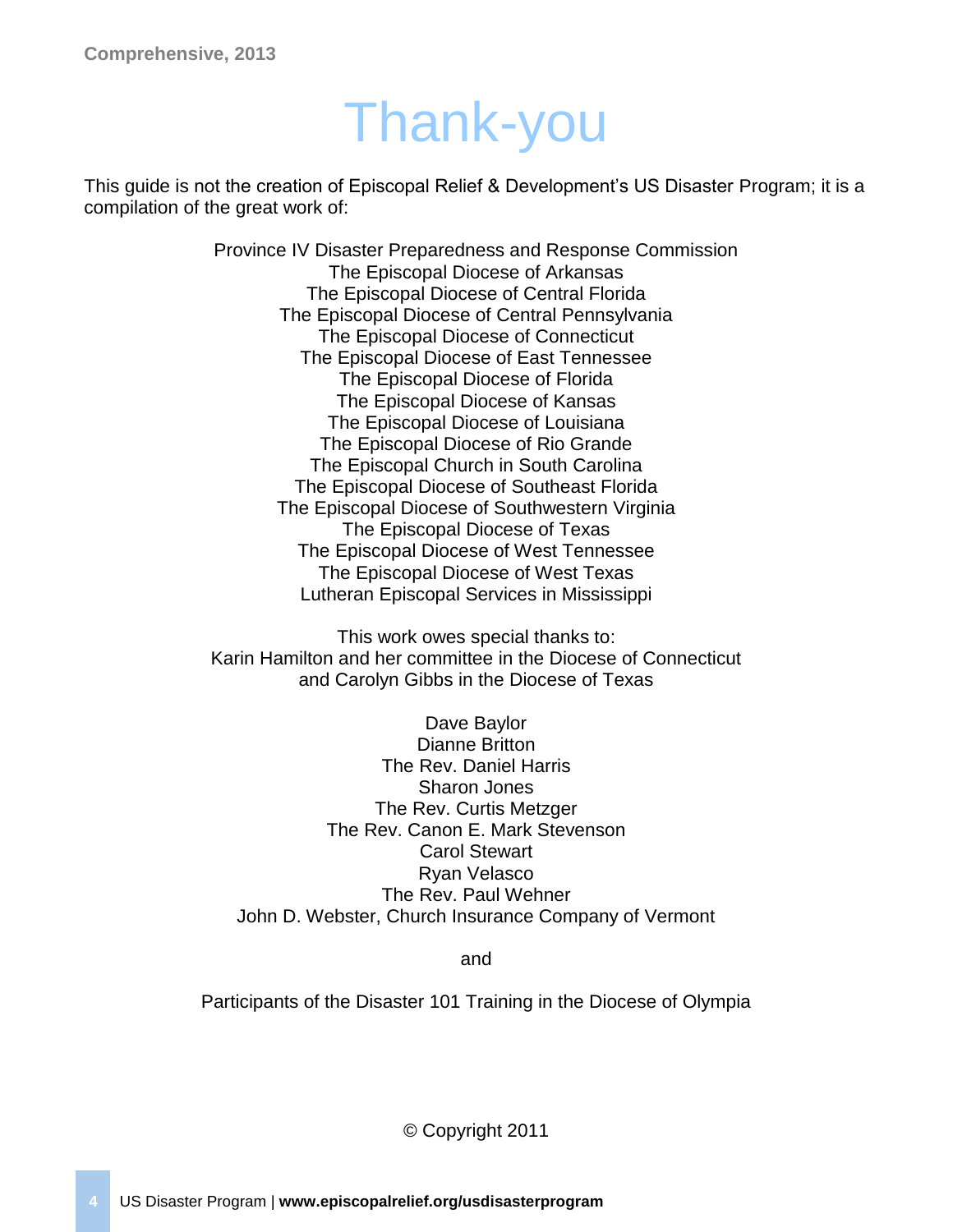# Foreword

*We know there is a lot going on in the life of a church, and it is easy for disaster preparedness to fall by the wayside. But when something does happen and no preparations have been made, it can be very difficult for that community. Here's one congregation's story to help illustrate the importance of this work.*

#### **St. John's Firestorm – May 9, 2004 The Rev. Dr. Gail Keeney-Mulligan**

It was Sunday afternoon (Mother's Day) and we had just arrived at St. John's for a Women's Bible Study. I walked through the hall, down the stairs and unlocked the lower level office entrance doors for the women to enter. It was 5 p.m. and we sat down in a classroom below the hall to begin our study.

At 5:20, there was a huge "boom!" sound upstairs. I thought that someone had come in and slammed the doors. The next thing we knew there was the smell of smoke. I opened the stairwell door only to find it filled with smoke. There was no back door exit and no way to climb out through the windows. We could, thank God, go out the doors down the hall near the church.

When we got outside we found a large crowd screaming that there were people inside. Fire trucks were arriving. Within minutes the entire upstairs hall and everything in it was gone. We still don't know what caused the fire, as all the doors were locked and no one was inside except the study group. There were no accelerants found and there were no electrical causes.

It was sobering to realize, later, that the location of the fire and the speed with which it spread could have blocked our getting out of the building, as the stairwell was hot and smoky and was between our classroom and the exit we had to use.

The heat of the fire was so great that it affected the stained glass windows behind the altar and given another ten minutes, would have caused serious damage in the chancel area. The water from the fire fighters soaked computers and file cabinets, destroying many records and much of our important resources and materials. There were no fire alarms and no sprinkler systems in the old building.

Our ongoing ministries were saved by the awesome relationship we have with the interfaith community of New Milford. Even as the firefighters were still exploring the cause of the fire and explosion — and parish members, along with Jack Spaeth and Bishop Curry, sat outside the building in vigil — the priest of St. Francis Xavier Roman Catholic Church arrived and handed me keys to their building at the top of the New Milford Green to use as needed. A short time later, Rabbi Norm Koch gave us keys to his hall and the Congregational Church next door gave us space to save all the records we could salvage as well as rooms for our Sunday School classes and our after school program.

We were very fortunate to have a member of the Congregational Church rent to us a little house he had just bought and was upgrading for rental, which stood between our church and theirs.

When we consider who and what we could have lost, what we did lose, and how it took a village for us to carry on our ministry and mission, it's humbling. Since the fire, we have made significant changes in our building, our storage, and in safety procedures for the unexpected.

This Outline for Parishes has shown us even more things we can and should do to protect the people, property and records of our life together in Christ.

The Rev. Dr. Gail Keeney-Mulligan Rector, St. John's Episcopal Church, New Milford, CT Member, Bishop and Diocesan Executive Council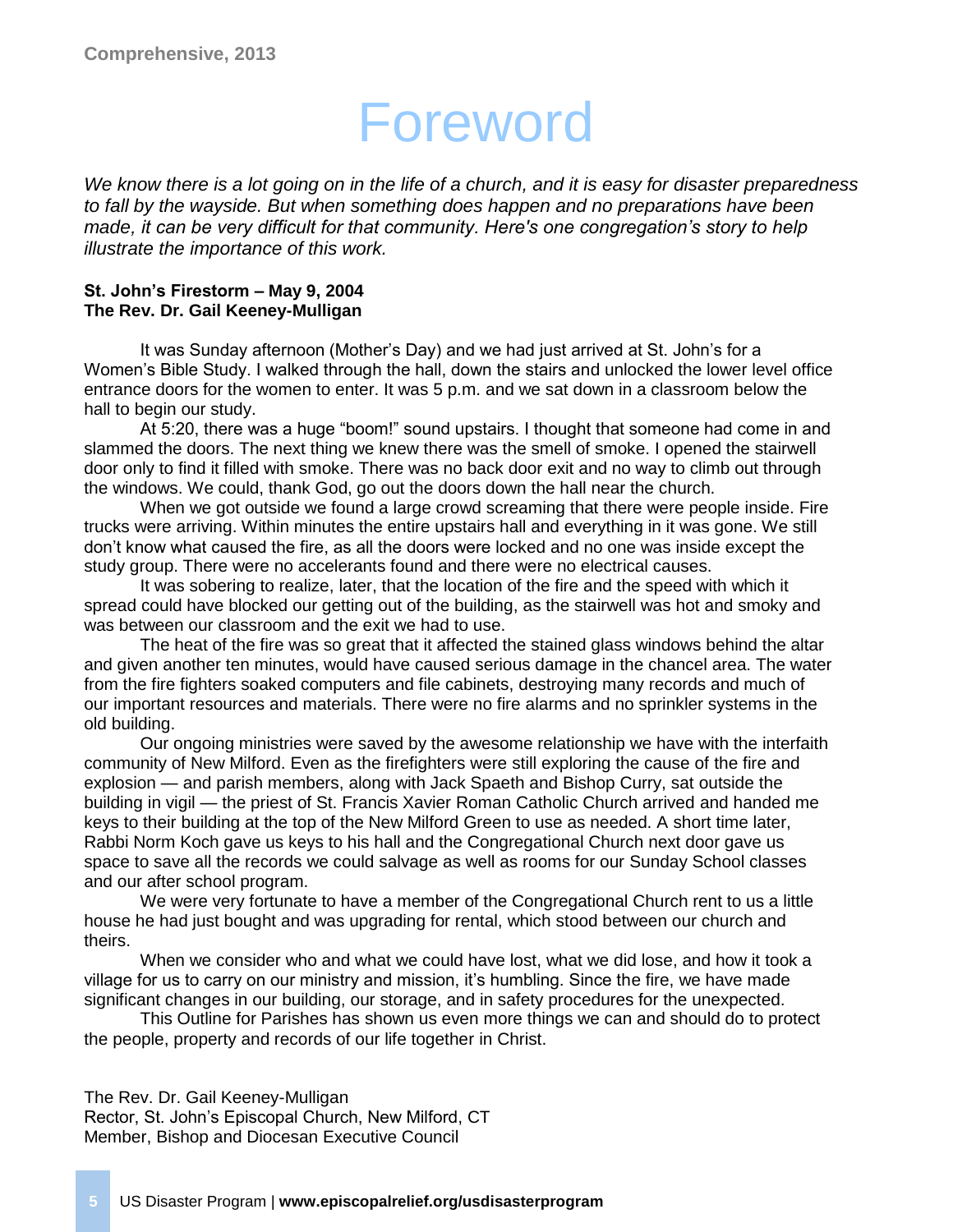# Table of Contents

| Leadership                                                                                                                    | 9  |
|-------------------------------------------------------------------------------------------------------------------------------|----|
| Who will take responsibility for preparedness activities?<br>• Congregational Disaster Coordinator / Disaster Leadership Team | 10 |
| • Disaster Leadership Team - Contact Information                                                                              | 11 |
| <b>Goals</b>                                                                                                                  |    |
| What does your congregation want to do in case of disaster?                                                                   | 13 |
| • Preparedness Goals / Forming Goals                                                                                          | 14 |
| • Congregational Goals                                                                                                        | 15 |
| <b>Risk Assessment</b>                                                                                                        |    |
| What emergencies have happened before and what should you prepare for?                                                        | 17 |
| • Local Crisis History                                                                                                        | 18 |
| • Brainstorm Possible Disasters and Emergencies                                                                               | 19 |
| • Identify Groups that Include or Serve Vulnerable People                                                                     | 20 |
| <b>Property Assets</b>                                                                                                        | 22 |
| What do you have that you need to protect?                                                                                    |    |
| • Inventories of Property-Related Assets                                                                                      | 23 |
| $\bullet$ Inventory Form                                                                                                      | 24 |
| • Items to Protect                                                                                                            | 25 |
| • Items to Bring in an Evacuation                                                                                             | 26 |
| • Church "Go Kit"                                                                                                             | 27 |
| • Insurance Information                                                                                                       | 28 |
| • Secure Storage of Archives and Records                                                                                      | 29 |
| <b>Response &amp; Recovery Capacity</b>                                                                                       | 31 |
| What and whom do you have that will help you respond after an emergency?                                                      |    |
| • Congregational Resources                                                                                                    | 32 |
| • Congregational Activities Resources                                                                                         | 33 |
| • Members with Disaster-Related Skills/Certification/Resources                                                                | 34 |
| <b>Member Questionnaire</b><br>$\bullet$                                                                                      | 35 |
| • Goals and Response                                                                                                          | 38 |
| <b>Communication &amp; Outreach</b>                                                                                           | 40 |
| Whom do you need to contact after an emergency, how and for what purpose?                                                     |    |
| • Important Contacts                                                                                                          | 41 |
| • Diocesan Contact Information                                                                                                | 42 |
| <b>Church Staff Contact Information</b><br>$\bullet$                                                                          | 43 |
| • People with Financial Authorization Approval                                                                                | 43 |
| <b>Congregation's Emergency Contacts</b>                                                                                      | 44 |
| • Local Preparedness and Response Organizations                                                                               | 45 |
| Vendor Contact List                                                                                                           | 46 |
| Outside Users of the Building                                                                                                 | 47 |
| Local Media Information<br>٠                                                                                                  | 48 |
| <b>Developing Templates for Initial Response</b>                                                                              | 50 |
| The first steps you should take in the immediate aftermath of a disaster                                                      |    |
| Example: Major Disasters with Warning                                                                                         | 51 |
| Example: Local Emergencies with No Warning                                                                                    | 52 |
| Template: Major Disasters with Warning                                                                                        | 53 |
| • Template: Major Disasters with No Warning                                                                                   | 54 |
| • Template: Local Emergencies with Warning                                                                                    | 55 |
| Template: Local Emergencies with No Warning<br>$\bullet$<br><b>Appendix: Table of Contents, All Versions</b>                  | 56 |
| Compares Comprehensive, Silver and Bronze versions                                                                            | 57 |
|                                                                                                                               |    |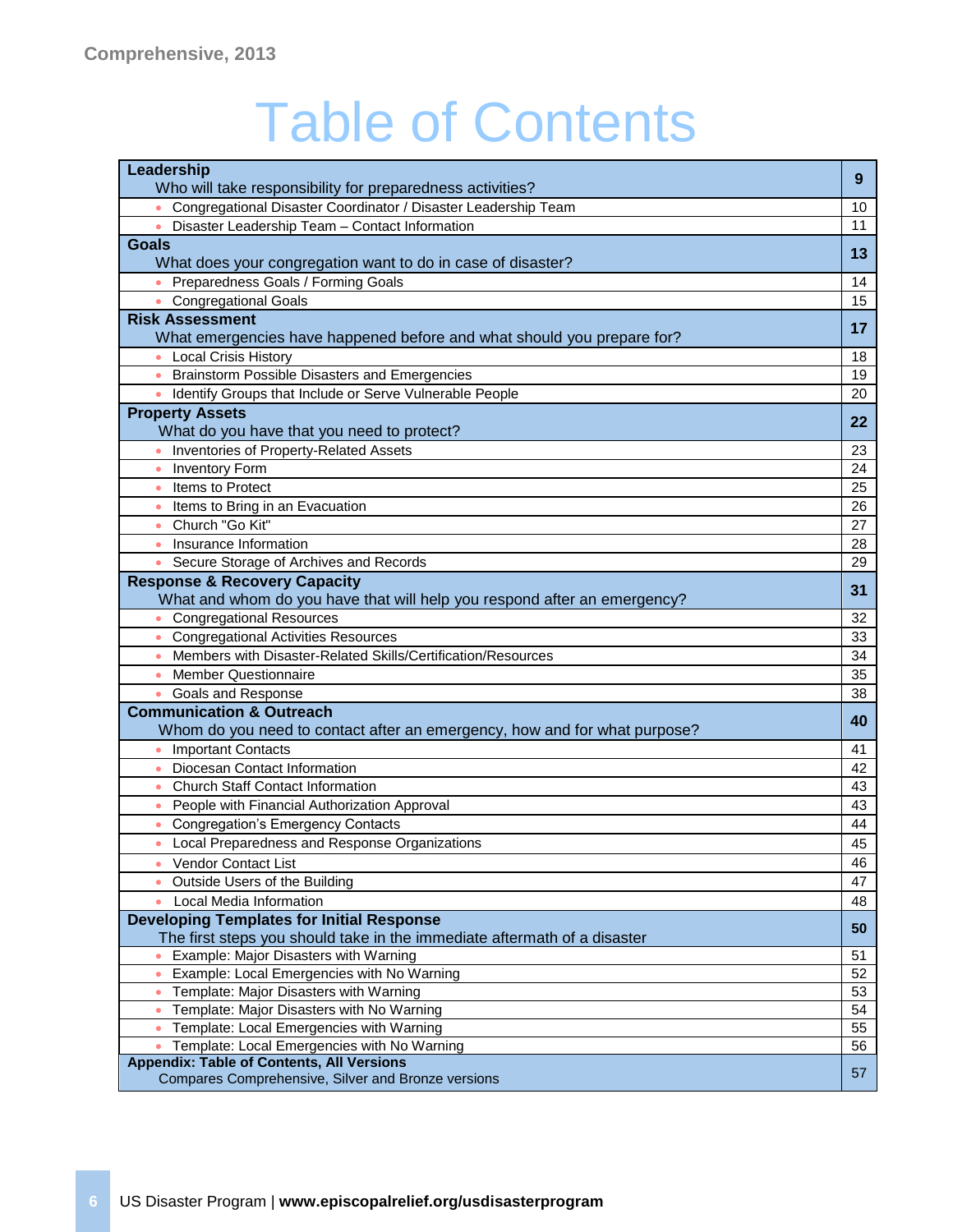# **Our Congregation's Disaster Plan**

| Congregation/Church:<br>Phone:<br>• Address:                    |  |
|-----------------------------------------------------------------|--|
|                                                                 |  |
| • Congregational<br><b>Disaster Coordinator:</b><br>Cell Phone: |  |
| Landline:                                                       |  |
| Diocesan Disaster<br>Coordinator:                               |  |
| Cell Phone:<br>Landline:                                        |  |
| Date of Completion:                                             |  |
| <b>Scheduled Review:</b>                                        |  |

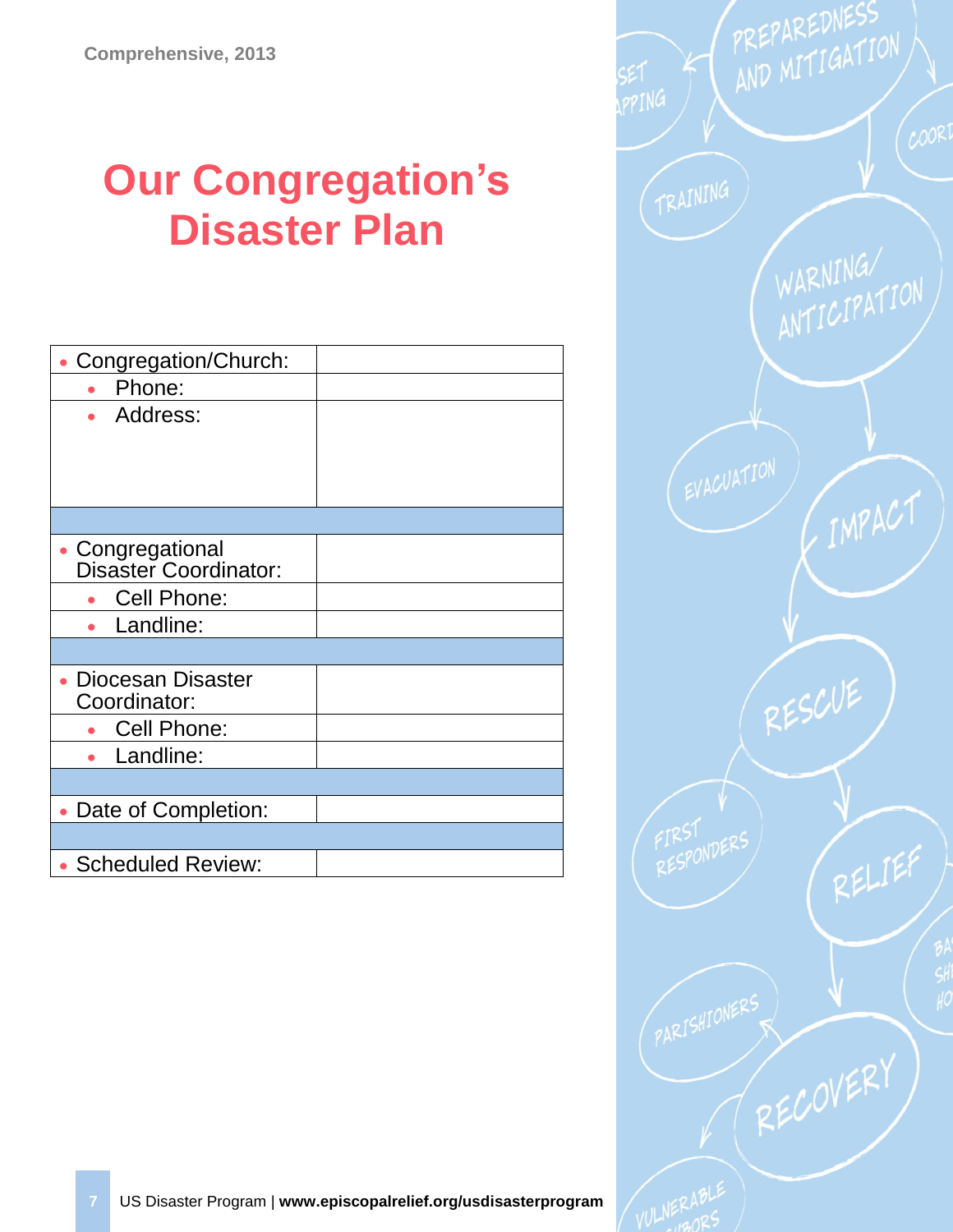**Comprehensive, 2013**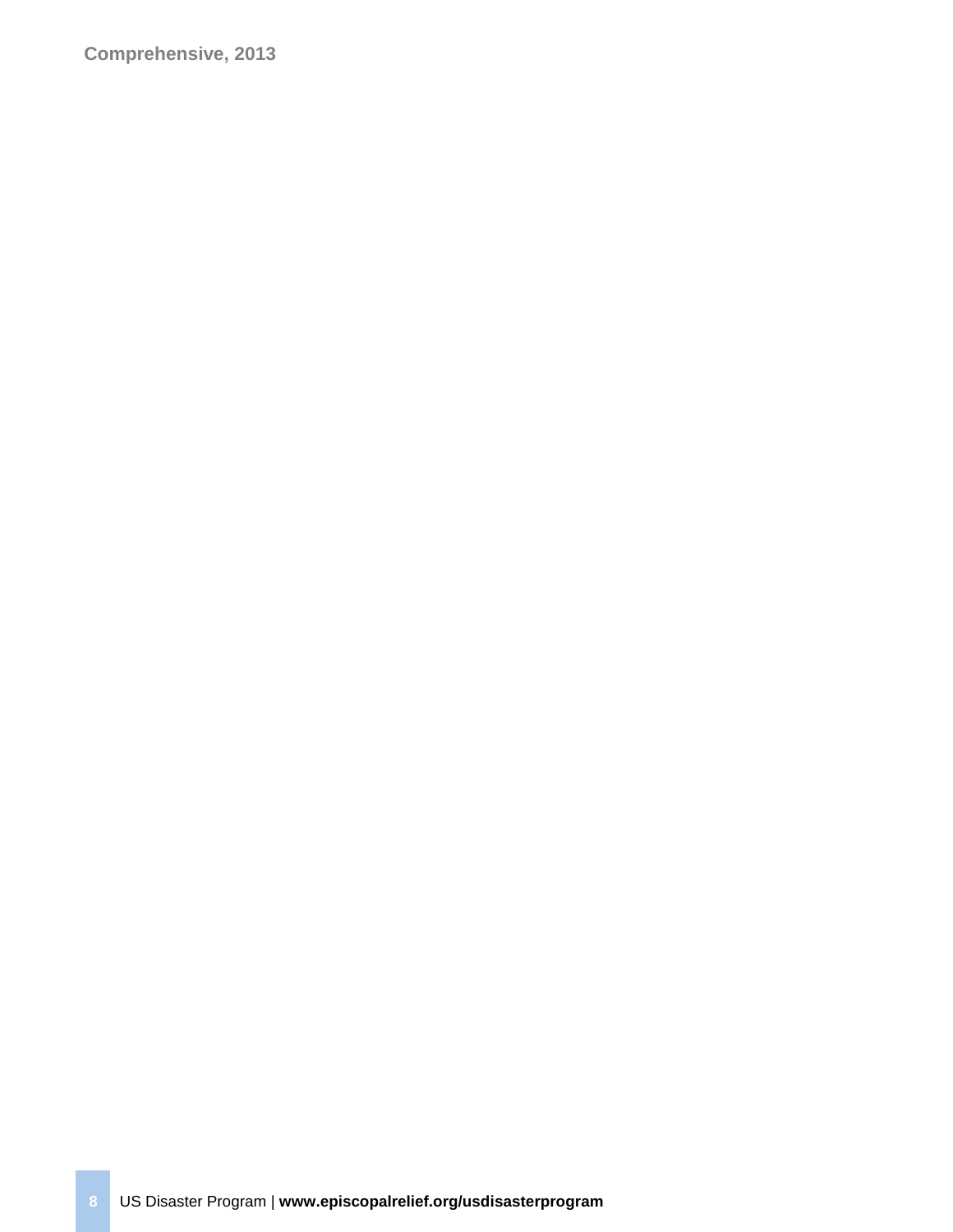# **Leadership**

PREPAREDNESS PREPAREUNESS

WARNING/

RESCUE

RECOVERY

WARNING

IMPACT

RELIEF

Invite interested congregational members to take a leadership role so that you'll have the necessary direction to plan for and respond to all disasters. The responsibilities of this leadership include: developing the initial disaster response plan, making sure it's reviewed at least annually, and implementing it when necessary.

As key decision makers, leaders must be familiar with the plan that has been developed and their role in coordinating the response to the disaster. You must ensure that the plan is operational, and that it is well communicated to the congregation and community.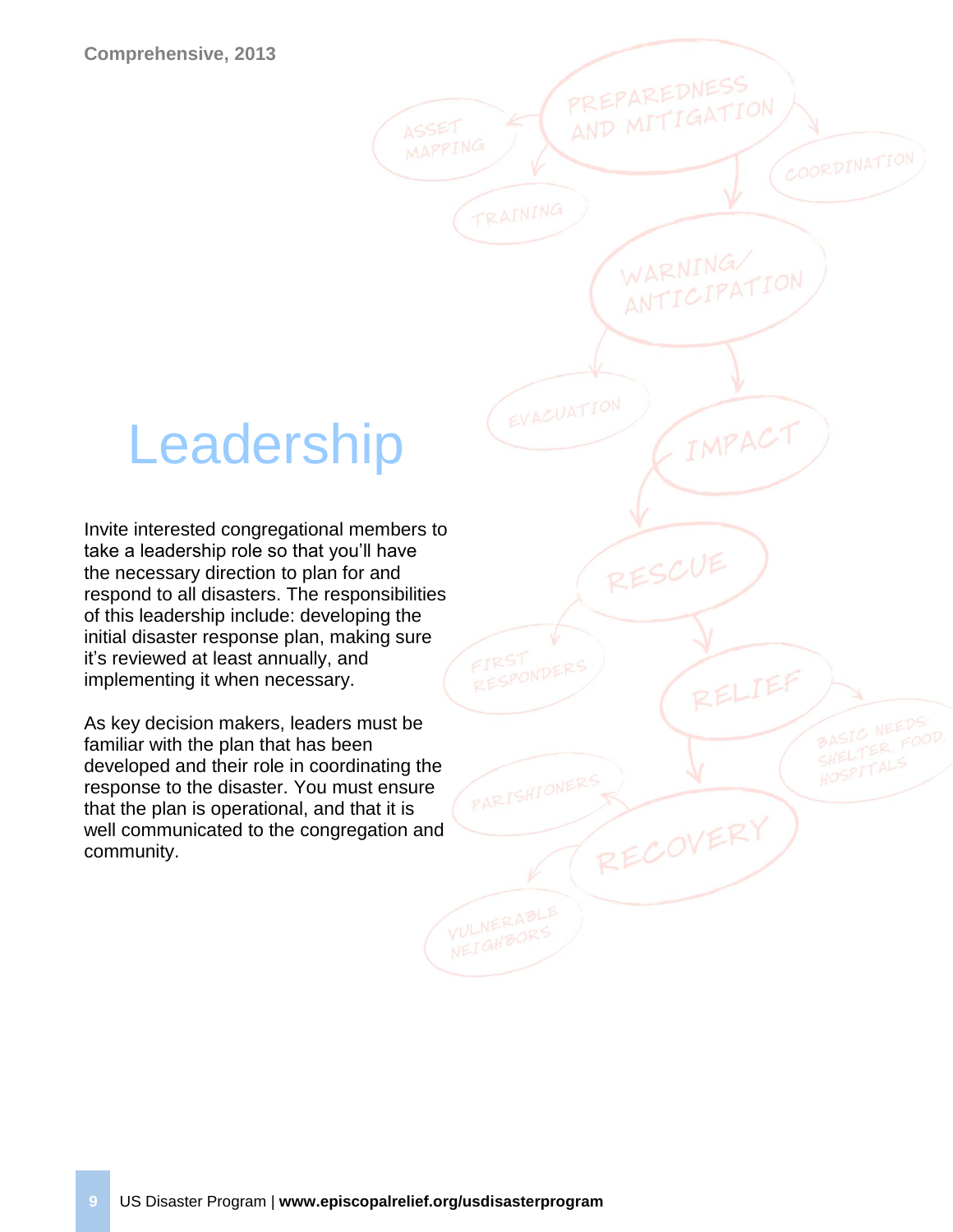# **Congregational Disaster Coordinator**

The Congregational Disaster Coordinator provides leadership and guidance to the congregation in advance of, during, and following an emergency. This individual should ideally be a regular member of the congregation, familiar with its facilities and families. S/he should be available to enact the emergency plan and oversee the collective activities of the Disaster Leadership Team members; therefore, it is best if this role is not filled by a professional disaster responder who will be unavailable following an event. It is also best that clergy on staff not fill the role of Congregational Disaster Coordinator so that they can meet the spiritual and emotional needs of the congregation and community in times of disaster. However, it is likely that the priest may be able to suggest candidates for this role.

## **Disaster Leadership Team**

The Disaster Leadership Team should include the Congregational Disaster Coordinator, and a group of committed individuals willing to support the Coordinator and the congregation in preparedness and response efforts. This group can be small; in some congregations three might be appropriate, in others as many as eight to ten.

#### **Possible members for a Disaster Leadership Team:**

- Rector/vicar/priest-in-charge
- Assisting clergy
- Junior and senior wardens
- Parish administrator
- Altar Guild leader
- Other possibilities: sexton, church school director, parish nurse, parish historian, webmaster, etc.
- People with expertise and/or connections within the disaster/emergency response field
- People with experience in planning
- People willing and able to help in designated areas of responsibility

#### **The responsibilities of the Disaster Leadership Team include:**

- Developing, reviewing and knowing the disaster plan
- Leading drills or trainings as needed
- Communicating the plan fully to the congregation and community (through trainings, preparedness Sundays, etc.)
- Helping to resume congregational life as soon as possible after a disaster
- Protecting church assets after a disaster
- Serving the congregation during the acutely stressful time after a disaster
- Mirroring to the community Christ's commitment to truth, mercy, justice and love

#### **To do this the Disaster Leadership Team must:**

- Know their own area of responsibility within the plan
- Review and update the plan regularly to make sure it is operational
- Activate the preparedness or post-disaster plan after a disaster
- Evaluate the plan when enacted; make changes as needed
- At regular intervals, invite new members to join the Team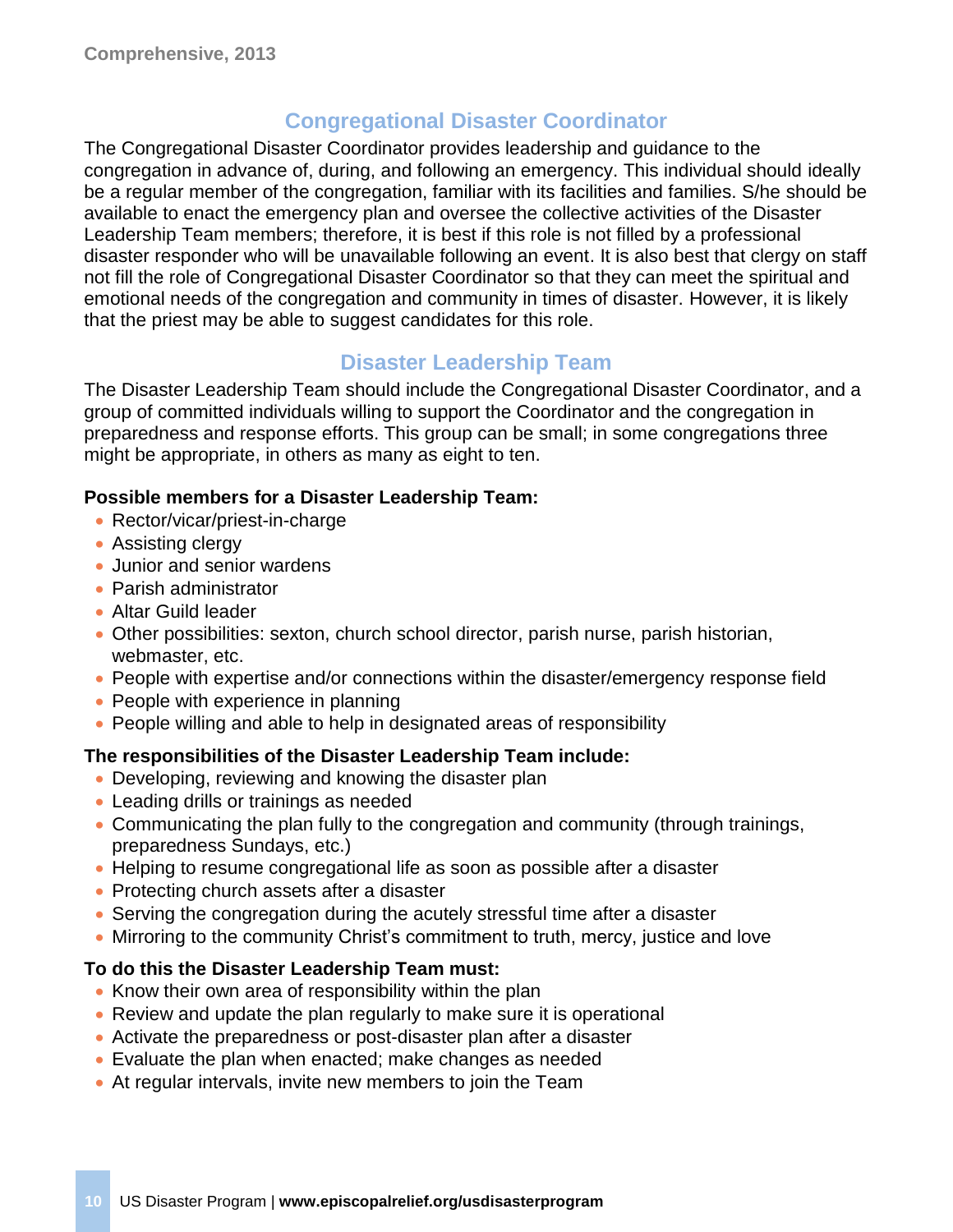# **Disaster Leadership Team:**

## **Contact Information**

**Instructions:** Fill out the following form with contact information for your Congregational Disaster Coordinator and the Disaster Leadership Team. Even if your team consists of two people, capture their contact information.

| <b>Disaster Coordinator:</b><br>• Cell Phone:<br>• Email:<br><b>Role/Designated</b><br>• Name:<br>Tasks:<br>Address:<br>Landline:<br><b>Cell Phone:</b><br>Email:<br><b>Role/Designated</b><br>• Name:<br>Tasks:<br>Address:<br>Landline:<br><b>Cell Phone:</b><br>Email:<br><b>Role/Designated</b><br>• Name:<br>Tasks:<br>Address:<br>Landline:<br><b>Cell Phone:</b><br>Email:<br><b>Role/Designated</b><br>• Name:<br>Tasks:<br><b>Address:</b><br>Landline:<br><b>Cell Phone:</b> | Congregational | • Landline: |
|----------------------------------------------------------------------------------------------------------------------------------------------------------------------------------------------------------------------------------------------------------------------------------------------------------------------------------------------------------------------------------------------------------------------------------------------------------------------------------------|----------------|-------------|
|                                                                                                                                                                                                                                                                                                                                                                                                                                                                                        |                |             |
|                                                                                                                                                                                                                                                                                                                                                                                                                                                                                        |                |             |
|                                                                                                                                                                                                                                                                                                                                                                                                                                                                                        |                |             |
|                                                                                                                                                                                                                                                                                                                                                                                                                                                                                        |                |             |
|                                                                                                                                                                                                                                                                                                                                                                                                                                                                                        |                |             |
|                                                                                                                                                                                                                                                                                                                                                                                                                                                                                        |                |             |
|                                                                                                                                                                                                                                                                                                                                                                                                                                                                                        |                |             |
|                                                                                                                                                                                                                                                                                                                                                                                                                                                                                        |                |             |
|                                                                                                                                                                                                                                                                                                                                                                                                                                                                                        |                |             |
|                                                                                                                                                                                                                                                                                                                                                                                                                                                                                        |                |             |
|                                                                                                                                                                                                                                                                                                                                                                                                                                                                                        |                |             |
|                                                                                                                                                                                                                                                                                                                                                                                                                                                                                        |                |             |
|                                                                                                                                                                                                                                                                                                                                                                                                                                                                                        |                |             |
|                                                                                                                                                                                                                                                                                                                                                                                                                                                                                        |                |             |
|                                                                                                                                                                                                                                                                                                                                                                                                                                                                                        |                |             |
|                                                                                                                                                                                                                                                                                                                                                                                                                                                                                        |                |             |
|                                                                                                                                                                                                                                                                                                                                                                                                                                                                                        |                |             |
|                                                                                                                                                                                                                                                                                                                                                                                                                                                                                        |                |             |
|                                                                                                                                                                                                                                                                                                                                                                                                                                                                                        |                |             |
|                                                                                                                                                                                                                                                                                                                                                                                                                                                                                        |                |             |
|                                                                                                                                                                                                                                                                                                                                                                                                                                                                                        |                |             |
|                                                                                                                                                                                                                                                                                                                                                                                                                                                                                        |                |             |
|                                                                                                                                                                                                                                                                                                                                                                                                                                                                                        |                |             |
|                                                                                                                                                                                                                                                                                                                                                                                                                                                                                        |                |             |
|                                                                                                                                                                                                                                                                                                                                                                                                                                                                                        |                |             |
|                                                                                                                                                                                                                                                                                                                                                                                                                                                                                        |                |             |
|                                                                                                                                                                                                                                                                                                                                                                                                                                                                                        |                |             |
|                                                                                                                                                                                                                                                                                                                                                                                                                                                                                        |                |             |
|                                                                                                                                                                                                                                                                                                                                                                                                                                                                                        |                |             |
|                                                                                                                                                                                                                                                                                                                                                                                                                                                                                        |                |             |
|                                                                                                                                                                                                                                                                                                                                                                                                                                                                                        |                |             |
|                                                                                                                                                                                                                                                                                                                                                                                                                                                                                        |                |             |
|                                                                                                                                                                                                                                                                                                                                                                                                                                                                                        |                | Email:      |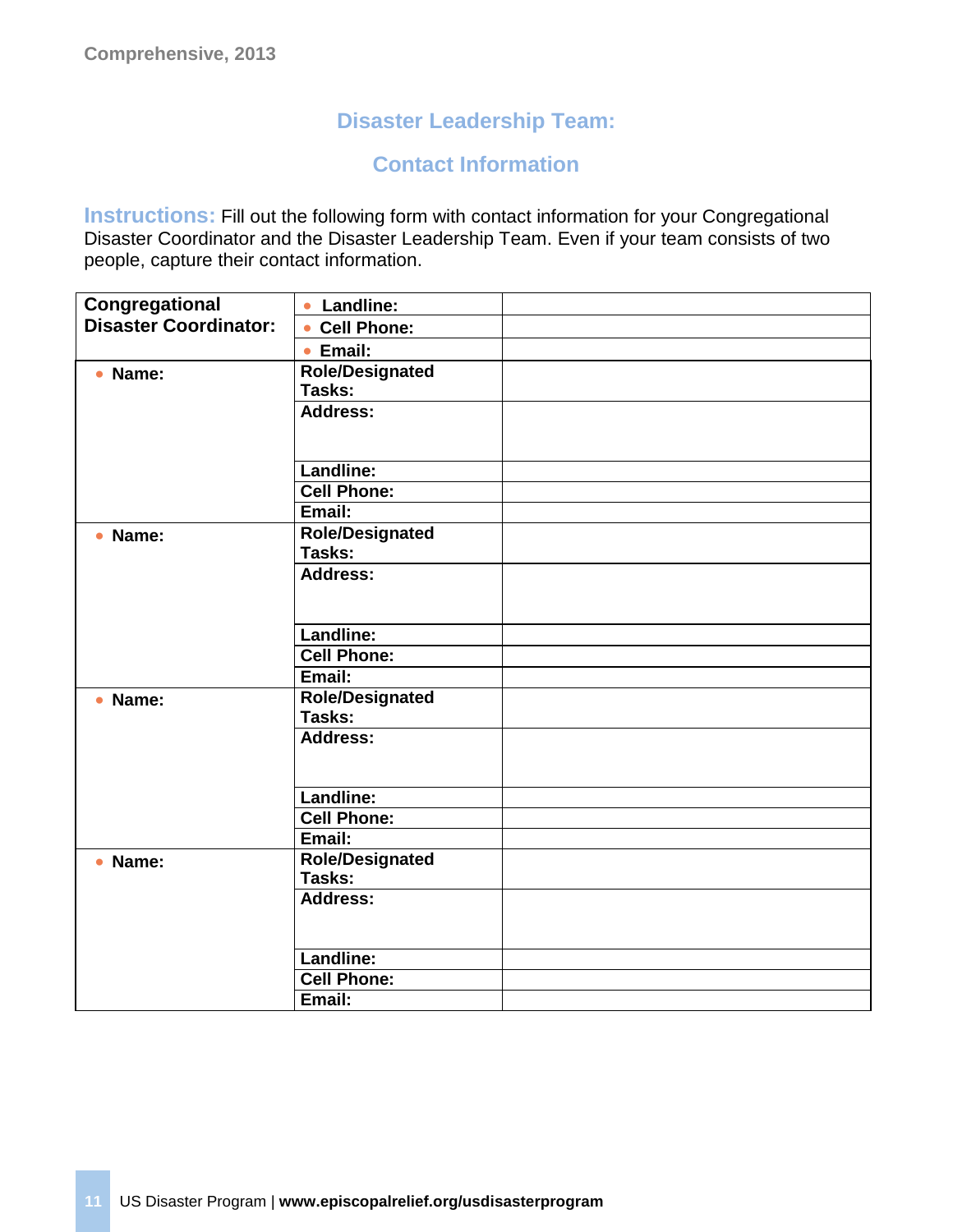**Comprehensive, 2013**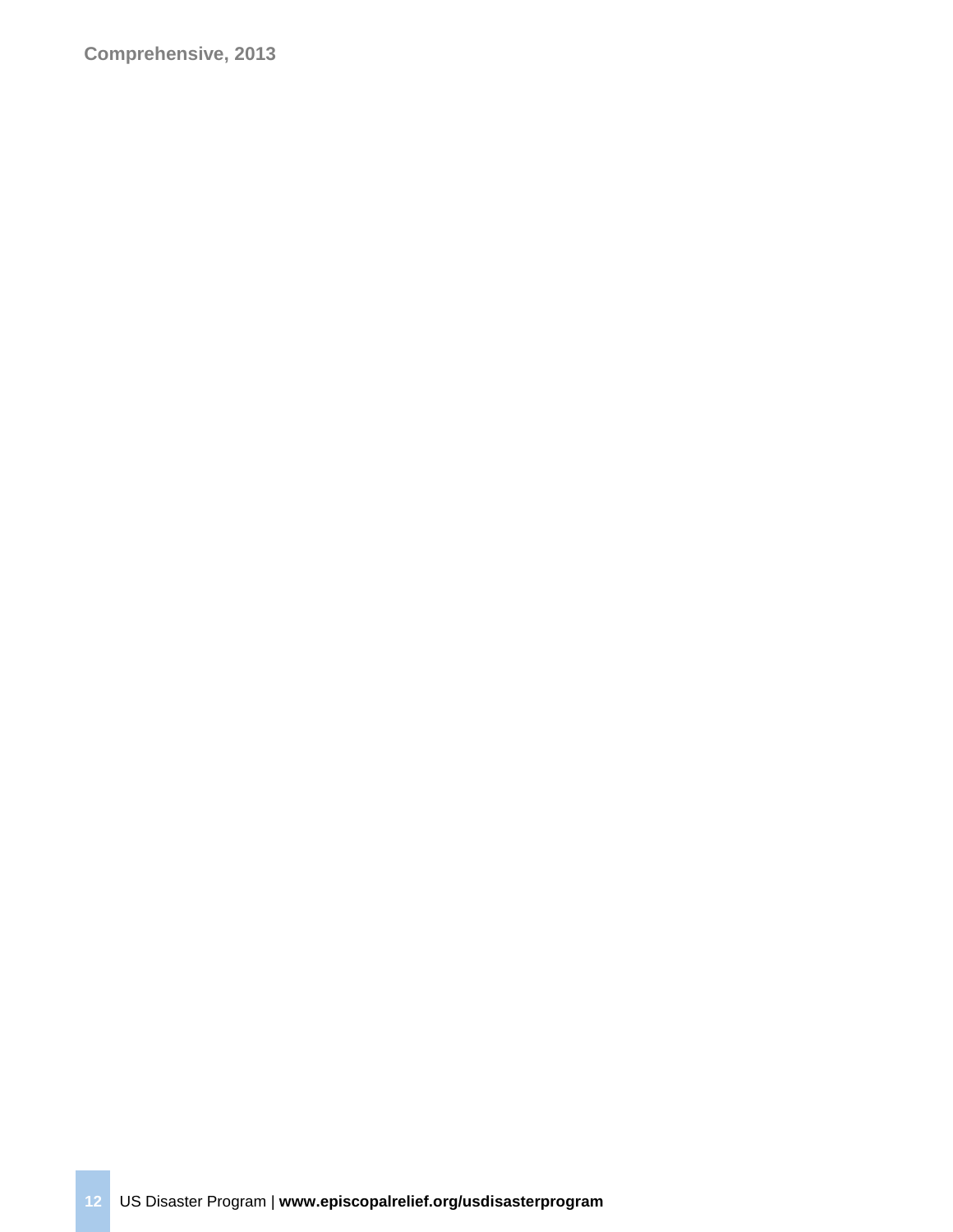# **Goals**

PREPAREDNESS PREPAREUNESTION

WARNING/

RESCUE

RECOVERY

WARNING

IMPACT

RELIEF

Use this goal section to think broadly about who your congregation wants to be and how those values might be reflected in your disaster response work. Imagine a disaster has hit, and you and your committee are reflecting on what has occurred. What do you want to say about yourselves? – "We did a great job taking care of our elderly members; we were able to smoothly navigate insurance systems; we made an important contribution to the recovery of our poorer neighbors." This section is a place for this type of broad thinking.

**13** US Disaster Program | **www.episcopalrelief.org/usdisasterprogram**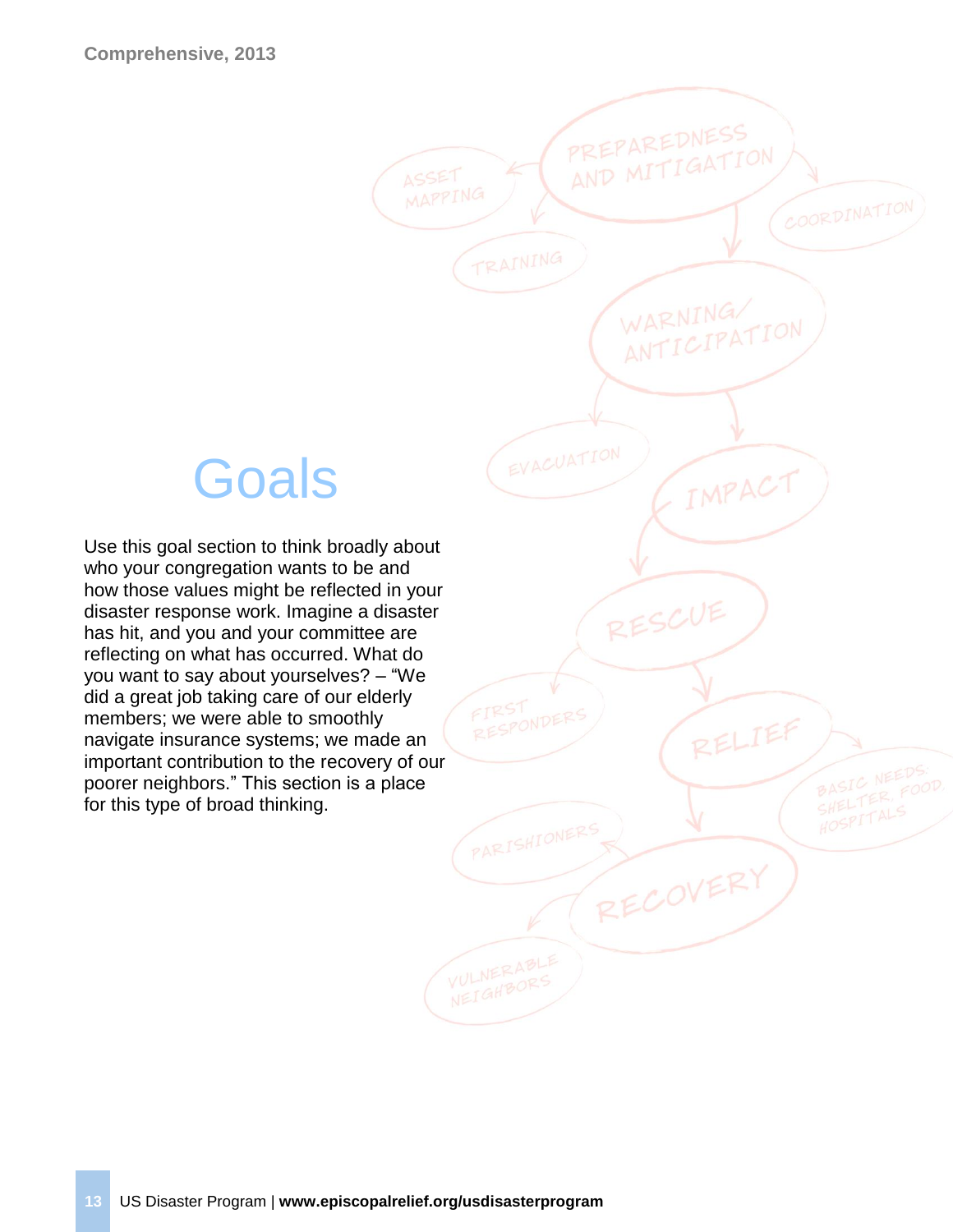### **Preparedness Goals**

In putting together this guide and talking with church leaders around the country, we have realized that all preparedness, response, recovery and hazard mitigation work can be can be categorized into four goals:

**Resuming congregational life as quickly and smoothly as possible** 

**Protecting the church's assets**

**Supporting impacted parishioners to recover**

**Reaching out to vulnerable neighbors**

If your congregation is prepared, it will be able to achieve these goals more quickly and efficiently after an emergency.

# **Forming Goals**

Broadly think about who your congregation wants to be and how those values might be reflected in your disaster response work. The Disaster Leadership Team should identify the highest priorities specific to your congregation during and after a disaster. Goals should be simple and reflective of the needs and abilities of your congregation and the mission of your diocese, and agreed upon by each member of the team.

#### **Mission Statements**

Look at your church and diocesan mission statements, and think about how disaster response can align with this larger purpose. Include those statements here to provide a framework for your goals.

| <b>Diocesan</b><br><b>Mission</b><br><b>Statement:</b>       |  |
|--------------------------------------------------------------|--|
| <b>Congregational</b><br><b>Mission</b><br><b>Statement:</b> |  |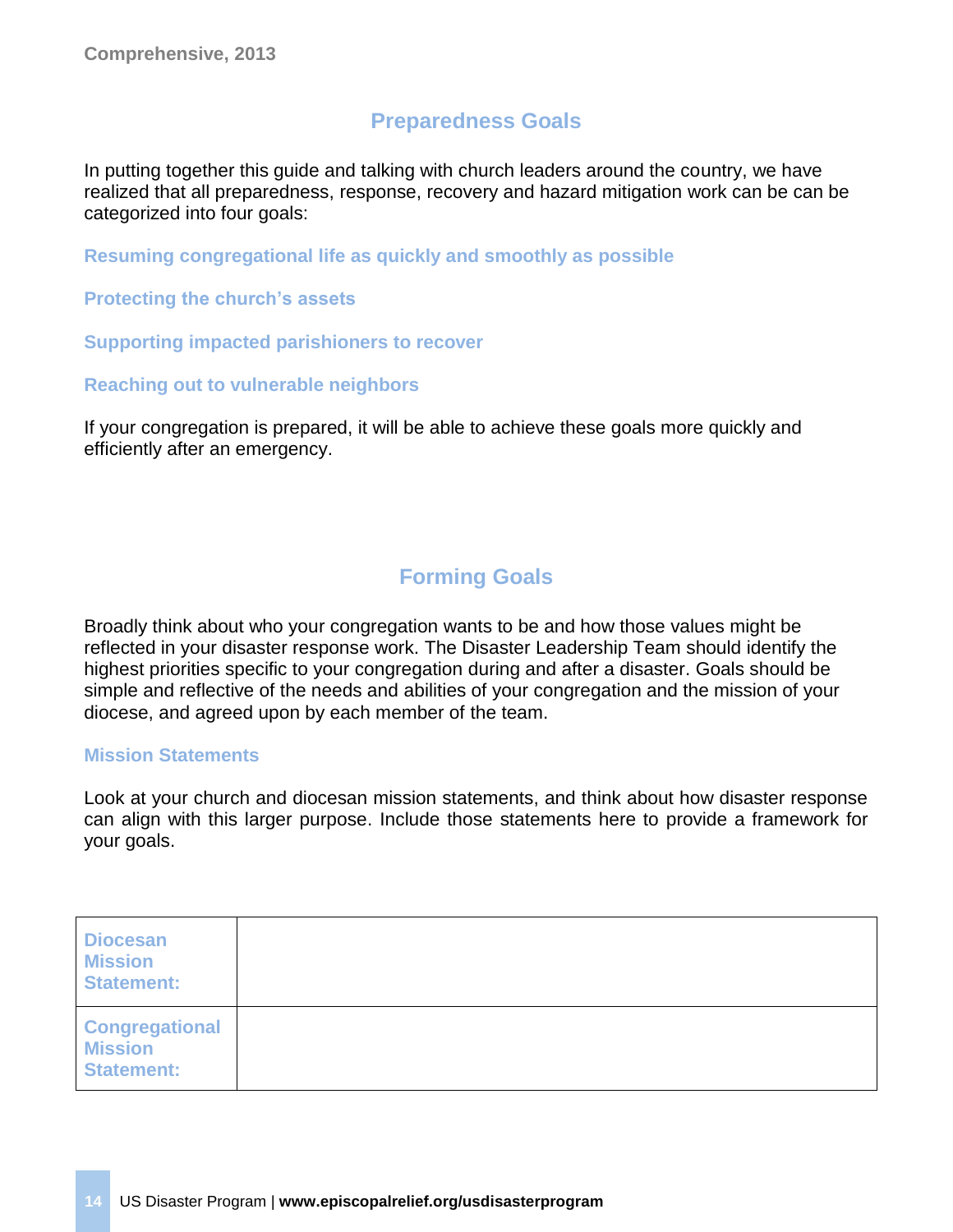# **Congregational Goals**

This is an exercise to think of who you are as a congregation and what you want to accomplish after a disaster. This is a definition of what you will strive to accomplish after a disaster; the specific steps to accomplish these goals will be defined later in the guide.

Examples of goals may include:

- Ensuring the safety of older and disabled members of the congregation
- Providing an effective relief ministry to the local community after a disaster
- Protecting valuable church assets
- Reestablishing Sunday services as soon as possible post-disaster

| 1) | (Example) Reestablishing Sunday services as soon as possible.<br>You don't need to identify the specifics of how that will be done (i.e., worship will be<br>held at St. Luke's Lutheran Church) |
|----|--------------------------------------------------------------------------------------------------------------------------------------------------------------------------------------------------|
| 2) |                                                                                                                                                                                                  |
| 3) |                                                                                                                                                                                                  |
| 4) |                                                                                                                                                                                                  |
| 5) |                                                                                                                                                                                                  |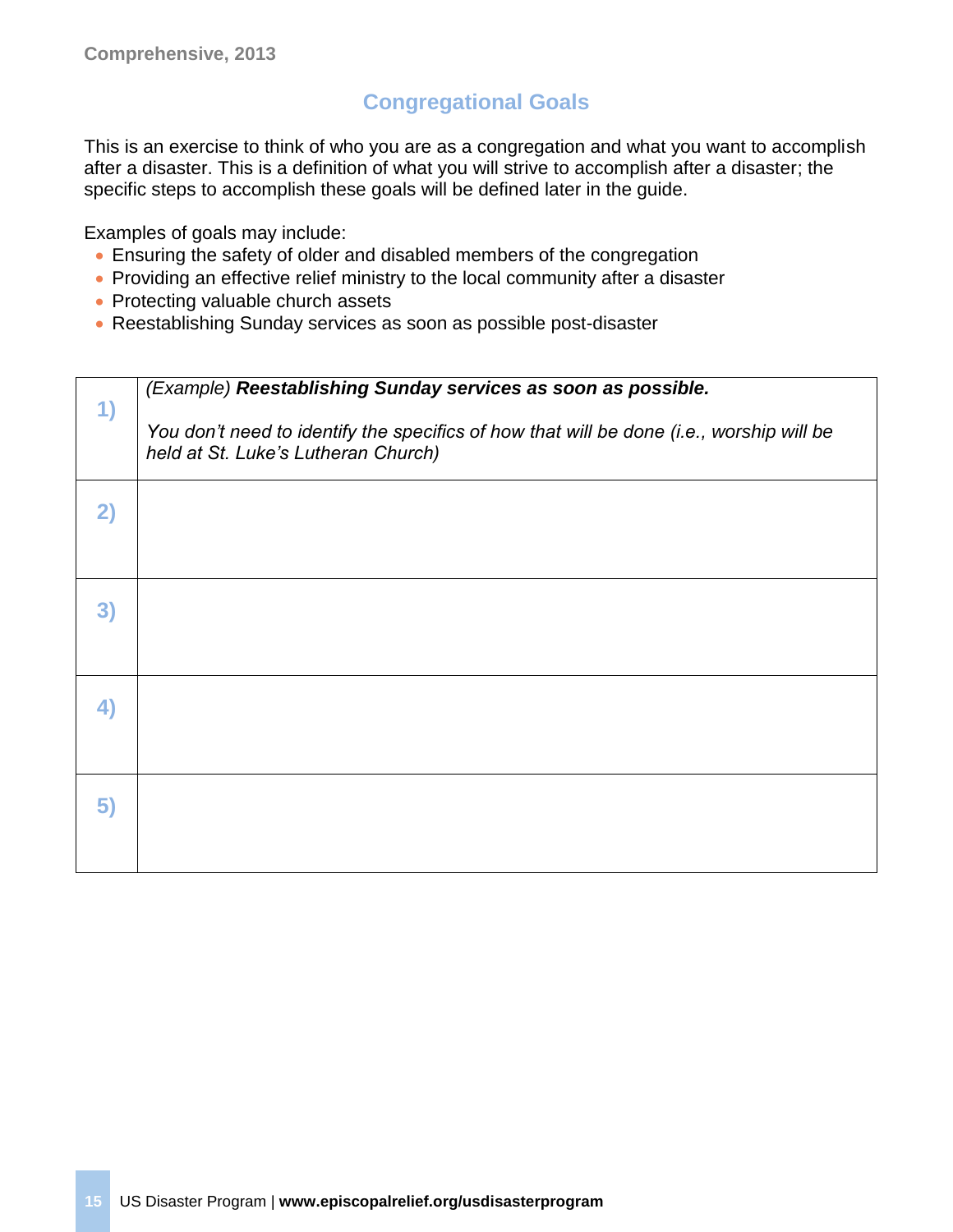**Comprehensive, 2013**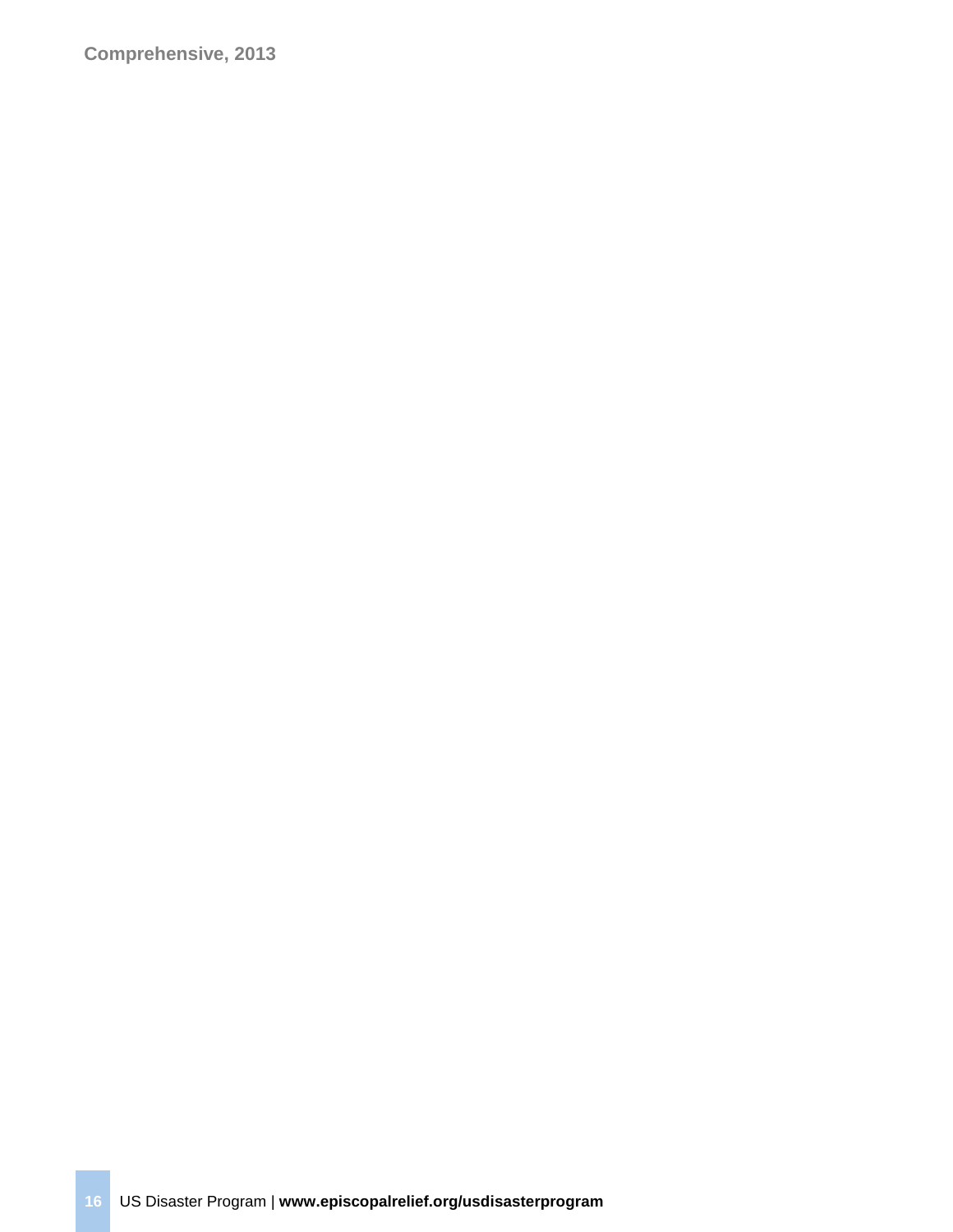PREPAREDNESS PREPAREUNESTION

WARNING/

RESCUE

RECOVERY

WARNING

IMPACT

RELIEF

# Risk Assessment

Identify any vulnerabilities and hazards to your community so you know what you are preparing for. Take steps to mitigate the impact of those risks on your church, parishioners and neighbors. Know who and what is most vulnerable during all types of emergencies and plan to protect or help them accordingly.

**17** US Disaster Program | **www.episcopalrelief.org/usdisasterprogram**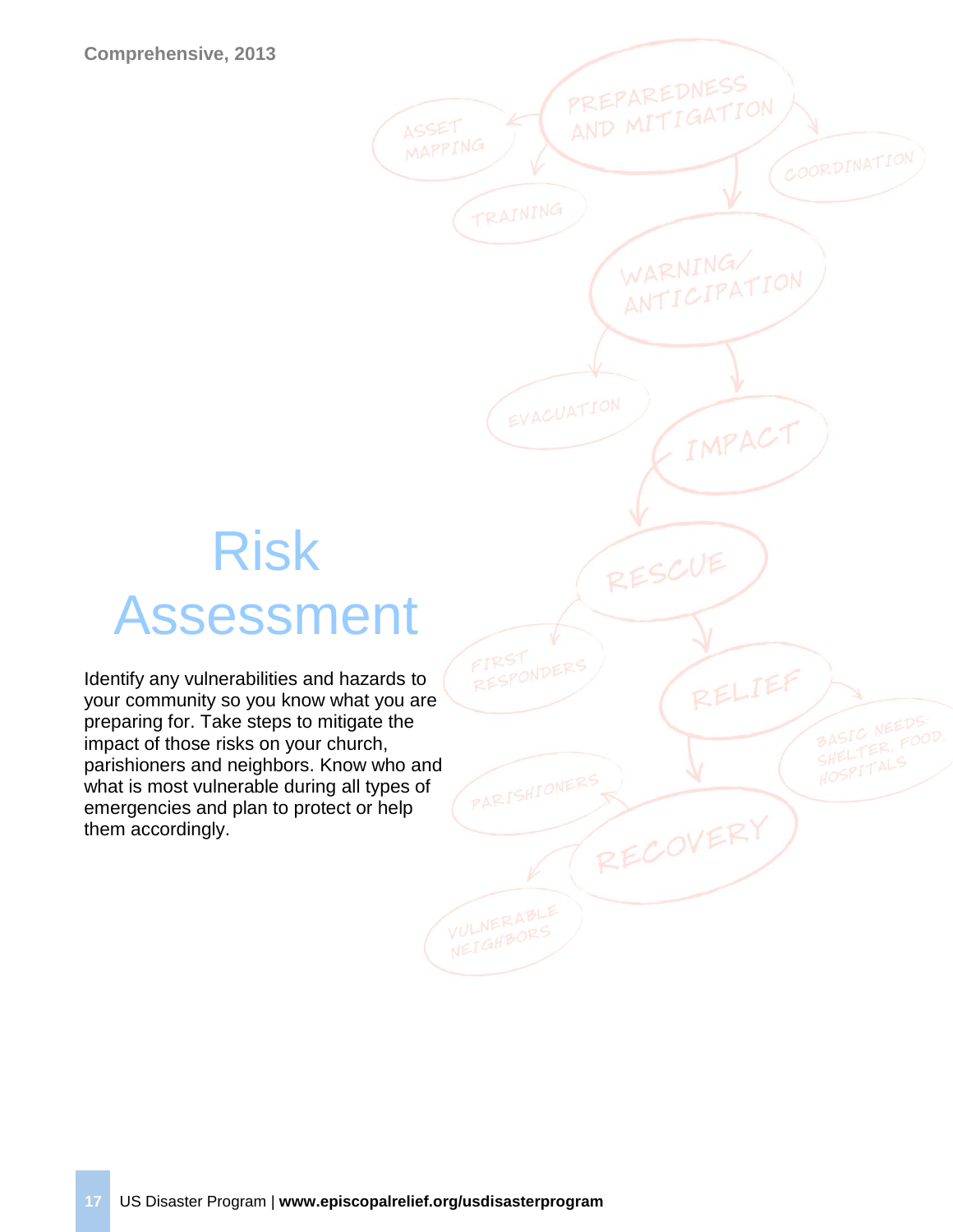# **Local Crisis History**

Past emergencies can help to predict the future. Create a list of all local disasters and emergencies that have occurred in your parish and in your community in the past 50 years. *A disaster is a non-routine event that causes human suffering or creates human needs that survivors cannot alleviate without spiritual, monetary, material, and/or physical assistance.<sup>1</sup> An emergency is a sudden, generally unexpected occurrence or set of circumstances demanding immediate attention.*

In addition to all local and regional natural hazards, be sure to include major economic crises, mass violence, disease outbreaks and other non-weather related emergencies in your list.

| <b>Past</b><br><b>Disaster/emergency:</b> | <b>Description of effects:</b>                                                                                                                                                                                                            |
|-------------------------------------------|-------------------------------------------------------------------------------------------------------------------------------------------------------------------------------------------------------------------------------------------|
| (Example) Flood - June<br>1996            | Neighborhoods along the river received about 6 feet of water. 300<br>homes were flooded, about 100 needed significant rebuilding. 500<br>homes had to be cleaned/mucked, as did about half of the businesses in<br>the downtown district. |
|                                           |                                                                                                                                                                                                                                           |
|                                           |                                                                                                                                                                                                                                           |
|                                           |                                                                                                                                                                                                                                           |
|                                           |                                                                                                                                                                                                                                           |
|                                           |                                                                                                                                                                                                                                           |
|                                           |                                                                                                                                                                                                                                           |
|                                           |                                                                                                                                                                                                                                           |
|                                           |                                                                                                                                                                                                                                           |
|                                           |                                                                                                                                                                                                                                           |
|                                           |                                                                                                                                                                                                                                           |

 $\overline{a}$ <sup>1</sup> Community Arise: Basic Disaster Ministry Course.

http://communityarise.com/course/commresp/commresp/bd\_02\_01\_0030.htm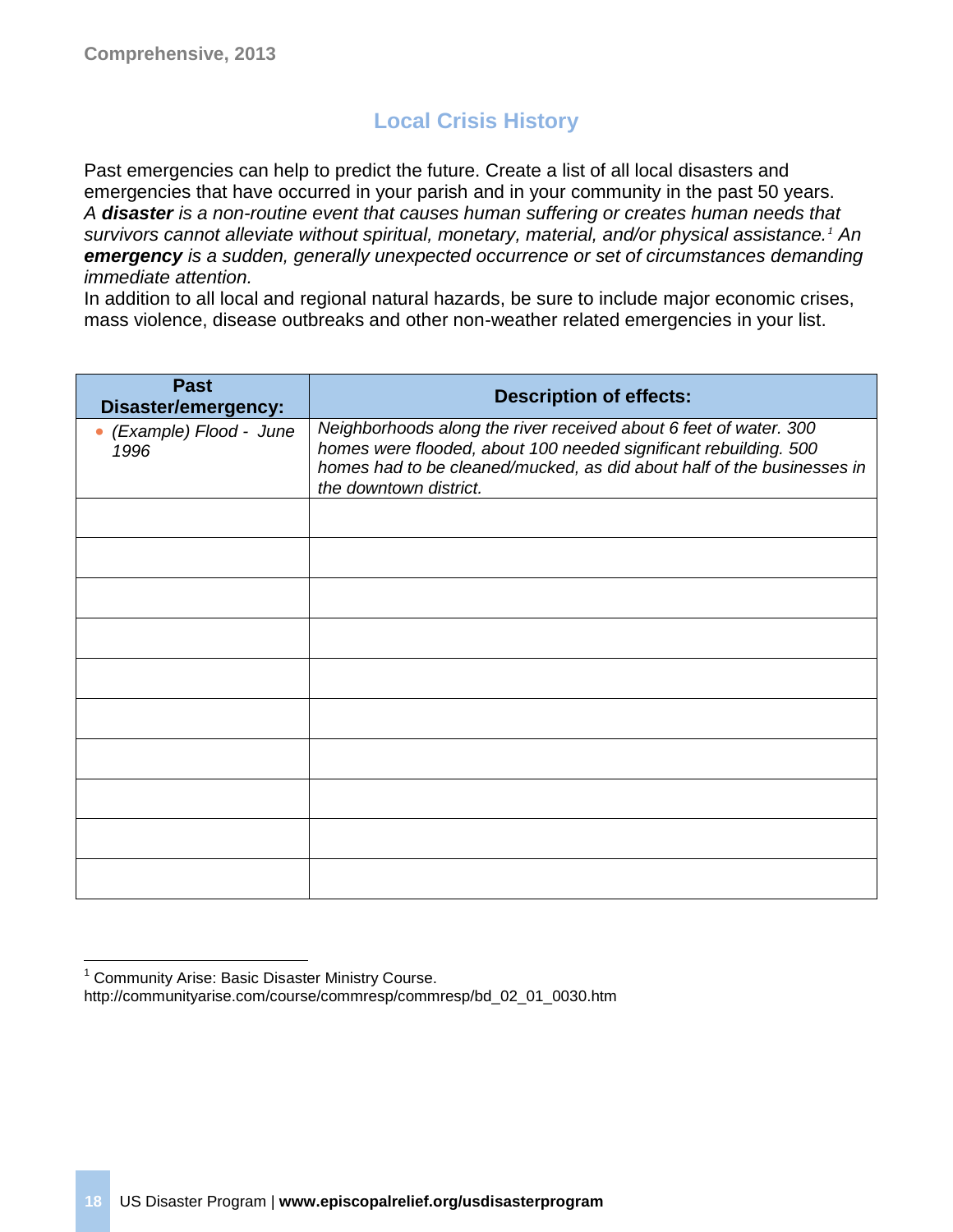# **Brainstorm Likely Disasters and Emergencies**

Make a list of all potential disasters/emergencies. Examples of common emergencies may include: weather and fire-related events, vulnerable adults, lost and missing children, medical emergencies, intruders, etc. Also consider even the most extreme possibilities: chemical spill, fire, mass violence, etc.

After you have created the lists, go through and rank the top 5 that you think are most likely. We will return to these in the final section of this guide, "Developing Templates for Initial Response."

| <b>Major Disasters</b> | <b>Local Emergencies</b>             |
|------------------------|--------------------------------------|
| $\bullet$ Flood        | Ice Storm<br>$\bullet$               |
| • Hurricane            | • Apartment fire in the neighborhood |
| ●                      | $\bullet$                            |
| $\bullet$              | $\bullet$                            |
|                        | $\bullet$                            |
|                        | $\bullet$                            |
|                        | $\bullet$                            |
| ●                      | $\bullet$                            |
|                        | $\bullet$                            |
|                        | $\bullet$                            |
|                        | $\bullet$                            |
|                        | $\bullet$                            |

Consider whether your top five events in both columns would be the type that occur with some warning, such as a hurricane or spring river flood, or would happen suddenly, such as a chemical spill. Place them in the appropriate box below.

| Major Disaster with<br>Warning | Major Disaster with<br>No Warning | Local Emergency<br>With Warning | Local Emergency with<br>No Warning |
|--------------------------------|-----------------------------------|---------------------------------|------------------------------------|
|                                |                                   |                                 |                                    |
|                                |                                   |                                 |                                    |
|                                |                                   |                                 |                                    |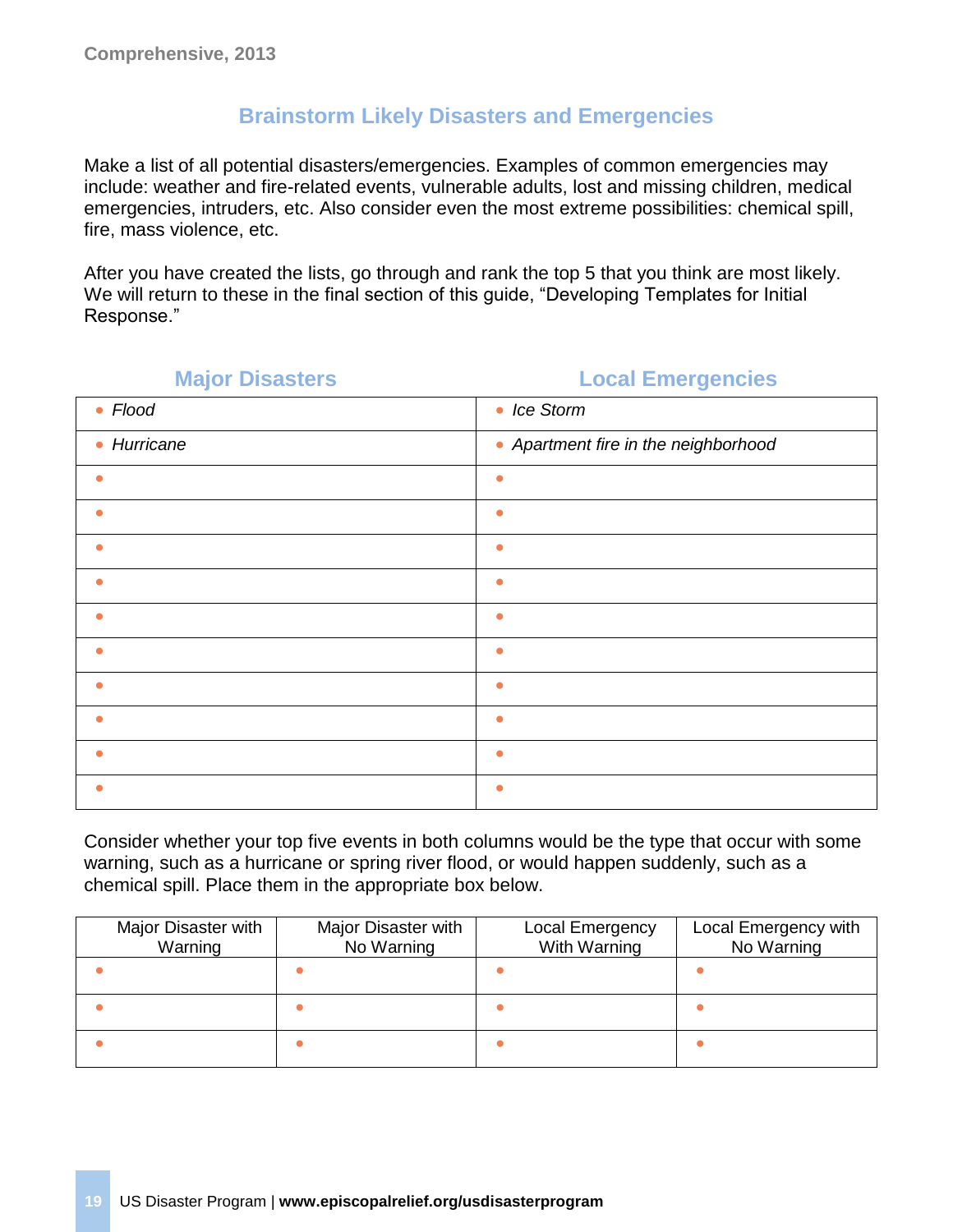### **Identifying Groups that Include or Serve Vulnerable People**

People with special needs will be at higher risk during a disaster. Take the time to identify those people within your congregation, and brainstorm what problems they may face and how you could help with those problems as a congregation.

**Instructions:** List the groups in the parish that are either comprised of or serve people who might be especially vulnerable after a disaster. These might include senior citizens' groups, groups for new mothers, and religious education programs that include children with special needs. List the contacts for each group, so that they can be contacted after a disaster to help assess needs and facilitate the response. You will also build a list of these individuals on pg. 31.

| <b>Group</b>                                                                                                       | <b>Contact</b>         | <b>Types of needs members</b><br>might have.  |
|--------------------------------------------------------------------------------------------------------------------|------------------------|-----------------------------------------------|
| The Senior Citizens Club is<br>comprised of parishioners aged<br>65 and older.                                     | <b>Betty Jones</b>     | Difficulty evacuating. Medical<br>conditions. |
| The Lay Eucharistic Visitors<br>have a current list of people who<br>are home-bound or who are in<br>the hospital. | <b>Deacon Williams</b> | Difficulty evacuating. Medical<br>conditions. |
|                                                                                                                    |                        |                                               |
|                                                                                                                    |                        |                                               |
|                                                                                                                    |                        |                                               |
|                                                                                                                    |                        |                                               |
|                                                                                                                    |                        |                                               |
|                                                                                                                    |                        |                                               |
|                                                                                                                    |                        |                                               |
|                                                                                                                    |                        |                                               |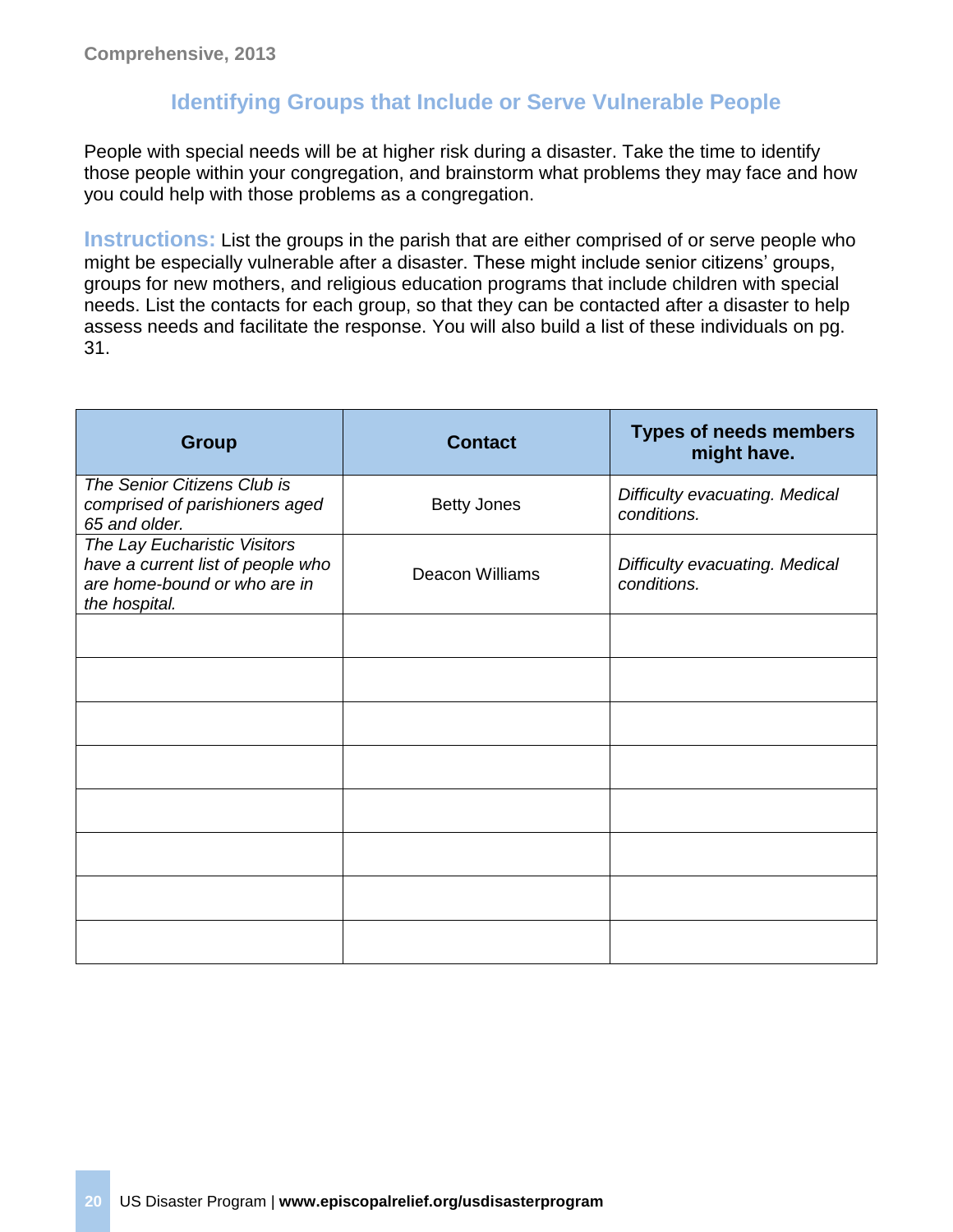**Comprehensive, 2013**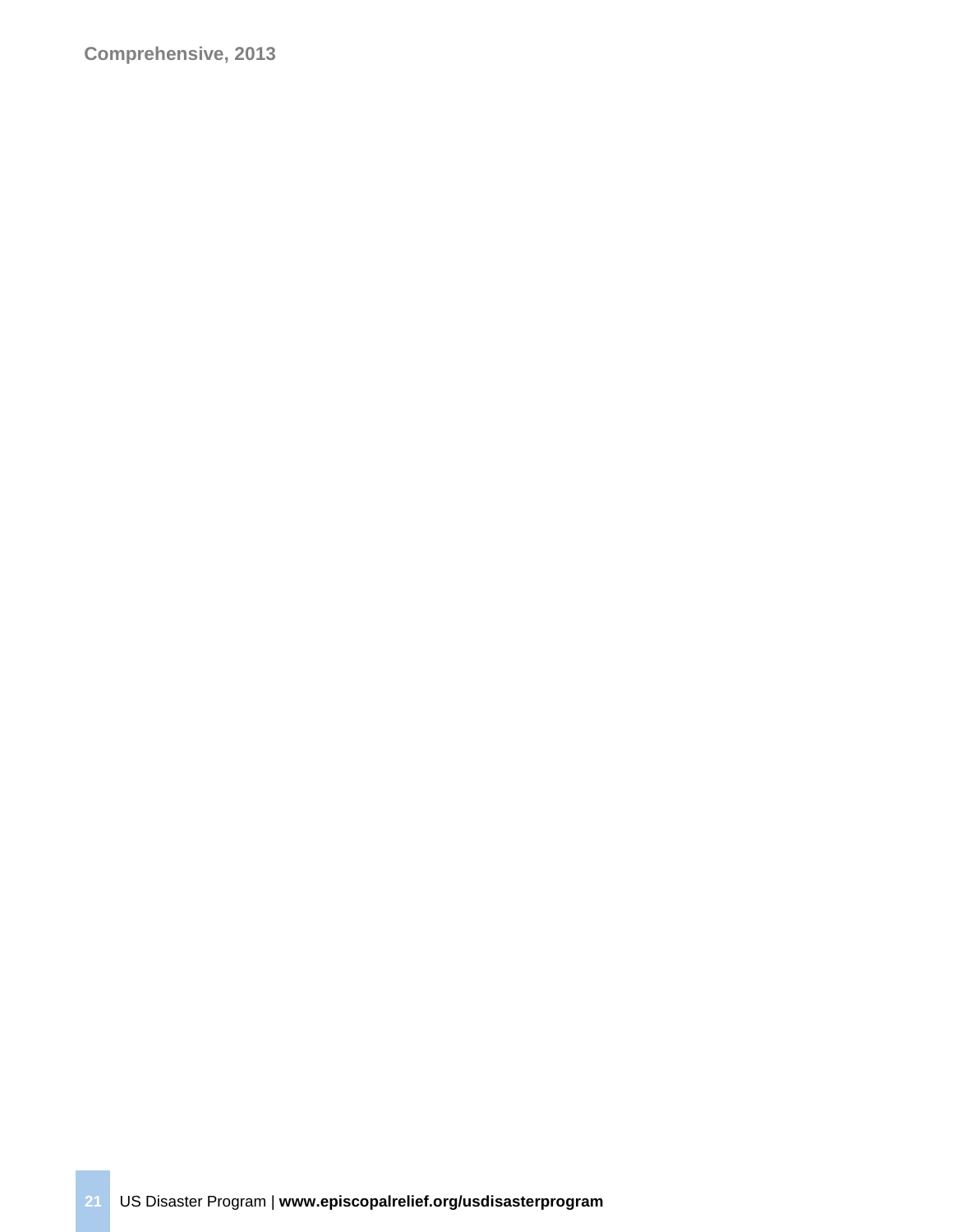**Comprehensive, 2013**

# Property Assets

PREPAREDNESS PREPAREUNESTION

WARNING/

RESCUE

RECOVERY

WARNING

IMPACT

RELIEF

It's essential to know what assets you have so that you can protect and care for your property in the event of a disaster. Decide how to protect these assets in times of emergency, whether that's boarding stained glass windows before a major storm or backing up important records at an off-site location.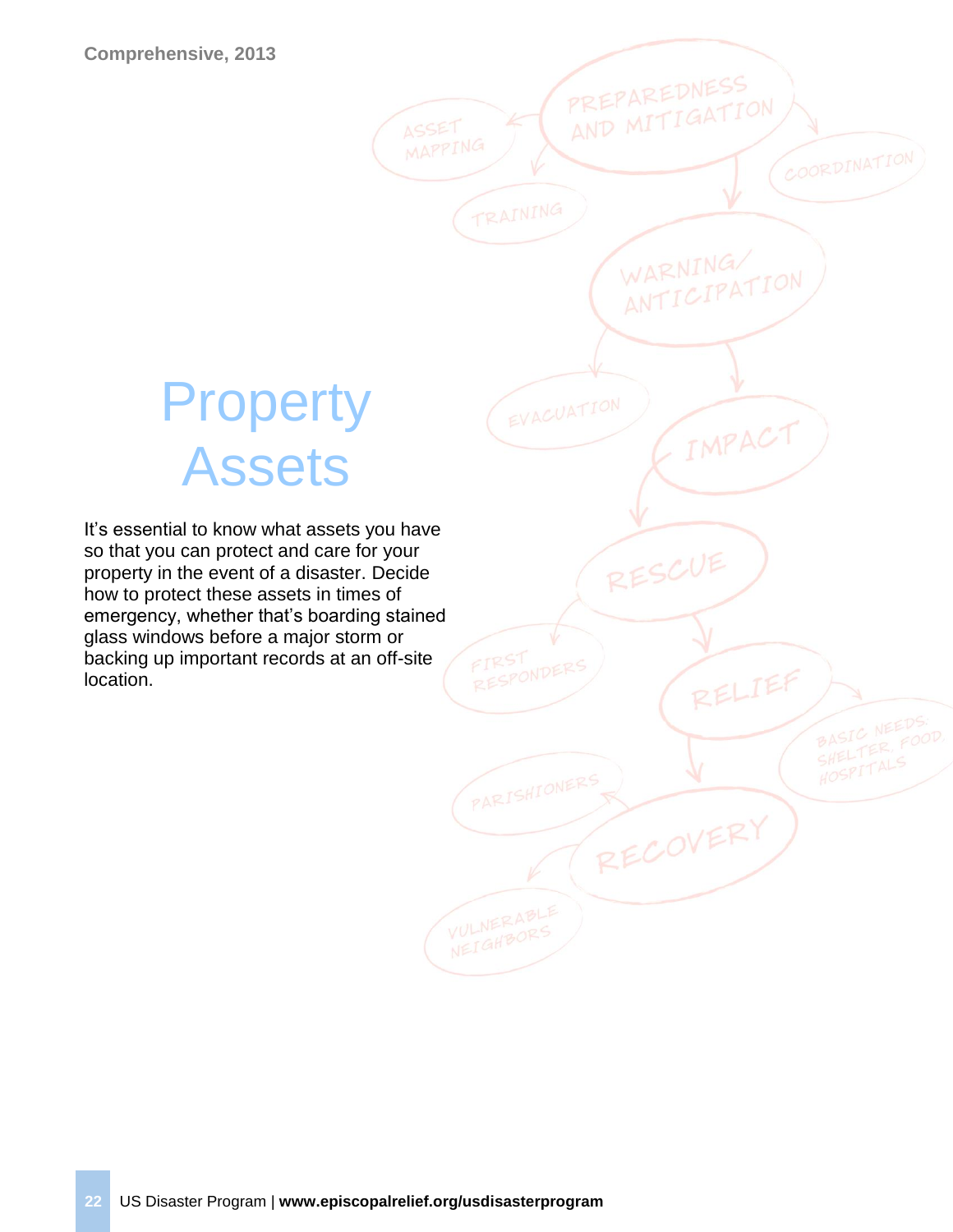# **Inventories of Property-Related Assets**

The three first steps to protecting your property are:

#### **1) Identifying what you have**

- Use the inventory form on pg. 24 to make a list of your major assets.
- **2) Recording the details of this property** 
	- Make a written inventory of any property, buildings and building contents (you can use the form on the next page). It should list what you have and provide appraisals when possible.
	- For each building that you have, make a note of the location of the main water shut-off valve, heating system/boiler shut-off and the main electrical panel breaker.
	- Make a visual record with a camera and/or a handheld video camera: lay out your valuables – vestments, silver, artwork, historical items, etc. Take photos of each or, with a camcorder, pan slowly across each. Continue the visual record by walking through buildings/properties, stopping at specific points for more detail as needed.
	- Keep one copy of the written and visual inventories in a protected place at the church, and keep a second copy of each in a remote location or provide them to the diocesan archives. You may have this already if you've completed one for insurance purposes; if so, make sure it's up to date and that the diocesan archives has a copy.

#### **3) Determining what needs to be removed or protected**

- Identify what should be protected or removed. This may include protecting the organ, piano, windows, or archives; quake-proofing furniture, etc.
- Use the form on pg. 30 to record what will be protected, by whom, when, where, and how. Buy any supplies needed to protect those objects, and have them readily accessible.
- Draw a simple floor plan of your building/s, showing the location of the organ, piano, paper records, archives, etc. and file it with your local fire department.
- Make sure copies of your insurance information are kept in a safe on site and include a copy of in your "Go Kit" so that any necessary claims can be filed quickly.

| <b>Annual Inventory Date:</b>               |  |
|---------------------------------------------|--|
| <b>List Only</b> $(m/d/y)$<br>$\bullet$     |  |
| <b>Photos</b> $(m/d/y)$                     |  |
| Video $(m/d/y)$                             |  |
| <b>Person(s) Responsible for Conducting</b> |  |
| <b>Annual Inventory:</b>                    |  |
| • Name:                                     |  |
| • Name:                                     |  |
| • Name:                                     |  |
| <b>Locations of Inventory Records:</b>      |  |
| • On-Site:                                  |  |
| Off-Site:                                   |  |

#### **General Inventory Information:**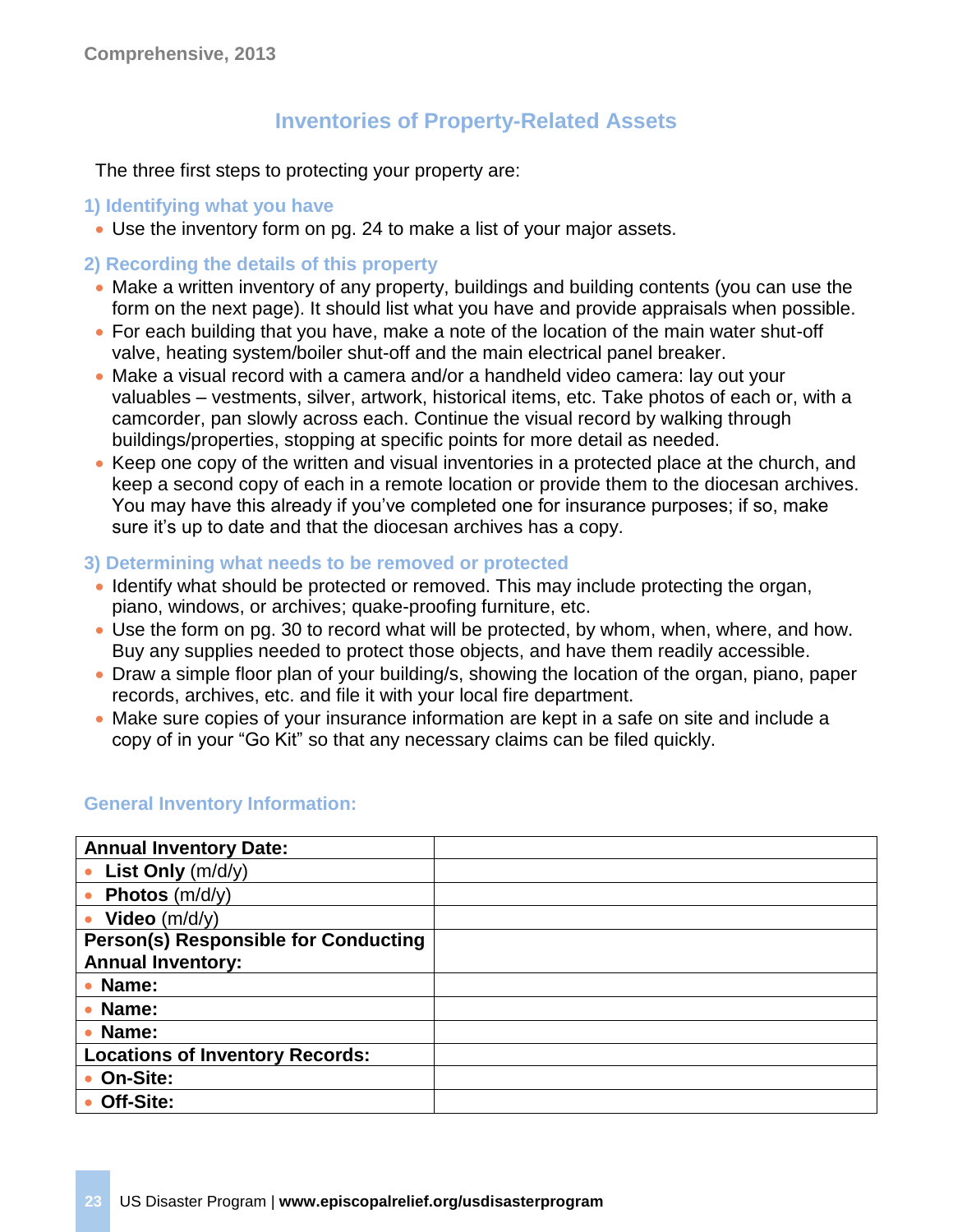# **Inventory Form**

| <b>Inventory of Major Assets</b> |     |                 |                                |                                |                                |
|----------------------------------|-----|-----------------|--------------------------------|--------------------------------|--------------------------------|
| <b>Description</b>               | No. | <b>Location</b> | <b>Serial</b><br><b>Number</b> | <b>Purchase</b><br><b>Cost</b> | <b>Current</b><br><b>Value</b> |
|                                  |     |                 |                                |                                |                                |
|                                  |     |                 |                                |                                |                                |
|                                  |     |                 |                                |                                |                                |
|                                  |     |                 |                                |                                |                                |
|                                  |     |                 |                                |                                |                                |
|                                  |     |                 |                                |                                |                                |
|                                  |     |                 |                                |                                |                                |
|                                  |     |                 |                                |                                |                                |
|                                  |     |                 |                                |                                |                                |
|                                  |     |                 |                                |                                |                                |
|                                  |     |                 |                                |                                |                                |
|                                  |     |                 |                                |                                |                                |
|                                  |     |                 |                                |                                |                                |
|                                  |     |                 |                                |                                |                                |
|                                  |     |                 |                                |                                |                                |
|                                  |     |                 |                                |                                |                                |
|                                  |     |                 |                                |                                |                                |
|                                  |     |                 |                                |                                |                                |
|                                  |     |                 |                                |                                |                                |
|                                  |     |                 |                                |                                |                                |
|                                  |     |                 |                                |                                |                                |
|                                  |     |                 |                                |                                |                                |
|                                  |     |                 |                                |                                |                                |
|                                  |     |                 |                                |                                |                                |
|                                  |     |                 |                                |                                |                                |
|                                  |     |                 |                                |                                |                                |
|                                  |     |                 |                                |                                |                                |
|                                  |     |                 |                                |                                |                                |
|                                  |     |                 |                                |                                |                                |
|                                  |     |                 |                                |                                |                                |
|                                  |     |                 |                                |                                |                                |
|                                  |     |                 |                                |                                |                                |
|                                  |     |                 |                                |                                |                                |
|                                  |     |                 |                                |                                |                                |
|                                  |     |                 |                                |                                |                                |
|                                  |     |                 |                                |                                |                                |
|                                  |     |                 |                                |                                |                                |
|                                  |     |                 |                                |                                |                                |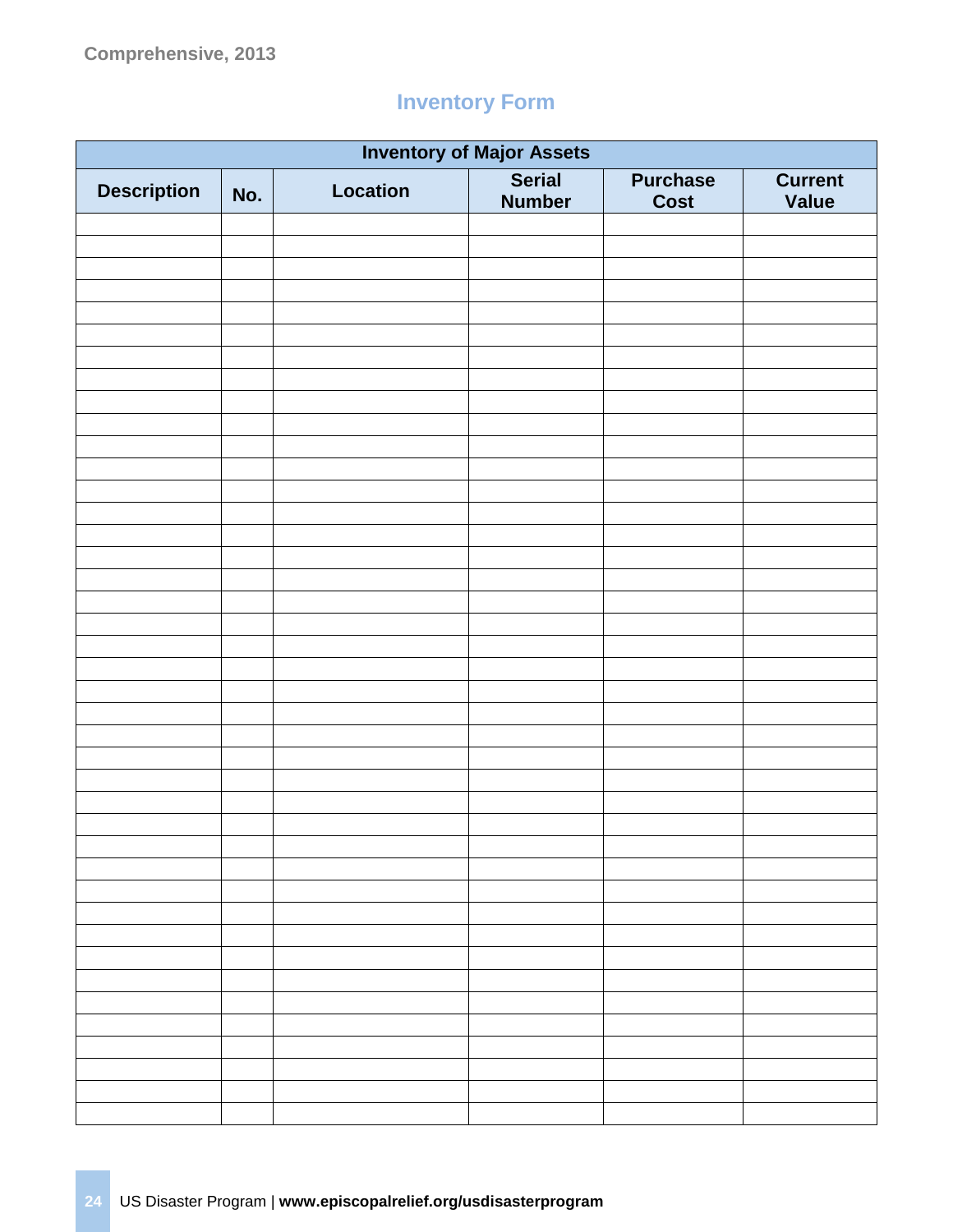### **Items to Protect**

Make a list of all the items you cannot remove from the building, and specify how you will protect them. Also include who is responsible for this task.

| <b>Item</b>                  | <b>Protection</b>                                        | <b>Person Responsible</b> |  |
|------------------------------|----------------------------------------------------------|---------------------------|--|
| (Example) Windows            | Boarding                                                 | Sexton                    |  |
| (Example) Historical records | Store in a fire-proof / quake-proof<br>/flood-proof safe | Parish Administrator      |  |
|                              |                                                          |                           |  |
|                              |                                                          |                           |  |
|                              |                                                          |                           |  |
|                              |                                                          |                           |  |
|                              |                                                          |                           |  |
|                              |                                                          |                           |  |
|                              |                                                          |                           |  |
|                              |                                                          |                           |  |
|                              |                                                          |                           |  |
|                              |                                                          |                           |  |
|                              |                                                          |                           |  |
|                              |                                                          |                           |  |
|                              |                                                          |                           |  |
|                              |                                                          |                           |  |
|                              |                                                          |                           |  |
|                              |                                                          |                           |  |
|                              |                                                          |                           |  |
|                              |                                                          |                           |  |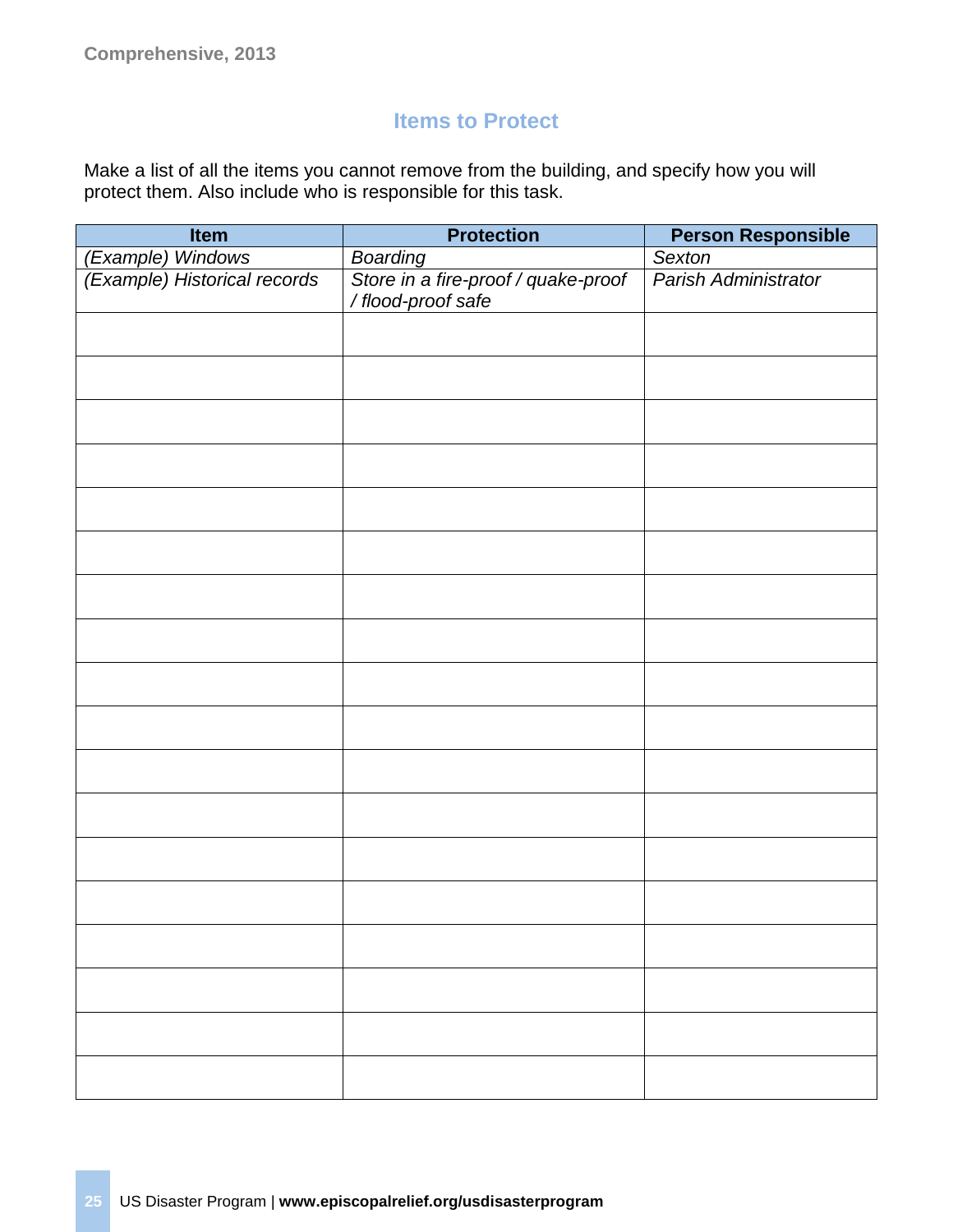### **Items to Bring in an Evacuation**

Sometimes the only way to prevent damage and ensure the continuity of parish operations is to remove items from site. Valuable pieces that should be removed and preserved whenever possible include: computers, other portable electronics, and church heirlooms.

#### **List of Items to Bring in an Evacuation & Person(s) Responsible:**

| Item: (Example) Communion Silver | <b>Person Responsible: Priest</b> |
|----------------------------------|-----------------------------------|
| Item:<br>$\bullet$               | <b>Person Responsible:</b>        |
| Item:                            | <b>Person Responsible:</b>        |
| Item:                            | <b>Person Responsible:</b>        |
| Item:<br>$\bullet$               | <b>Person Responsible:</b>        |
| Item:<br>$\bullet$               | <b>Person Responsible:</b>        |
| Item:                            | <b>Person Responsible:</b>        |
| Item:                            | <b>Person Responsible:</b>        |
| Item:                            | <b>Person Responsible:</b>        |
| Item:                            | <b>Person Responsible:</b>        |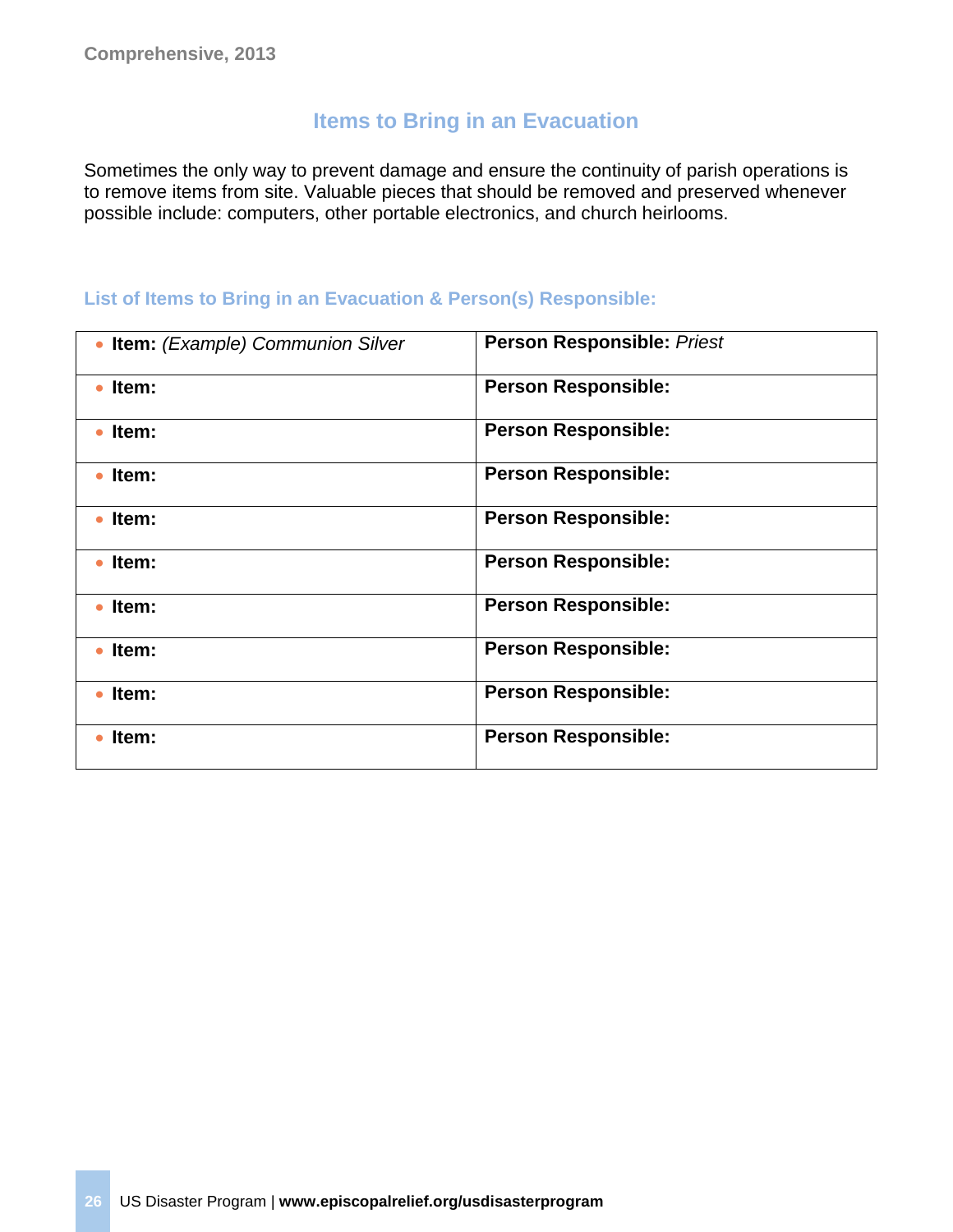# **Church "Go Kit"**

Prepare and have ready a church "Go Kit," containing items essential to holding worship: communion silver, a Book of Common Prayer, and a hymnal. Even if the church building is damaged or inaccessible, services may continue with these items. In most cases, a member of the clergy should be responsible for this item, since they will lead services. This kit should also include important insurance information, back-up files and other documents essential to the continuation of church work.

| <b>Person Responsible:</b> |  |
|----------------------------|--|
| • Phone:                   |  |
| • Email:                   |  |

|     | <b>Church "Go Kit" Contents</b>                                    |
|-----|--------------------------------------------------------------------|
| 1.  | Software and electronic files (back-up)                            |
| 2.  | <b>Communion silver</b>                                            |
| 3.  | Book of Common Prayer                                              |
| 4.  | Hymnal                                                             |
| 5.  | Lists of passwords and usernames: computers, software and websites |
| 6.  | Insurance information                                              |
| 7.  | Lists of important contacts                                        |
| 8.  | A complete set of keys to the church                               |
| 9.  |                                                                    |
| 10. |                                                                    |
| 11. |                                                                    |
| 12. |                                                                    |
| 13. |                                                                    |
| 14. |                                                                    |
| 15. |                                                                    |
| 16. |                                                                    |
| 17. |                                                                    |
| 18. |                                                                    |
| 19. |                                                                    |
| 20. |                                                                    |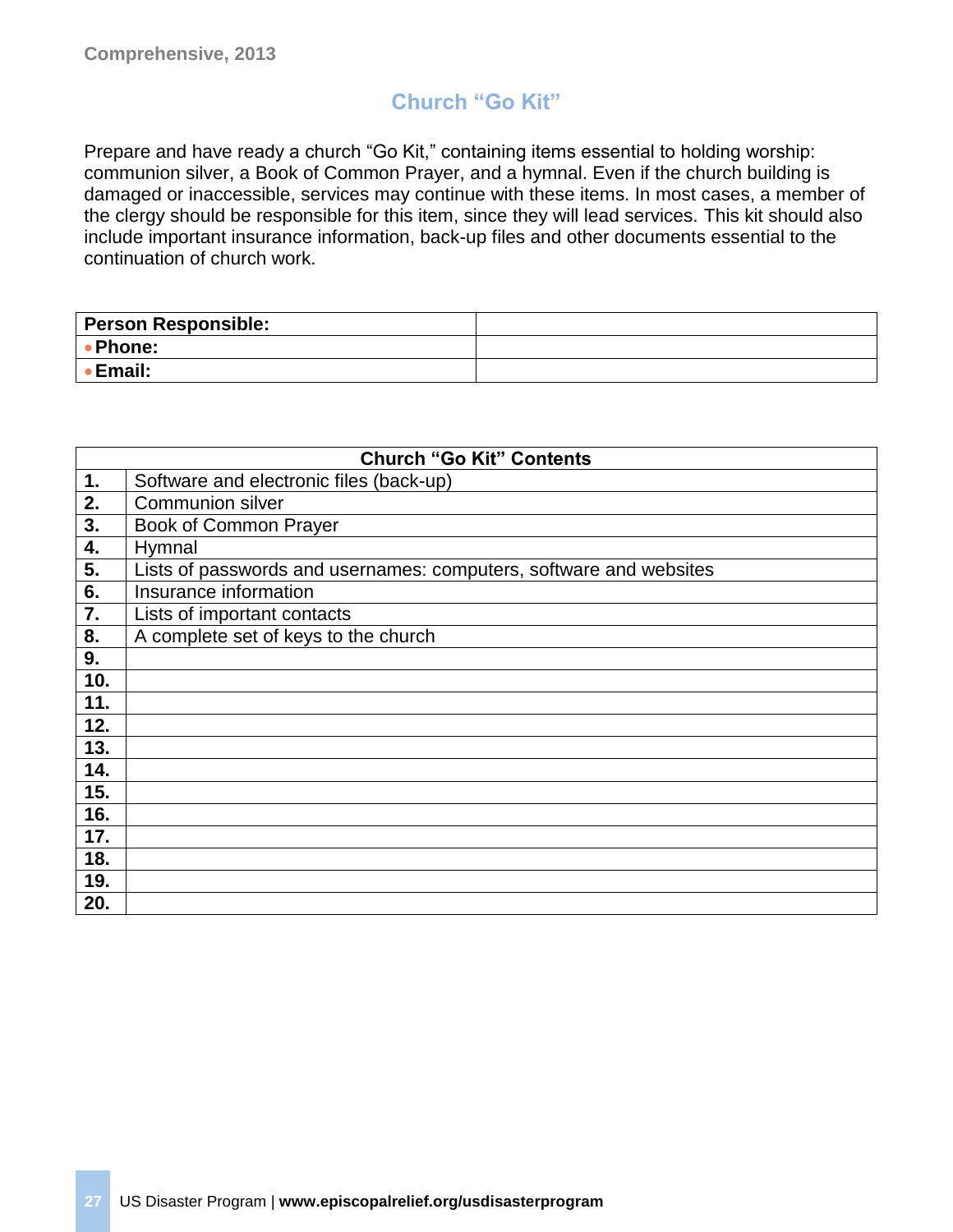# **Insurance Information**

Make a list of all your insurance information and contacts. Be sure to have a copy of this information in a **secure place off-site** and another copy in your "Go Kit," if possible.

Note, if your church is insured through Church Insurance Company, you can call 800-223-5707 to report claims immediately.

| • Policy Number:                  |                                            |
|-----------------------------------|--------------------------------------------|
| • Policy is with:                 |                                            |
| Phone:                            |                                            |
| Address:                          |                                            |
| • Agent:                          |                                            |
| Phone:                            |                                            |
| Address:                          |                                            |
| • Original Policy is kept:        |                                            |
| Address:                          |                                            |
| • Copy of policy is kept offsite: |                                            |
| Address:                          |                                            |
| • Policy Type:                    | (Ex: Replacement value type)               |
| <b>Total Value:</b>               |                                            |
| • Policy covers:                  | (Ex: Earthquake, hurricane, robbery, fire, |
|                                   | breakage, etc.)                            |
| • Other policies:                 |                                            |
| • Policy review:                  |                                            |
| When:                             |                                            |
| By who:                           |                                            |

Be sure to note where off-site copies are kept and who can access them.

| <b>Off-site Copies</b> |                          |
|------------------------|--------------------------|
| Where:                 | (Ex: Diocese has a copy) |
| Who:                   | Susan Wu                 |
| Phone:                 | XXX-XXX-XXXX             |
| Cell:                  |                          |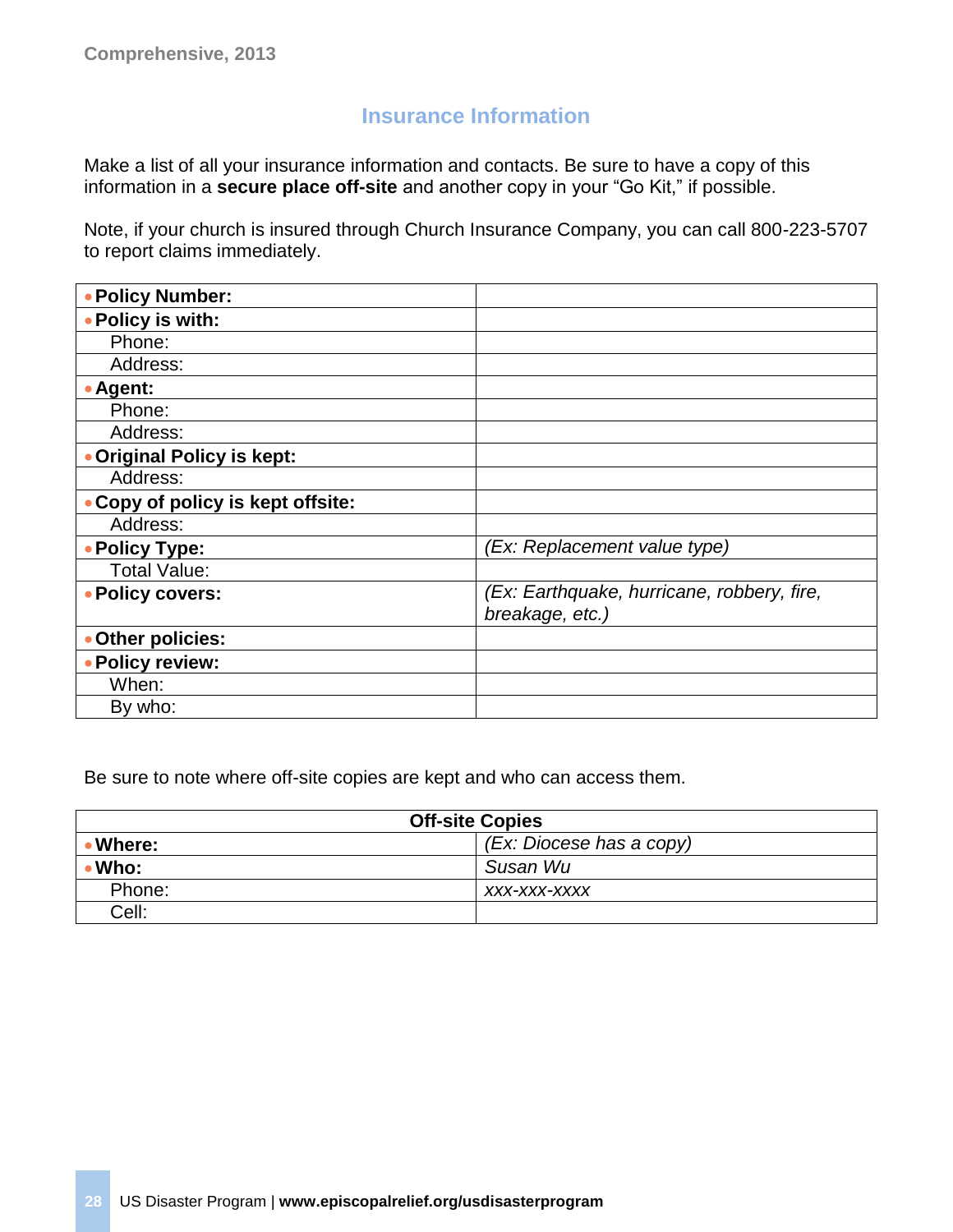## **Secure Storage of Archives and Records (print and electronic)**

Appropriate protection of records is essential. If your paper files are charred or waterdamaged, or your computer files are lost, you may need to hire professional recovery companies in addition to rebuilding the data. Archival items by nature are irreplaceable.

Refer to the "Records Manual for Congregations" published by the Archives of the Episcopal Church for a list of records to retain and the time to retain them. You can also find this information at: [http://www.episcopalarchives.org/Records\\_Manual\\_for\\_Congregations.pdf](http://www.episcopalarchives.org/Records_Manual_for_Congregations.pdf)

- a) Every congregation needs a fireproof, waterproof, quake-proof lockable box or safe<sup>2</sup> (or safety deposit box). Seldom-used/historical items, valuables and the following should be kept in the safe:
	- Parish registers and service books at all times when not in use
	- Confidential records: personnel files, documents displaying social security numbers, and confidential counseling records.
	- Contracts, mortgage or loan papers, titles and deeds, other legal documents, etc.
	- Routine back-ups for computer files on a CD, DVD or USB
- b) Paper records and files
	- These could include your administrative, financial and ministry files, and copies of print newsletters or bulletins. Store them in metal file cabinets, preferably not on opposite walls from windows. Photocopy irreplaceable files to store offsite.
- c) Archives
	- These are best stored in temperatures between 65-68 degrees, with 45% humidity, in metal cabinetry or shelved in acid-free boxes, in a closed room with no windows. If the room is fireproofed, even better. After fire, water and mildew are the worst enemies.
	- Inventory your archives carefully and keep a copy offsite.
- d) Software and electronic files
	- Keep anti-virus and spyware protection up to date, establish protocols for office computer use including password protection, and use a surge protector
	- Back-up your office files regularly and keep back-ups in your safe or another secure location off-site. Place a copy in the "Go Kit."
	- Keep your original software CDs in the safe.
	- Make backups of your website. Make sure your web-hosting provider regularly backs up their servers and protects the data. Consider a web-hosting service with multiple servers in various locations nationally.
	- Keep lists of passwords and usernames for all computers in the church safe/safety deposit box/off-site. Make sure passwords are kept in at least 2 places, and there is a copy in your "Go Kit." This will help to ensure access to them after a disaster
- e) Diocesan archive storage

 $\overline{a}$ 

Provide copies of your architectural drawings and asset inventories to the diocesan archives.

<sup>&</sup>lt;sup>2</sup> The safe should have a rating of 4 to 5. If the safe is on a basement floor, it's recommended that you keep it 6-8 inches above the floor on a concrete or durable slab.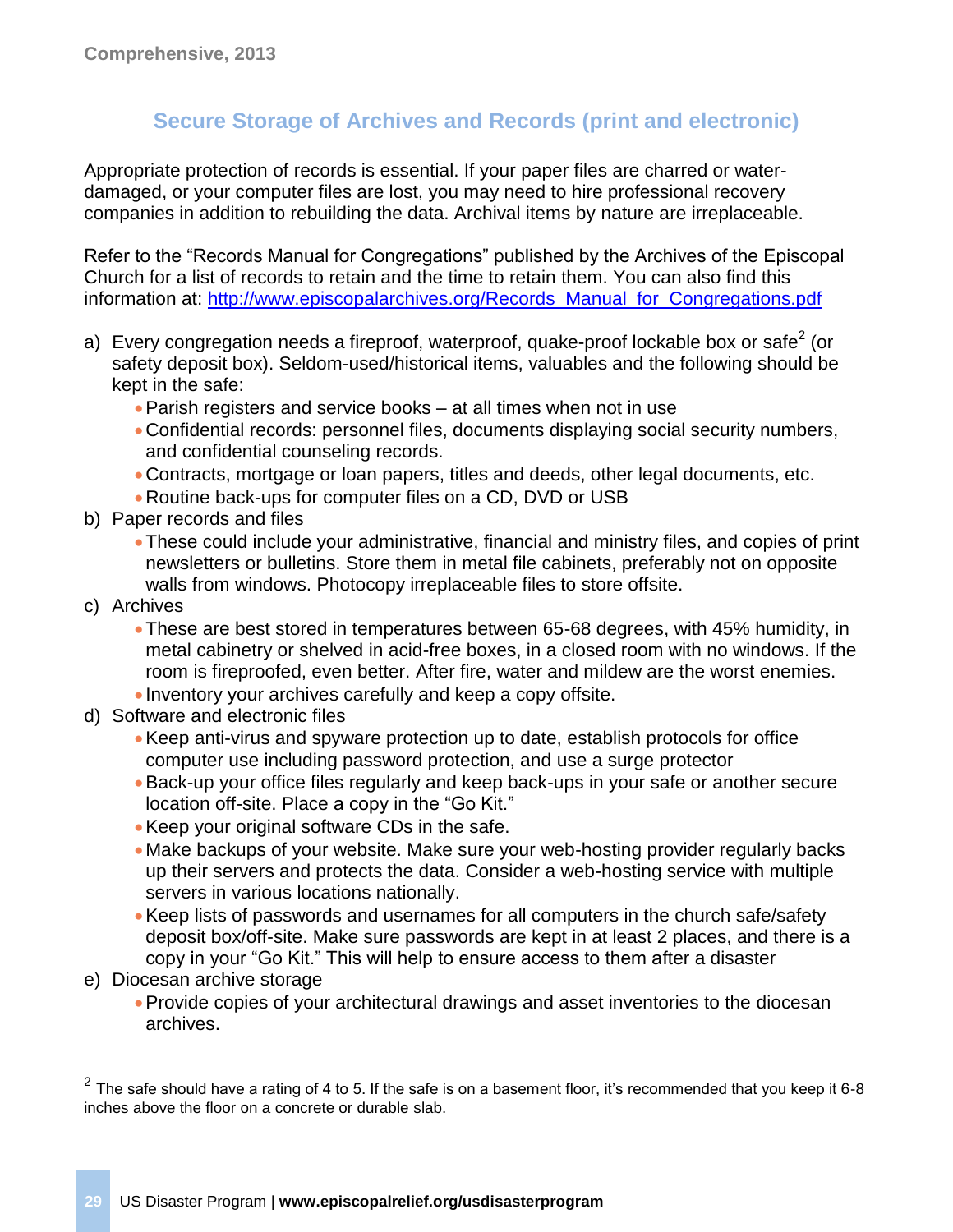**Comprehensive, 2013**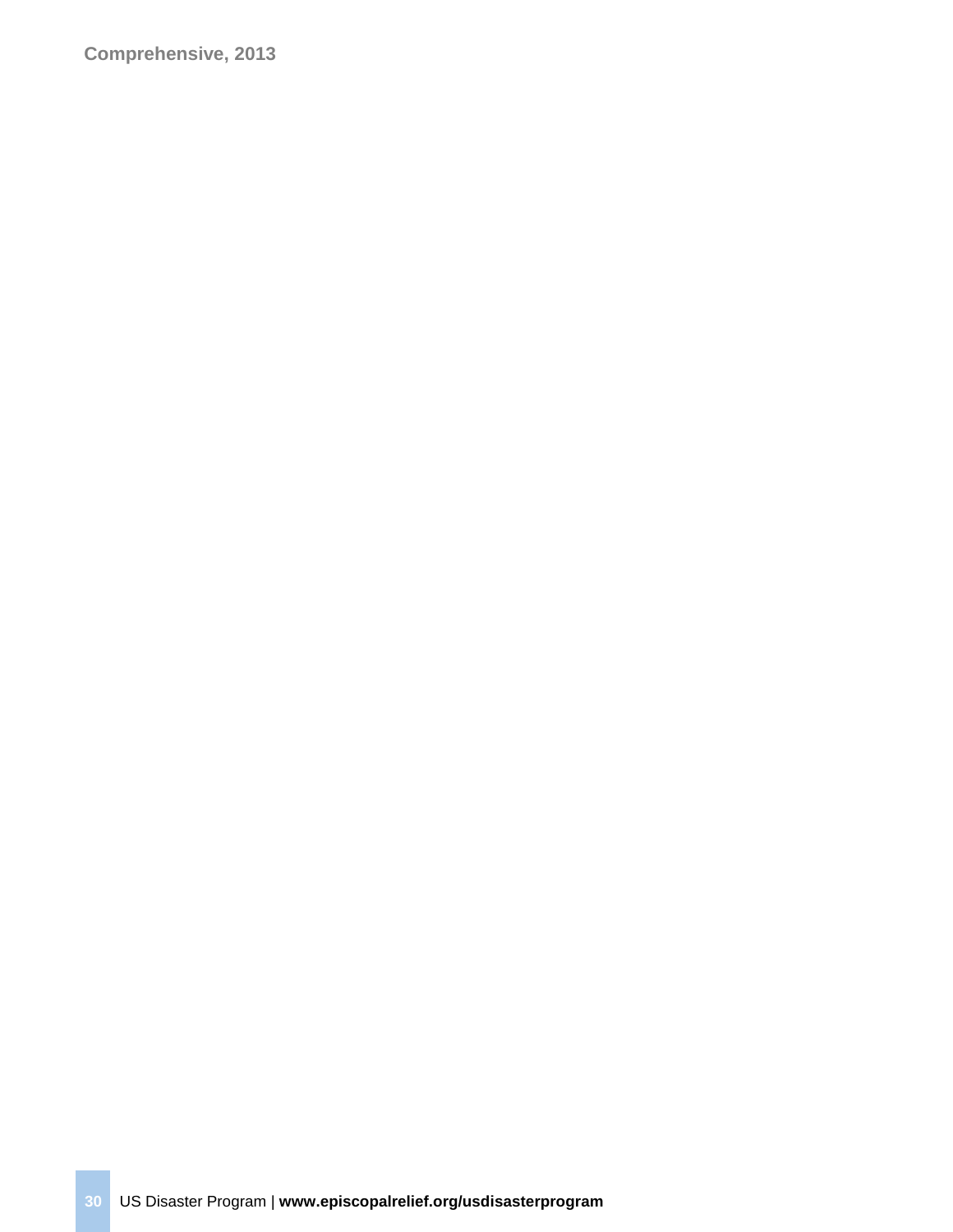# Response & **Recovery Capacity**

PREPAREDNESS PREPAREUNISTION

WARNING/

RESCUE

RECOVERY

WARNING

IMPACT

RELIEF

Brainstorm *who* and *what* resources you can tap into to help both your parishioners and the members of your greater community recover and work toward creating a "new normal." Make any necessary plans or preparations for responding to your parishioners – such as communication plans.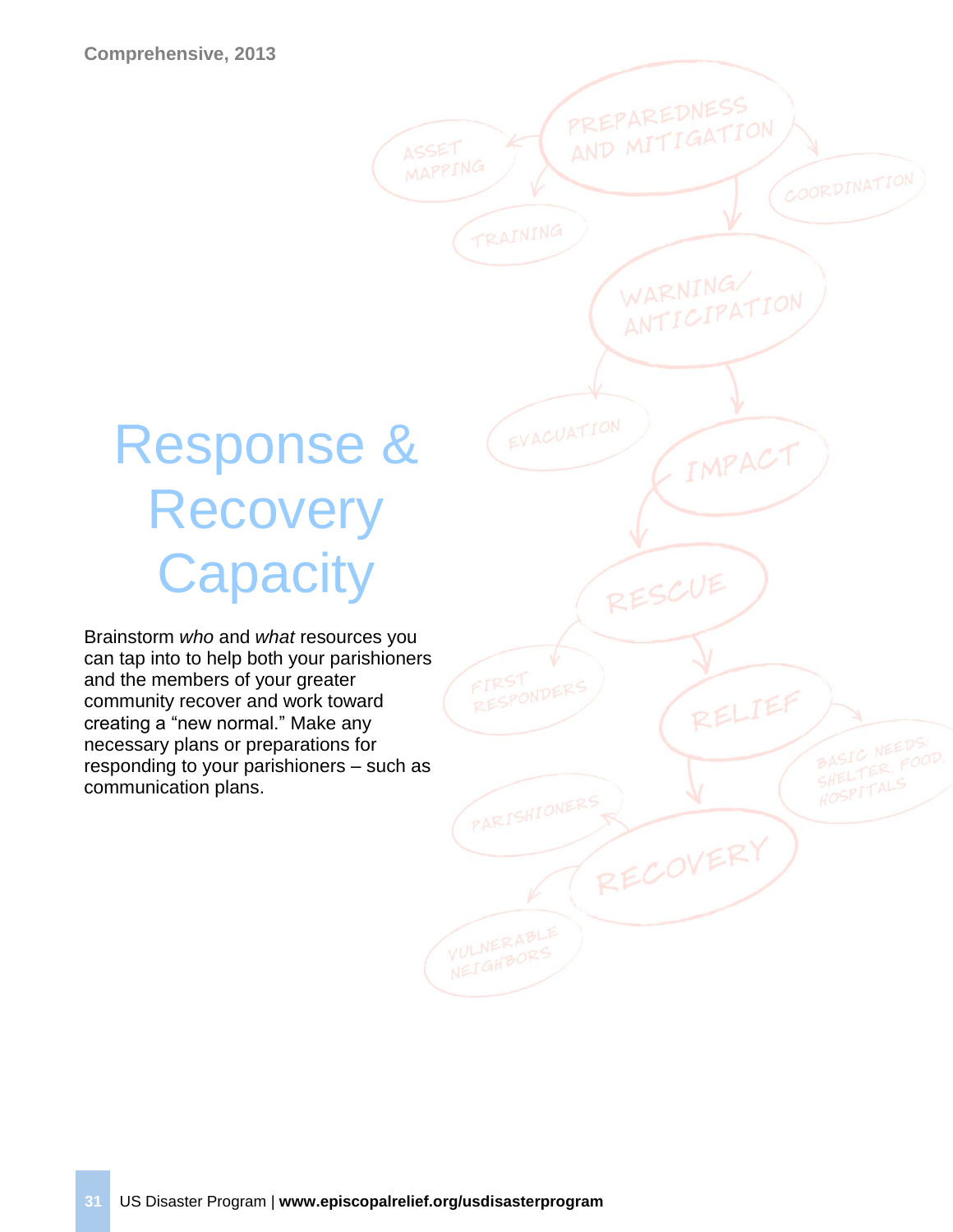### **Congregational Resources**

Identify what facilities or resources your congregation can offer fellow parishioners or to the broader community in the event of an emergency – do you have vehicles? Do you have a space that could be used as a shelter? Do you have a commercial kitchen?

### **Congregational Property Resources for Use Post-Disaster**

**Instructions:** Make a list of property assets that can be used for response activities in case of an emergency.

#### **List your buildings – include approximate capacity and accessibility**

| <b>Building</b> | <b>Description</b> |
|-----------------|--------------------|
|                 |                    |
|                 |                    |
|                 |                    |

#### **Do you have?**

| Yes/No | <b>Facility</b>        | <b>Description/Quantity</b> |
|--------|------------------------|-----------------------------|
|        | • Storage Capacity     |                             |
|        | • Kitchen Capacity     |                             |
|        | • Refrigerator/Freezer |                             |
|        | • Space to Shelter     |                             |
|        | • Exterior Grounds     |                             |
|        | Other:                 |                             |

#### **Are you certified?**

| Yes/No | <b>Certification</b>                  |  |
|--------|---------------------------------------|--|
|        | • American Red Cross Disaster Feeding |  |
|        | • American Red Cross Mass Care        |  |
|        | • American Red Cross Shelter Care     |  |
|        | • Other:                              |  |

#### **What equipment/resources do you have to offer the wider community?**

| Yes/No | <b>Equipment/Resources</b> | <b>Description/Quantity</b> |
|--------|----------------------------|-----------------------------|
|        | Vehicles<br>$\bullet$      |                             |
|        | • Aircraft                 |                             |
|        | • Boat                     |                             |
|        | $\bullet$ Bus              |                             |
|        | Generator<br>$\bullet$     |                             |
|        | Bed/Cot<br>$\bullet$       |                             |
|        | Tent<br>$\bullet$          |                             |
|        | Other:                     |                             |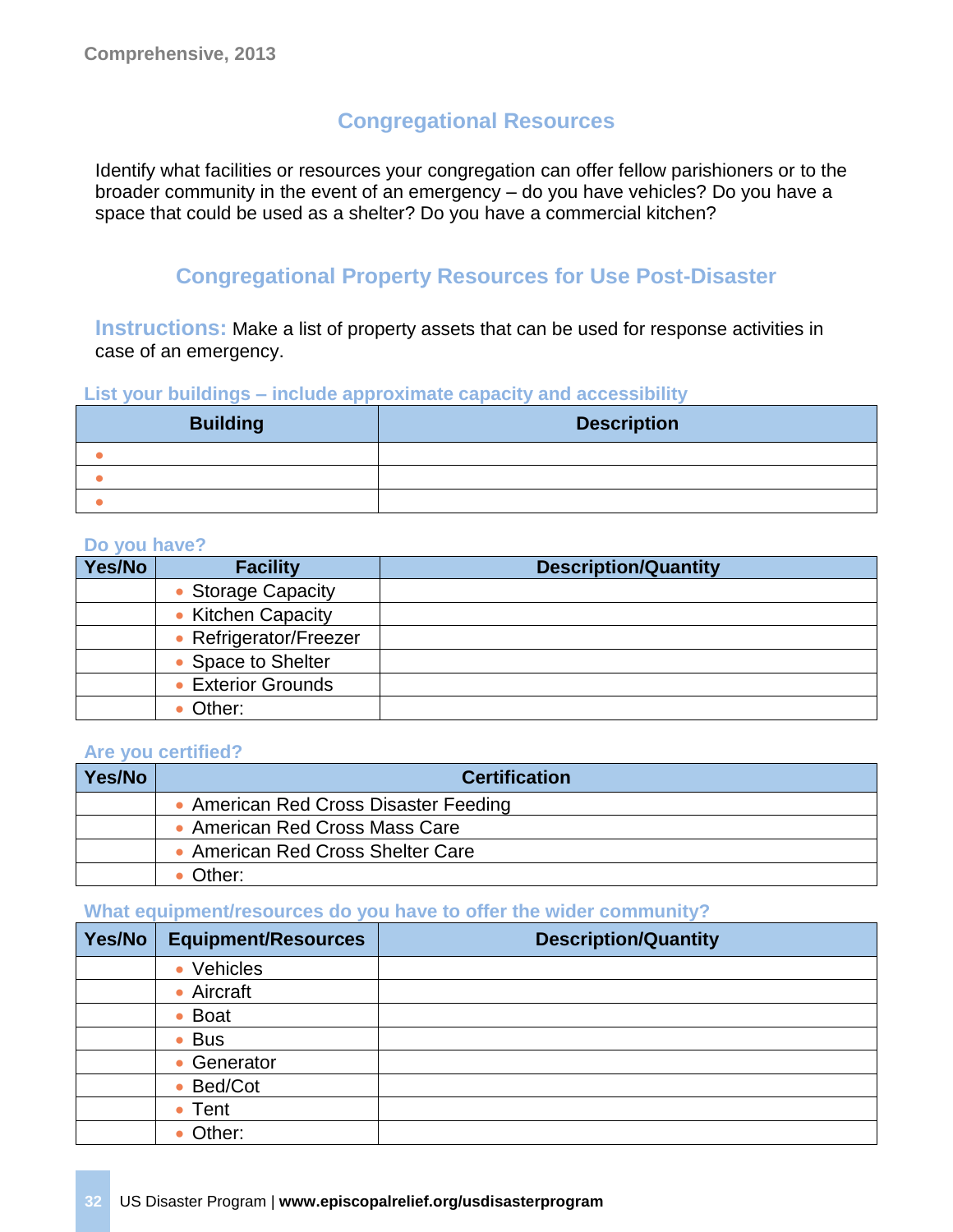## **Congregational Activities Resources**

Make a list of important activities and services already provided by the congregation. What do you know how to do? What outreach programs does your congregation already run? What vulnerable communities might be associated with those programs? Because you already have the experience and infrastructure in place, these programs may be a good starting point for providing services to the greater community after a disaster.

#### **Activities:**

| • (Example) Food pantry - frequented by homeless |  |
|--------------------------------------------------|--|
| • (Example) Vacation Bible School for parish     |  |
| children and their friends                       |  |
| <b>(Example) Alcoholics Anonymous meetings</b>   |  |
|                                                  |  |
|                                                  |  |

#### **Congregational Human Resource Assets**

| <b>Primary</b>           |                                                                 |  |
|--------------------------|-----------------------------------------------------------------|--|
| Languages:               |                                                                 |  |
|                          |                                                                 |  |
| <b>Groups that could</b> | (These are examples, feel free to change or add other groups or |  |
| be of service:           | people)                                                         |  |
| (Example)<br>$\bullet$   | <b>Contact Person:</b>                                          |  |
| <b>Brotherhood of</b>    | Email:                                                          |  |
| St. Andrew               | Phone:                                                          |  |
|                          | Resources they can provide:                                     |  |
|                          | Skills they can provide:                                        |  |
| (Example)                | <b>Contact Person:</b>                                          |  |
| <b>ECW</b>               | Email:                                                          |  |
|                          | Phone:                                                          |  |
|                          | Resources they can provide:                                     |  |
|                          | Skills they can provide:                                        |  |
| (Example)                | <b>Contact Person:</b>                                          |  |
| <b>Youth Group</b>       | Email:                                                          |  |
|                          | Phone:                                                          |  |
|                          | Resources they can provide:                                     |  |
|                          | Skills they can provide:                                        |  |
|                          | <b>Contact Person:</b>                                          |  |
|                          | Email:                                                          |  |
|                          | Phone:                                                          |  |
|                          | Resources they can provide:                                     |  |
|                          | Skills they can provide:                                        |  |
| $\bullet$                | <b>Contact Person:</b>                                          |  |
|                          | Email:                                                          |  |
|                          | Phone:                                                          |  |
|                          | Resources they can provide:                                     |  |
|                          | Skills they can provide:                                        |  |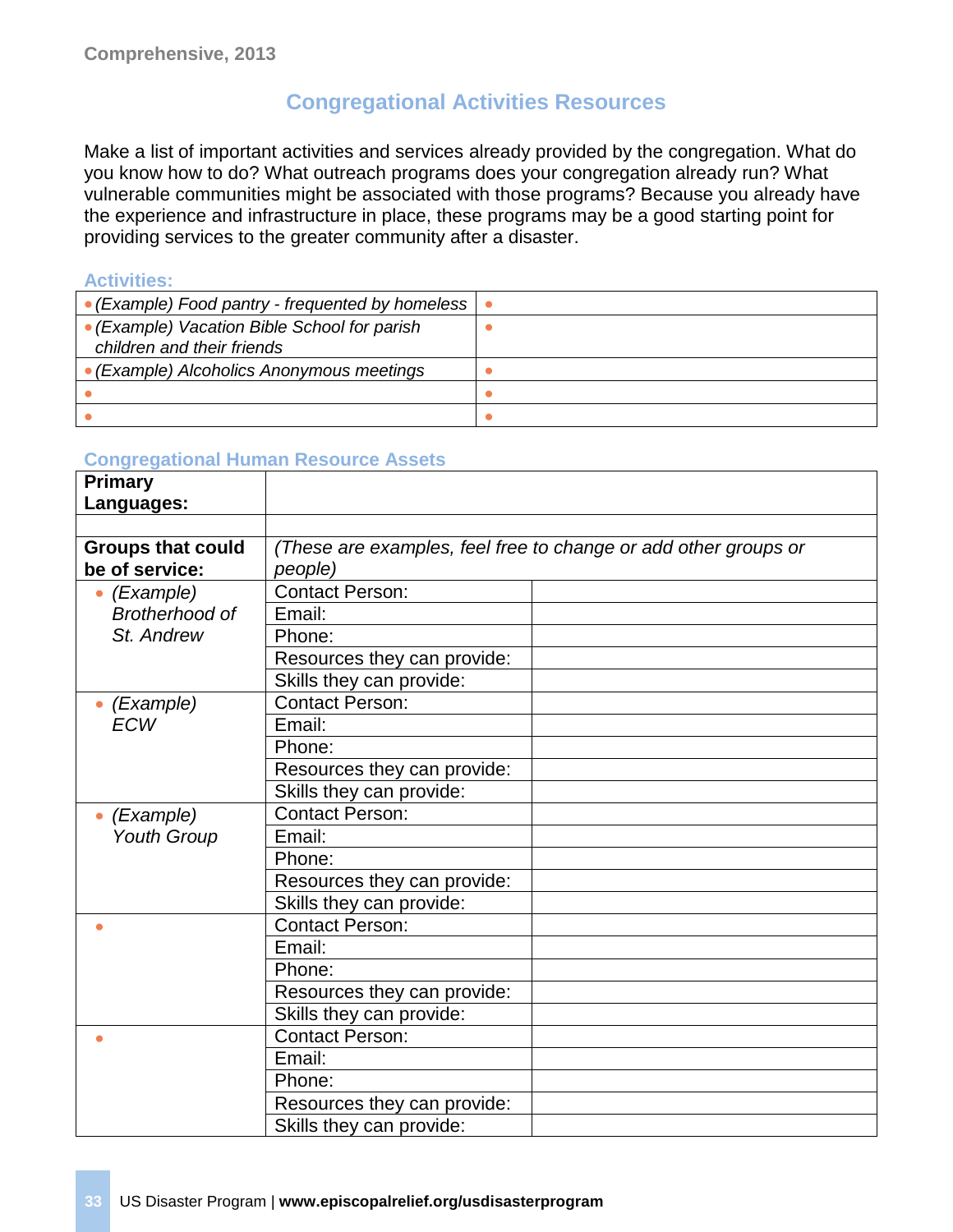#### **Members with Disaster-Related Skills/Certifications/Resources**

Determine what disaster response skills, certifications or resources parishioners have to offer the parish and wider community. Are there certified chaplains, doctors or nurses?

**Instructions:** A suggested questionnaire follows on the next page. Include it in your newsletter or Sunday bulletin, and ask that it be returned to the church office or Disaster Leadership Team. You can keep the information current by reprinting the questionnaire annually.

You also could use an online survey (via Survey Monkey or Google forms) to collect and organize this information.

Compile the results in a list that includes the parishioner's name, contact information, skills and special needs.

Additionally, encourage anyone interested in volunteering after a disaster to sign up for Ready to Serve on Episcopal Relief & Development's US Disaster Program website: www.episcopalrelief.org/USDisaster.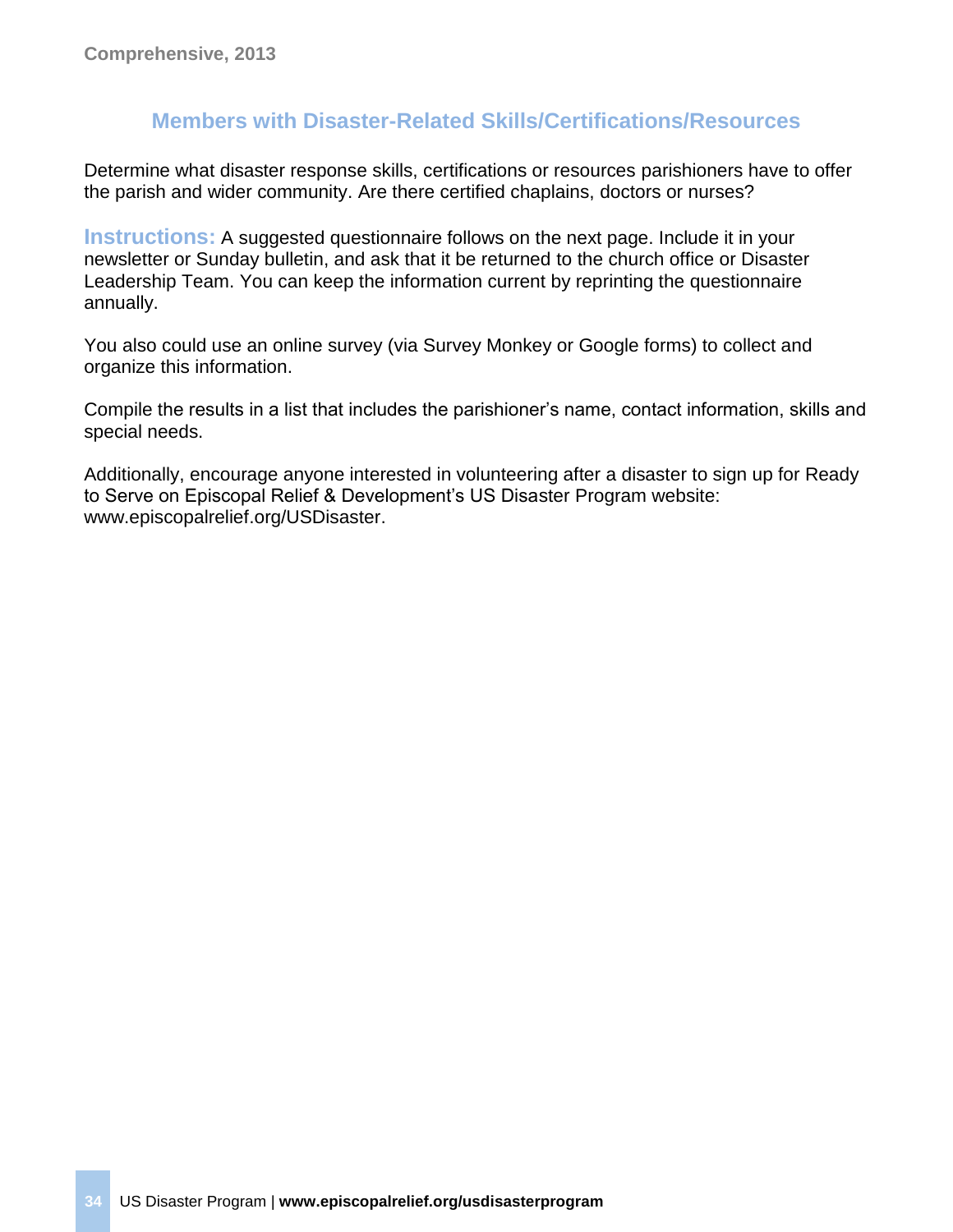### **Member Questionnaire**

**Instructions:** This questionnaire will help the Disaster Leadership Team determine members' special skills in responding to a disaster, as well as needs that might make them vulnerable in a disaster. Information will be kept confidential, and will only be used by the Disaster Leadership Team to involve parishioners appropriately in disaster response.

#### **Basic Information**

| Date:                                           |         |
|-------------------------------------------------|---------|
| • Name:                                         |         |
| • Address:                                      |         |
|                                                 |         |
| • Phones:                                       | Home:   |
|                                                 | Office: |
|                                                 | Cell:   |
| • Email:                                        |         |
| Partner/Spouse/Care-giver:                      |         |
| • Phone:                                        |         |
| Names and ages of additional household          |         |
| members:                                        |         |
| <b>Emergency contact:</b> (not living with you) |         |
| • Phone:                                        |         |
| • Address:                                      |         |

#### **Special skills I would volunteer (note: any volunteer contact with youth requires Safe Church training):**

| Yes/No | <b>Skill</b>                                                    | <b>For Parish</b> | <b>For Wider</b><br><b>Community</b> |
|--------|-----------------------------------------------------------------|-------------------|--------------------------------------|
|        | Language(s) please list:<br>$\bullet$                           | Y / N             | Y / N                                |
|        | Evacuation<br>$\bullet$                                         | / N               | / N                                  |
|        | Clean-up<br>$\bullet$                                           | / N               | Y / N                                |
|        | Emergency babysitting at home<br>(how many children):           | Y / N             | Y / N                                |
|        | Emergency babysitting at church/shelter<br>(how many children): | Y / N             | Y / N                                |
|        | Transportation to doctor (how many people):<br>$\bullet$        | / N               | Y<br>/ N                             |
|        | Provide vehicle for evacuation or clean-up<br>$\bullet$         | / N               | Y / N                                |
|        | Provide boat for evacuation or clean-up<br>$\bullet$            | <sub>N</sub>      | Y / N                                |
|        | Provide aircraft for evacuation or clean-up                     | / N               | / N<br>Y.                            |
|        | Provide portable generator<br>$\bullet$                         | / N               | Y / N                                |
|        | Temporary housing (how many people):                            | N                 | / N                                  |
|        | Provide non-perishable food<br>$\bullet$                        | N                 | / N                                  |
|        | Provide bottled water                                           | N                 | / N                                  |
|        | Provide hot meals or a covered dish                             | N                 | N                                    |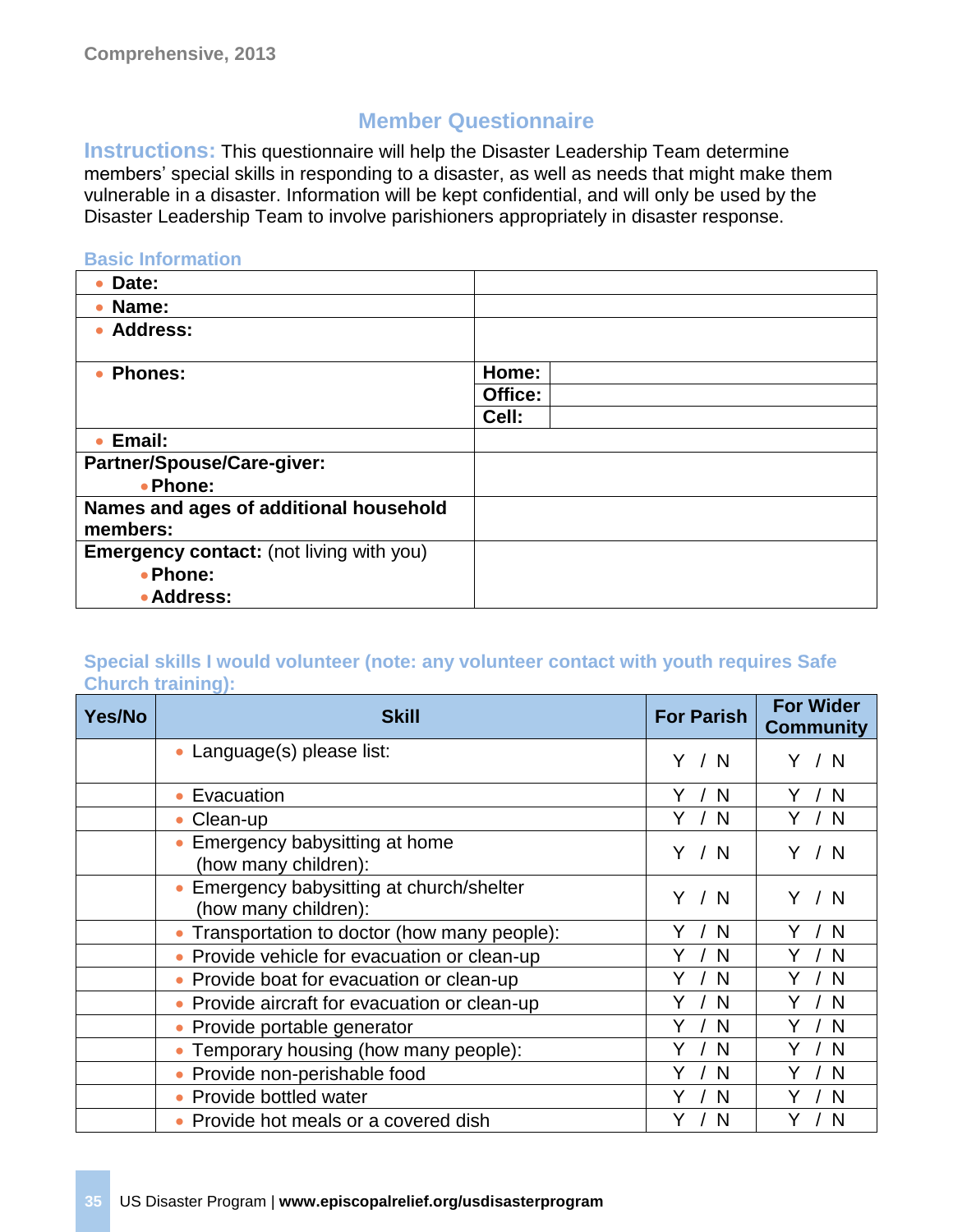| • Cook/serve meals                 | Y / N |       |
|------------------------------------|-------|-------|
| • Will pray with/for victims       | Y / N | Y / N |
| • Have first aid/CPR certification | / N   | Y / N |
| • Blood donation                   | Y / N |       |
| Other:                             |       |       |

### **Professional Services:**

| Yes/No | <b>Professional Service</b>                 | For<br><b>Parish</b> | <b>For Wider</b><br><b>Community</b> |
|--------|---------------------------------------------|----------------------|--------------------------------------|
|        | • Medical assistance (nurse, MD, EMT, etc.) | / N                  |                                      |
|        | • Legal assistance                          | Y<br>/ N             |                                      |
|        | • Counseling assistance (LSW, LPC, etc.)    | Y<br>/ N             |                                      |
|        | • Certified Chaplain                        | - N                  |                                      |
|        | • Ham radio operator                        | - N                  |                                      |
|        | • Professional rebuilding assistance        | Y<br>- N             |                                      |
|        | • Professional tree services and removal    | - N                  |                                      |
|        | Other:                                      |                      |                                      |

#### **Other Skills or Resources:**

| Yes/No | <b>Skills/Resources</b>                                                                       | <b>Description/Date</b> | <b>Willing to</b><br>work<br>outside<br>parish? |
|--------|-----------------------------------------------------------------------------------------------|-------------------------|-------------------------------------------------|
|        | • Other disaster training<br>(CERT, ARC, UMCARE)                                              |                         | Y /<br>- N                                      |
|        | • Case management                                                                             |                         | Y / N                                           |
|        | $\bullet$ Other:<br>(project development,<br>tools available - list,<br>other services, etc.) |                         | Y /<br>- N                                      |

## **Special Needs**

| Does anyone in your household speak only a language other<br>than English? | - N |
|----------------------------------------------------------------------------|-----|
| • Language:                                                                |     |
| <b>Medical Disability:</b>                                                 |     |
| (Are you: blind / deaf / etc.)                                             |     |
| Special medical needs: (i.e., severe cardiac, diabetic on insulin,         |     |
| $etc.$ )                                                                   |     |
| Do you rely on electricity for home medical treatments?                    | N   |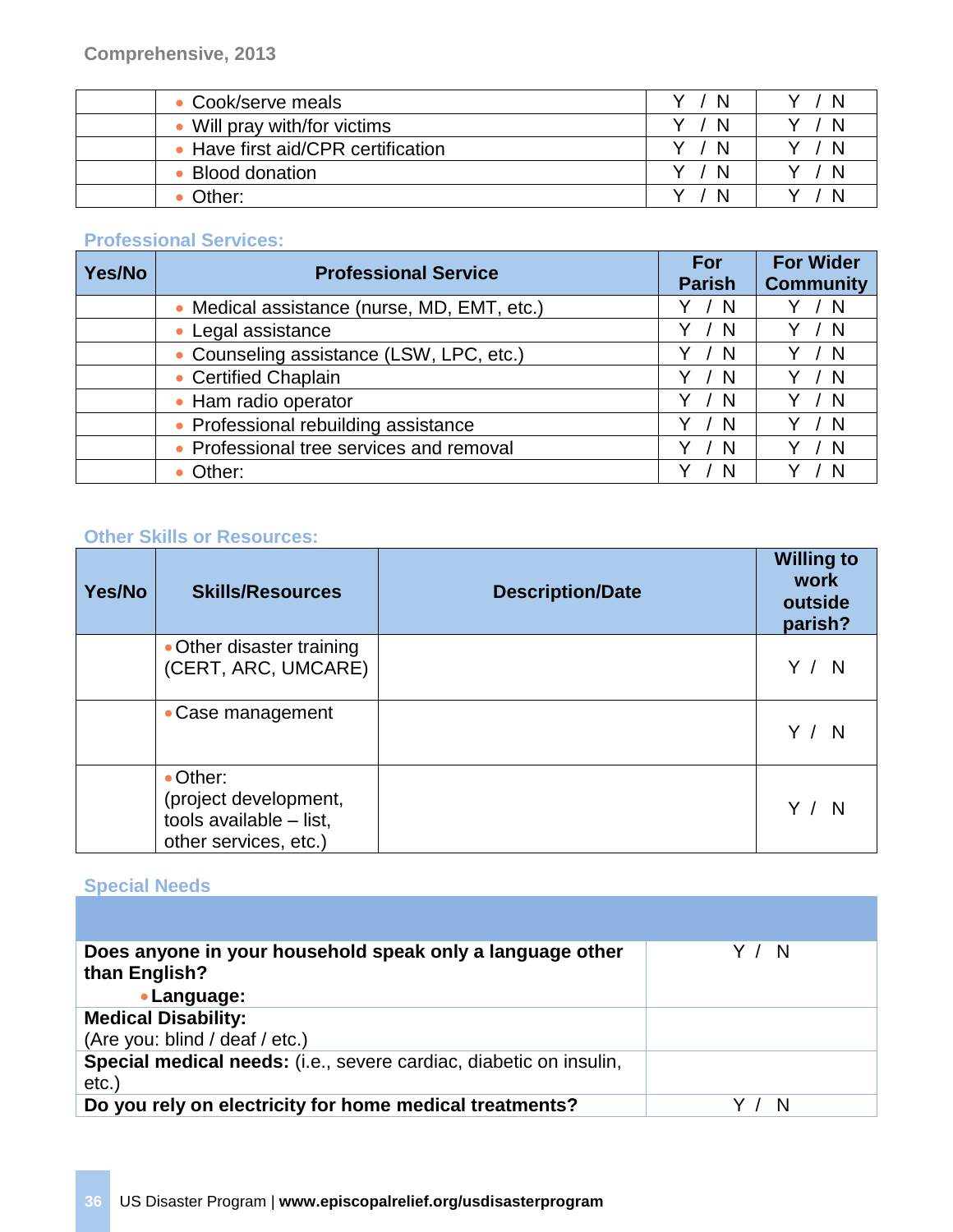| Are you homebound?                                                                                                           | Y / N                                    |
|------------------------------------------------------------------------------------------------------------------------------|------------------------------------------|
| Do you use a wheelchair?                                                                                                     | Always / Most of the time /<br>Sometimes |
| Do you use a walker/cane?                                                                                                    | Always / Most of the time /<br>Sometimes |
| Do you require a special diet?                                                                                               | Y / N                                    |
| Type:                                                                                                                        |                                          |
| Do you have pets?                                                                                                            | Y / N                                    |
| • What kind?                                                                                                                 |                                          |
| • How many?                                                                                                                  |                                          |
| Do you have transportation in an emergency?<br>If yes, what type? (i.e.-standard vehicle / wheelchair access /<br>ambulance) | Y/N/Maybe                                |
| Is there anything else we should know?                                                                                       |                                          |

**Have you signed up for "Ready to Serve" with Episcopal Relief & Development's U.S. Disaster Program? Y / N**

**Return this form to:**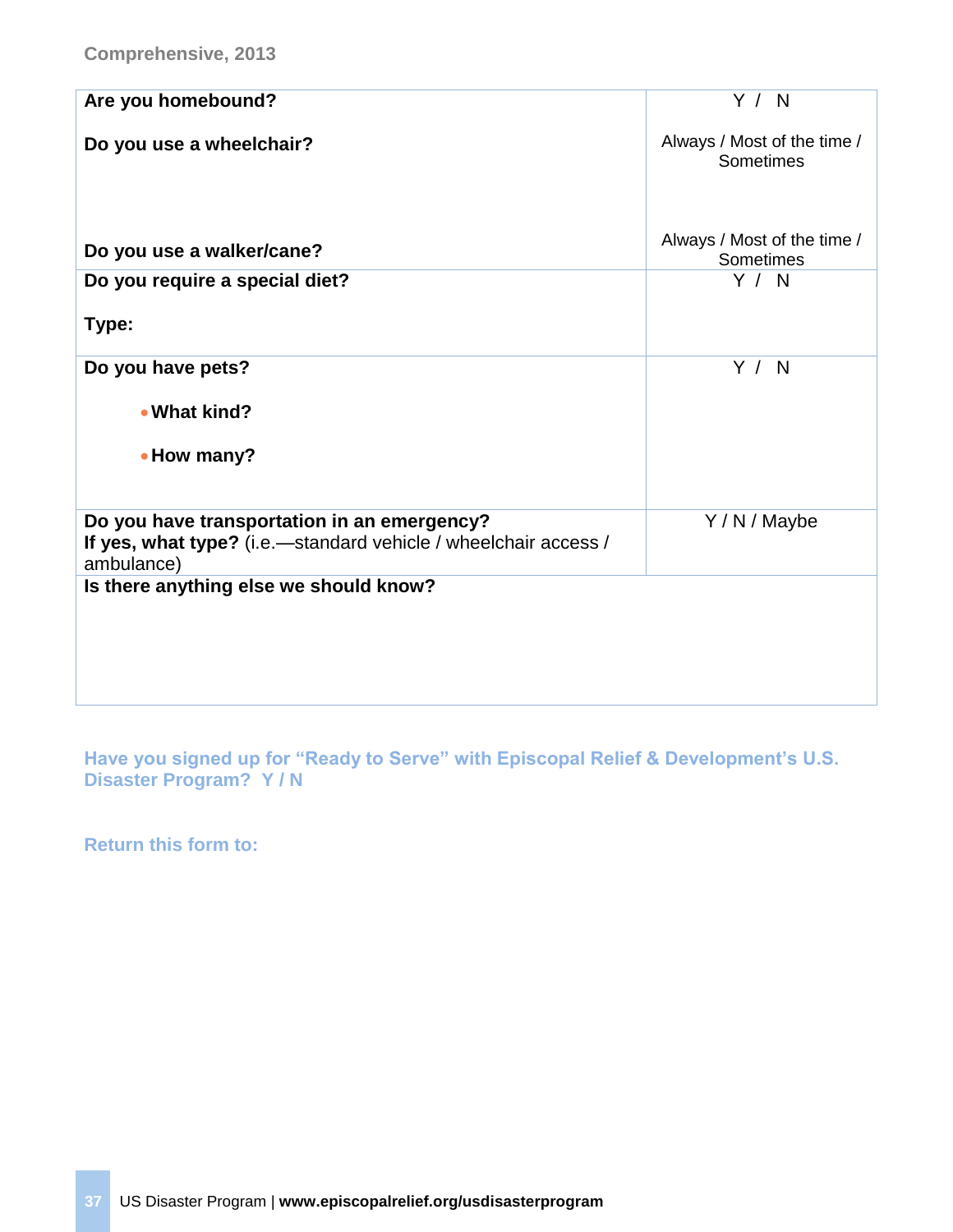### **Goals and Response**

This is a good moment to revisit the goals defined on pg. 15 and identify the necessary steps and resources to ensure that those goals are met. This is the moment to decide what activities are needed to accomplish those goals, what preparation is needed before a disaster, who shall lead each activity and what is needed to do so.

| Goal                                                                                | <b>Preparation</b>                                                                                                                                                                                                                                                                | <b>Person</b>                                      | <b>Activities Post-</b>                                                                                                                                                                                                                                       |
|-------------------------------------------------------------------------------------|-----------------------------------------------------------------------------------------------------------------------------------------------------------------------------------------------------------------------------------------------------------------------------------|----------------------------------------------------|---------------------------------------------------------------------------------------------------------------------------------------------------------------------------------------------------------------------------------------------------------------|
|                                                                                     |                                                                                                                                                                                                                                                                                   | <b>Responsible</b>                                 | <b>Disaster</b>                                                                                                                                                                                                                                               |
| (Example) Reestablish<br>Sunday services as<br>soon as possible after a<br>disaster | Put together "Go Kit"<br>$\bullet$<br>Establish relationship with<br>St. Luke's Lutheran Church<br>- ask if they will offer space<br>for alternate worship site<br>Inform congregation: in case<br>church is affected by<br>emergency, services will be<br>held at alternate site | Paula Shriver<br>(Senior Warden)<br>and Rev. Smith | Communicate with<br>$\bullet$<br>St. Luke's<br>Inform parishioners<br>$\bullet$<br>via email, phone and<br>note at our parish<br>that services will be<br>held at alternate site<br>Provide priest with<br>the implements for<br>service from the "Go<br>Kit" |
|                                                                                     |                                                                                                                                                                                                                                                                                   |                                                    |                                                                                                                                                                                                                                                               |
|                                                                                     |                                                                                                                                                                                                                                                                                   |                                                    |                                                                                                                                                                                                                                                               |
|                                                                                     |                                                                                                                                                                                                                                                                                   |                                                    |                                                                                                                                                                                                                                                               |
|                                                                                     |                                                                                                                                                                                                                                                                                   |                                                    |                                                                                                                                                                                                                                                               |
|                                                                                     |                                                                                                                                                                                                                                                                                   |                                                    |                                                                                                                                                                                                                                                               |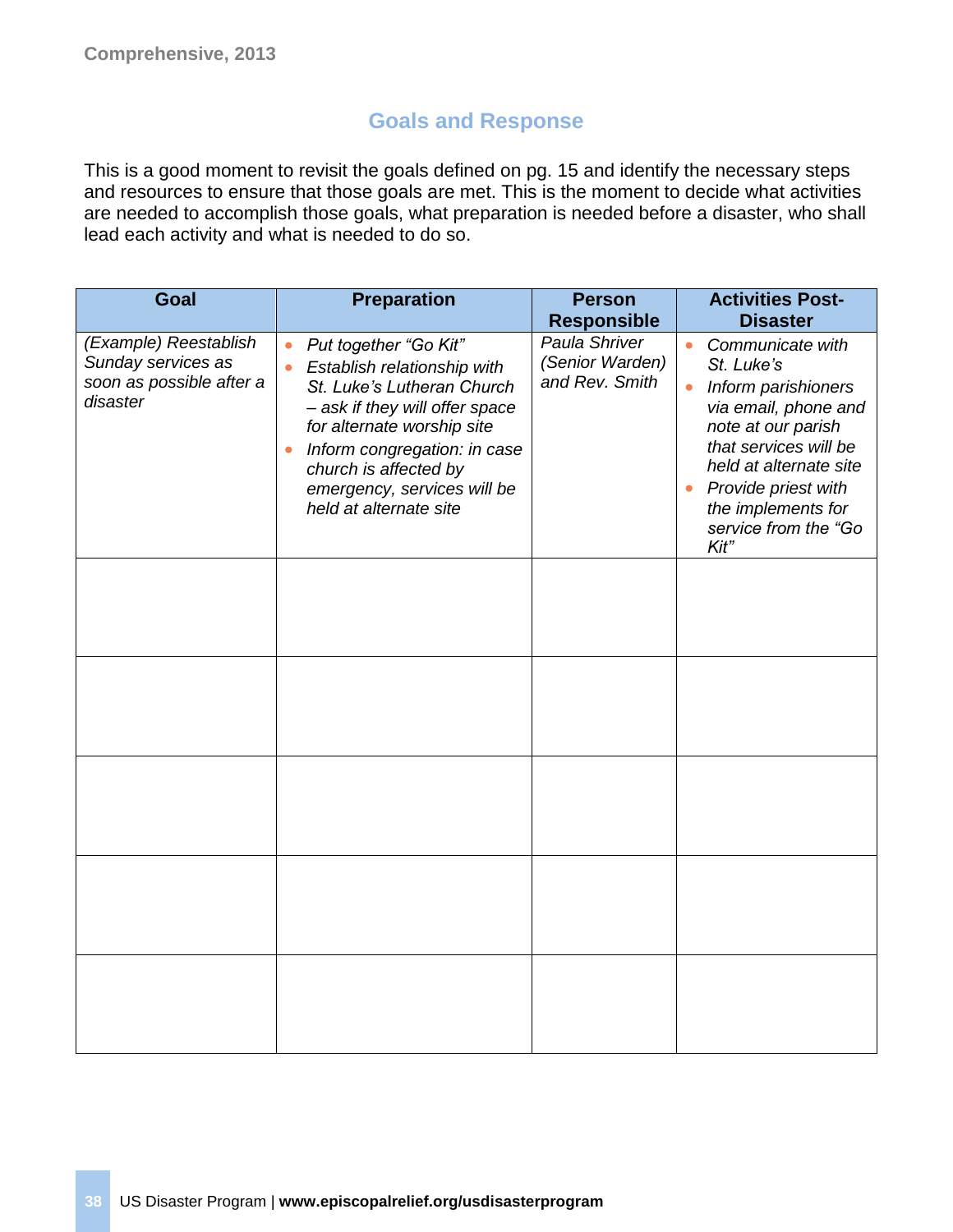**Comprehensive, 2013**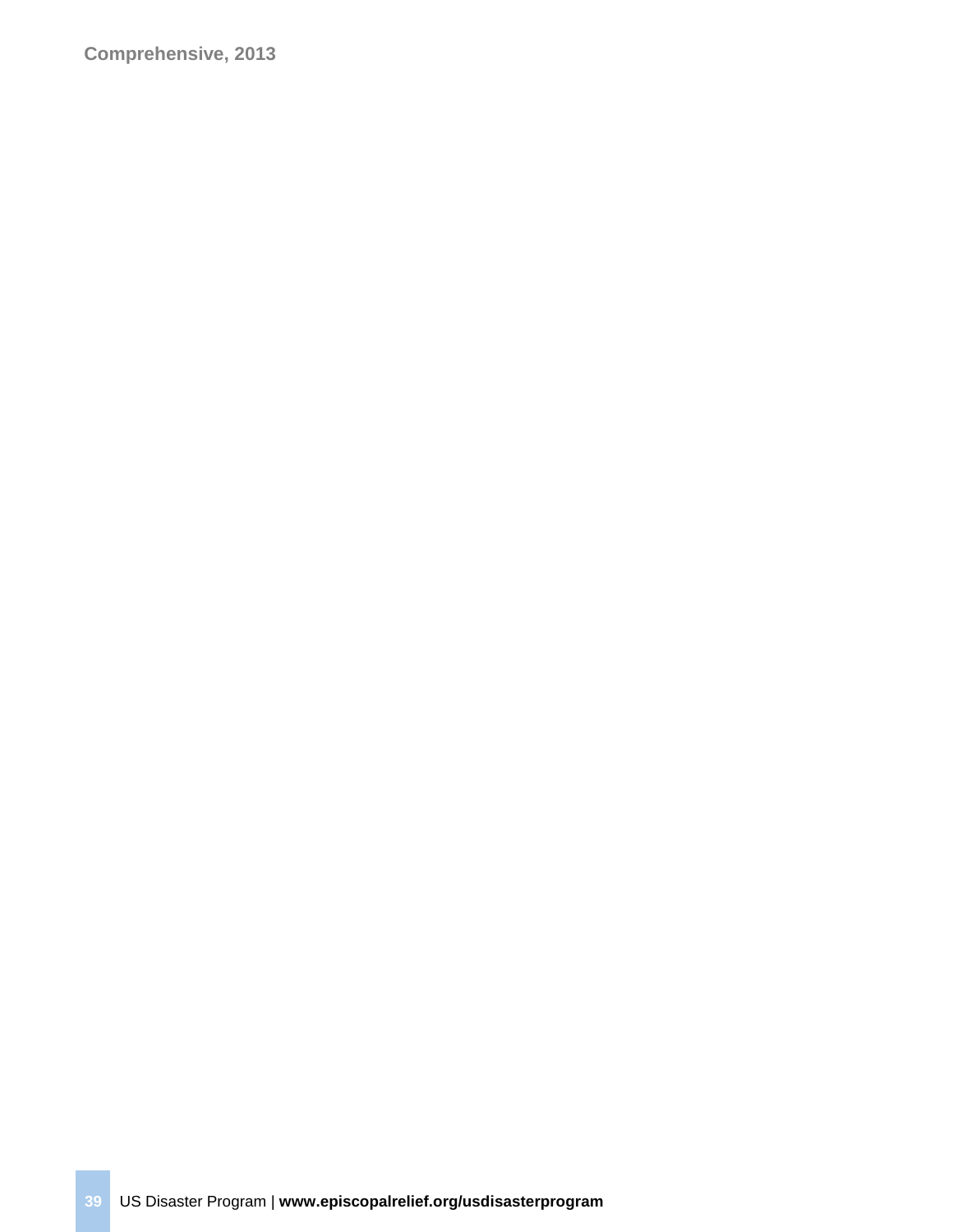# **Communication** & Outreach

Maintain an updated contact list for the members of your congregation, and specifically include those who are vulnerable so that your team knows to check on their situation, etc. Keep in mind that, depending on the type of disaster, communication may be difficult and you may need various means of communication to reach everyone.

Also, know whom to contact for help and how to plug into a local emergency response network. Make sure to connect with local disaster relief organizations, local government agencies and your local Voluntary Organizations Active in Disaster (VOAD) chapter before a disaster.

**Important Contacts**

PREPAREDNESS **PREPAREUMATION** 

WARNING/

RESCUE

RECOVERY

WARNING

IMPACT

RELIEF

It might be a good idea to have a "bouquet" of contact options available in times of emergency. Because various types of communication may be affected, it's good to have multiple options.

- **1) Diocesan, church and congregational emergency contacts**
	- Contact information for the Diocesan Disaster Coordinator, the Bishop and other important staff at the diocese – use the form on pg. 42.
	- Contact information for the clergy and staff see the form on pg. 43.
	- Contact information for partner congregations see the form on pg. 44.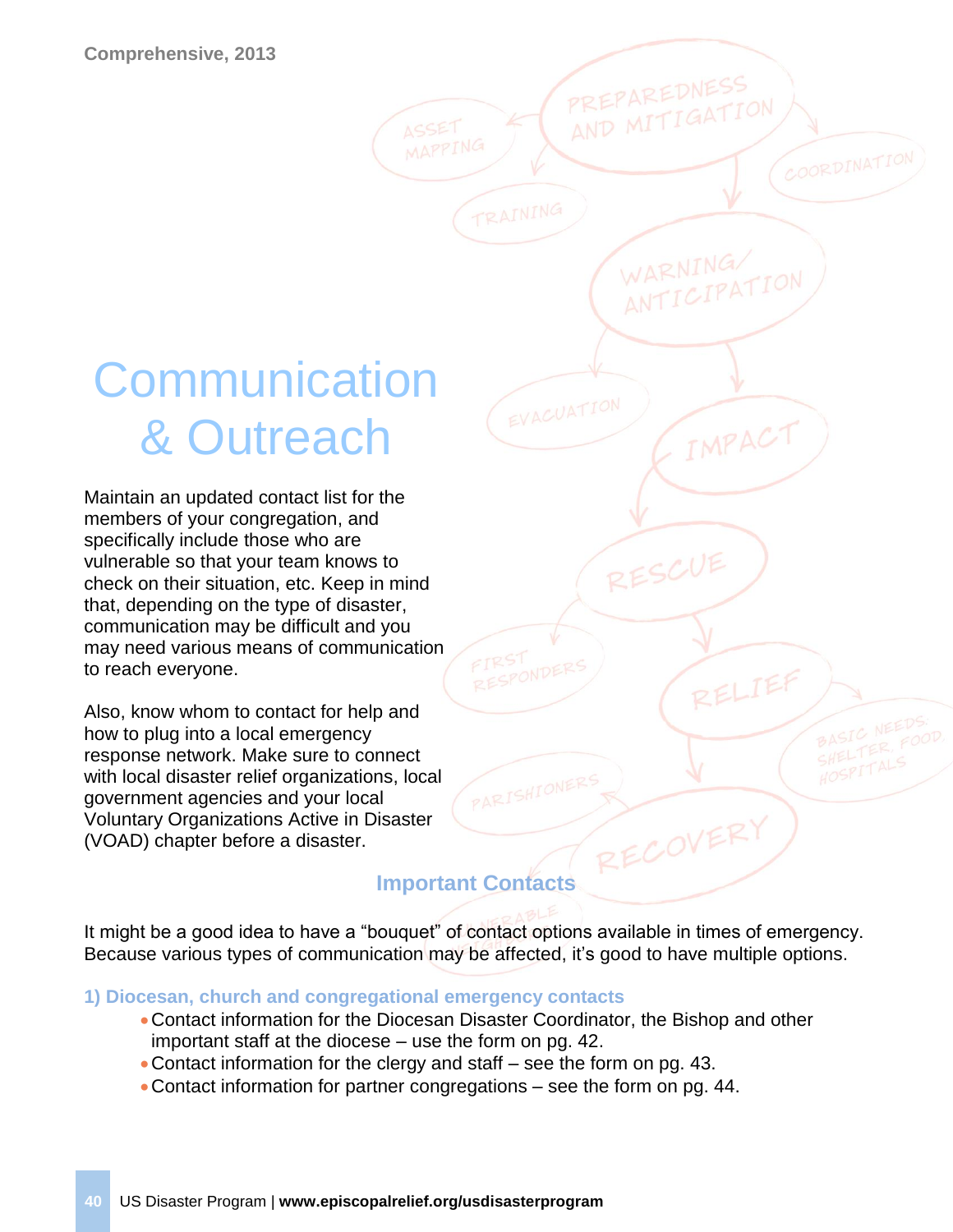#### **2) Parishioners**

- Create and maintain a list of cell phone numbers and emails of all the members of the congregation if possible – this is a means to communicate, know the status of members and the status of their homes after a disaster. This can be done via mass emails, web pages, Facebook, etc. You may also consider creating a phone tree (see Appendix A). Many times congregations already have that information; try to find out who has that information and where it is, so the disaster team can access it.
- Especially in hurricane-prone areas, have members file their evacuation plans with the church. This allows the congregation (as best it can) to know who left and who stayed, and to have the means to communicate with all members.
- **3) Parishioners who are infirm, elderly, disabled, or have special needs**
	- Create and maintain a list of people who need to be contacted in a disaster or emergency to see if they need help or special resources. A congregational list can be annotated to note: who is homebound, deaf, disabled, autistic, blind, oxygendependent, etc. You can use information gathered with the survey (pgs 35-37) to create this list.

#### **4) Local emergency contacts**

- 911 is still the first call to make. They will contact local emergency services, and (depending on the event) coordinate with emergency networks in cities, towns, regions, states and nation-wide.
- Have one local emergency contact and another emergency contact outside your region. Many times these contacts can be partner churches – you can use preexisting relationships you have built both within and outside your diocese. Fill out the form on pg. 44 with their information.
- Have a list with contact information for, and develop working relationships with, your local emergency services and disaster response networks (Red Cross and your local VOAD group – Voluntary Organizations Active in Disasters – etc.). You can ask your Diocesan Disaster Coordinator to help you fill out the form on pg. 45.

#### **5) Insurance company**

 If your building is damaged, you will need your insurance agent's information, as well as policy numbers. Refer to the information you included on pg. 28.

#### **6) Contractors and vendors**

- List the contractors you trust like electricians, plumbers, etc. use the form on pg. 46.
- **7) Outside users of the building**
	- See the form on pg. 47.

#### **8) Local print, radio, and broadcast media**

• See the form on pg. 48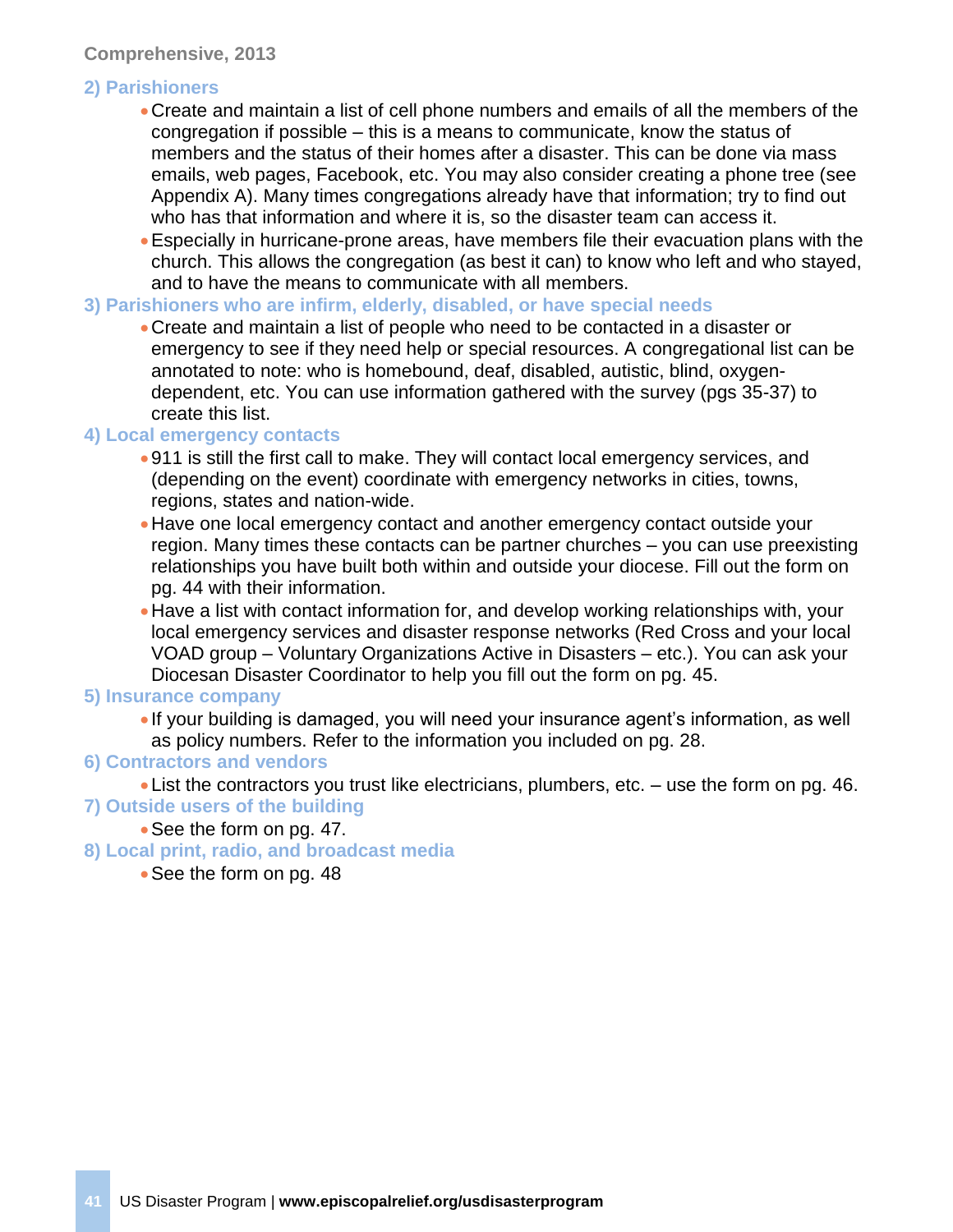# **Diocesan Contact Information**

**Instructions:** Change, remove and add titles as relevant to your diocese.

| • Bishop                          | Address:      |  |
|-----------------------------------|---------------|--|
| Name:                             | Office Phone: |  |
|                                   | Cell Phone:   |  |
|                                   | Home Phone:   |  |
|                                   | Email:        |  |
| • Canon for                       | Address:      |  |
| <b>Stewardship/Administration</b> | Office Phone: |  |
| Name:                             | Cell Phone:   |  |
|                                   | Home Phone:   |  |
|                                   | Email:        |  |
| • Assistant to the Bishop         | Address:      |  |
| Name:                             | Office Phone: |  |
|                                   | Cell Phone:   |  |
|                                   | Home Phone:   |  |
|                                   | Email:        |  |
| • Assistant to the Canon          | Address:      |  |
| Name:                             | Office Phone: |  |
|                                   | Cell Phone:   |  |
|                                   | Home Phone:   |  |
|                                   | Email:        |  |
| • Diocesan Disaster               | Address:      |  |
| Coordinator                       | Office Phone: |  |
| Name:                             | Cell Phone:   |  |
|                                   | Home Phone:   |  |
|                                   | $E$ mail:     |  |
| • Communications Director         | Address:      |  |
| Name:                             | Office Phone: |  |
|                                   | Cell Phone:   |  |
|                                   | Home Phone:   |  |
|                                   | Email:        |  |
| • Other                           | Address:      |  |
| Name:                             | Office Phone: |  |
|                                   | Cell Phone:   |  |
|                                   | Home Phone:   |  |
|                                   | Email:        |  |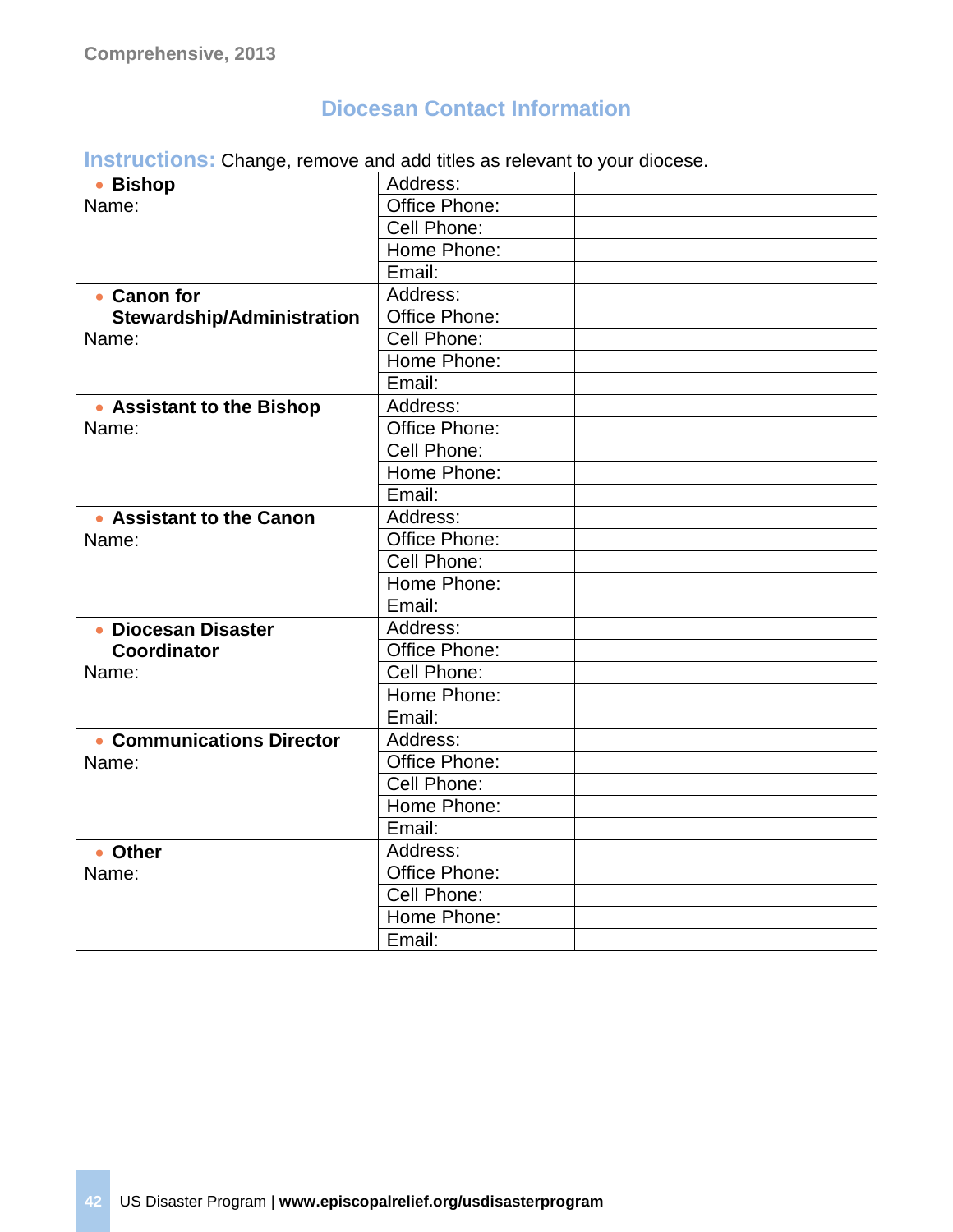# **Church Staff Contact Information**

#### **Instructions:** Make this contact information available to your parishioners.

| <b>Role/Job Title:</b><br>$\bullet$ | Address:                  |  |
|-------------------------------------|---------------------------|--|
|                                     | Home Phone:               |  |
| Name:                               | Cell Phone:               |  |
|                                     | Email:                    |  |
|                                     | <b>Emergency Contact:</b> |  |
|                                     | • Relationship:           |  |
|                                     | • Phone:                  |  |
| • Role/Job Title:                   | Address:                  |  |
|                                     | Home Phone:               |  |
| Name:                               | Cell Phone:               |  |
|                                     | Email:                    |  |
|                                     | <b>Emergency Contact:</b> |  |
|                                     | • Relationship:           |  |
|                                     | • Phone:                  |  |
| • Role/Job Title:                   | Address:                  |  |
|                                     | Home Phone:               |  |
| Name:                               | Cell Phone:               |  |
|                                     | Email:                    |  |
|                                     | <b>Emergency Contact:</b> |  |
|                                     | • Relationship:           |  |
|                                     | • Phone:                  |  |
| • Role/Job Title:                   | Address:                  |  |
|                                     | Home Phone:               |  |
| Name:                               | Cell Phone:               |  |
|                                     | Email:                    |  |
|                                     | <b>Emergency Contact:</b> |  |
|                                     | • Relationship:           |  |
|                                     | • Phone:                  |  |

# **People with Financial Authorization Approval**

### **Instructions:** Keep a copy of this information in your "Go Kit" (pg. 30).

| . .    | -<br>$\sim$<br>$\overline{\phantom{a}}$ |
|--------|-----------------------------------------|
| • Name | Phone:                                  |
|        | Email:                                  |
|        | Address:                                |
| • Name | Phone:                                  |
|        | Email:                                  |
|        | Address:                                |
| • Name | Phone:                                  |
|        | Email:                                  |
|        | Address:                                |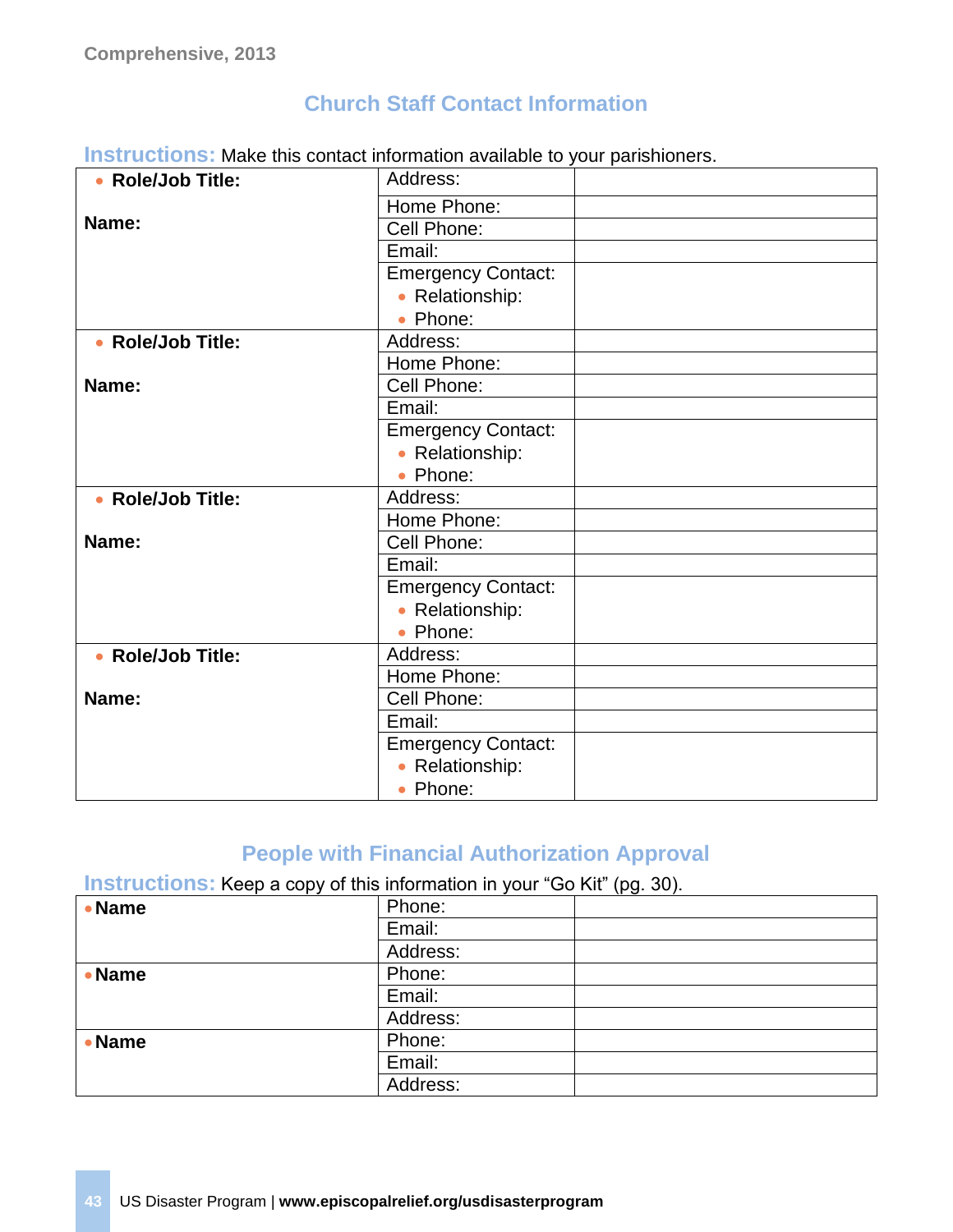# **Congregation's Emergency Contacts**

Partner congregations can serve as a center for communications, an evacuation site, or a source of relief volunteers, among other things. Partnering with another congregation within the diocese provides an opportunity to both serve others and receive services in an emergency. A relationship with a congregation located in a separate region not susceptible to the same emergencies at the same time as your congregation should also be established as a possible evacuation site.

It may also be a good idea to keep a complete set of keys to the church at one of these locations, or at your diocesan offices – in case yours are lost.

#### **Partner Congregation – Local**

| <b>Partner Congregation:</b> |  |
|------------------------------|--|
| <b>Contact Person</b>        |  |
| • Landline:                  |  |
| • Cell Phone:                |  |
| <b>Address:</b>              |  |
|                              |  |

#### **Partner Congregation – Outside the Diocese**

| <b>Partner Congregation:</b> |  |
|------------------------------|--|
| <b>Contact Person</b>        |  |
| • Landline:                  |  |
| • Cell Phone:                |  |
| <b>Address:</b>              |  |
|                              |  |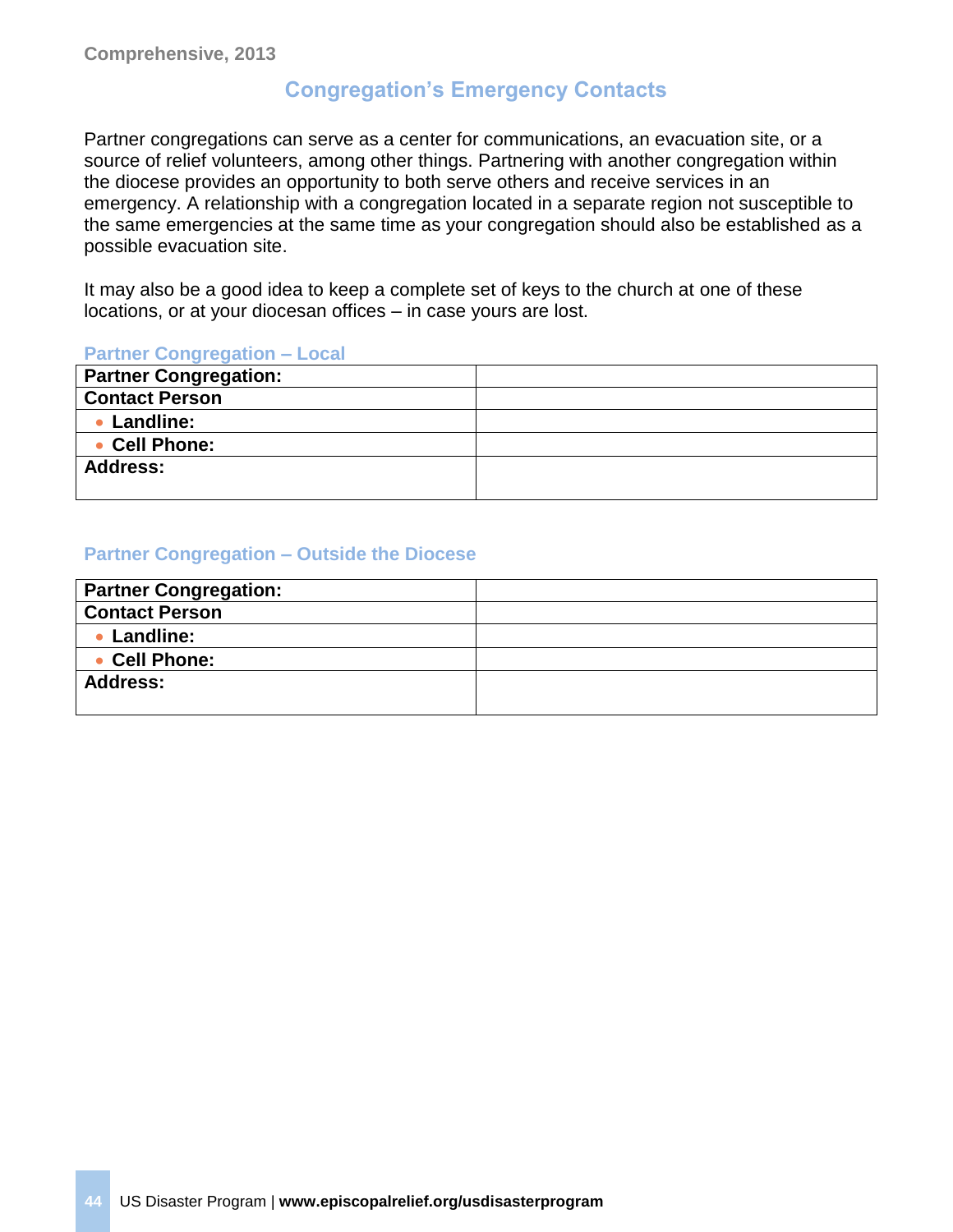# **Local Preparedness and Response Organizations**

It is best to develop relationships with other disaster response organizations in your area in advance of an emergency – such as your local Volunteer Organizations Active in Disaster (VOAD) or county emergency management office. They will be key partners in exchanging information, and open lines of communication will be essential to make sure your congregation's efforts are coordinated with the activities of other organizations. Make a list of these organizations and the people you have contacted within them, and make sure you maintain contact with them regularly.

| <b>Community Disaster Organizations &amp; Key Information Sources</b> |                                  |  |  |  |  |
|-----------------------------------------------------------------------|----------------------------------|--|--|--|--|
| • Organization/Person:                                                | <b>Contact Name</b><br>$\bullet$ |  |  |  |  |
| <b>Contact Information:</b>                                           | Phone<br>$\bullet$               |  |  |  |  |
|                                                                       | Email<br>۰                       |  |  |  |  |
| <b>Organization/Person:</b>                                           | <b>Contact Name</b>              |  |  |  |  |
| <b>Contact Information:</b>                                           | Phone                            |  |  |  |  |
|                                                                       | Email<br>$\bullet$               |  |  |  |  |
| <b>Organization/Person:</b>                                           | <b>Contact Name</b>              |  |  |  |  |
| <b>Contact Information:</b>                                           | Phone                            |  |  |  |  |
|                                                                       | Email                            |  |  |  |  |
| • Organization/Person:                                                | <b>Contact Name</b>              |  |  |  |  |
| <b>Contact Information:</b>                                           | Phone<br>$\bullet$               |  |  |  |  |
|                                                                       | Email<br>$\bullet$               |  |  |  |  |
| <b>Organization/Person:</b>                                           | <b>Contact Name</b>              |  |  |  |  |
| <b>Contact Information:</b>                                           | Phone                            |  |  |  |  |
|                                                                       | Email                            |  |  |  |  |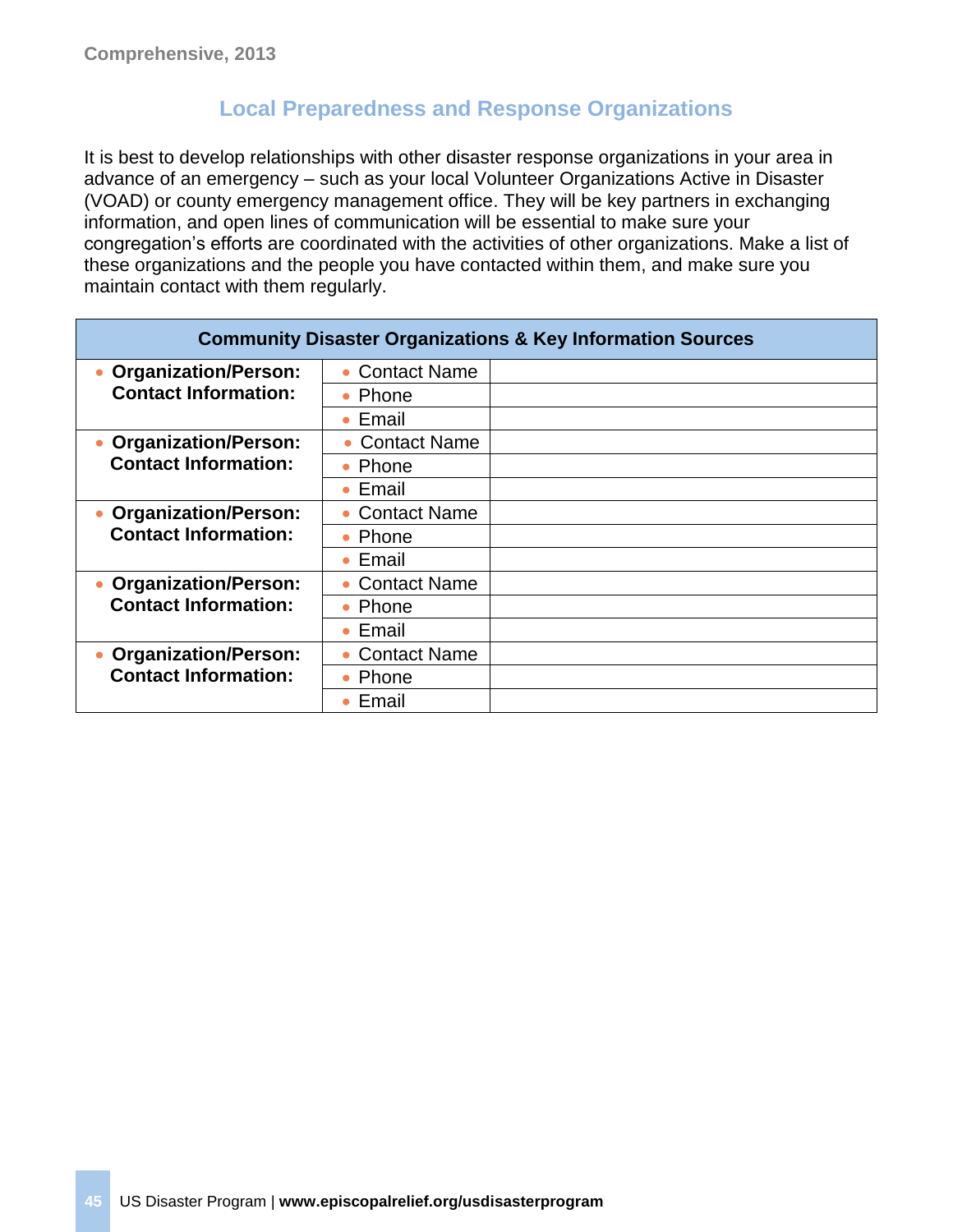# **Vendor Contact List for Goods and Services**

| <b>Business</b> | <b>Service</b>          | <b>Contact</b> | <b>Phone</b> | <b>Email</b> | <b>Address</b> | <b>City</b> | <b>State</b> | Zip |
|-----------------|-------------------------|----------------|--------------|--------------|----------------|-------------|--------------|-----|
|                 | General                 |                |              |              |                |             |              |     |
|                 | Contractor              |                |              |              |                |             |              |     |
|                 | Phones                  |                |              |              |                |             |              |     |
|                 | Computer                |                |              |              |                |             |              |     |
|                 | Maintenance             |                |              |              |                |             |              |     |
|                 | Elevator                |                |              |              |                |             |              |     |
|                 | Maintenance             |                |              |              |                |             |              |     |
|                 | <b>Generator Rental</b> |                |              |              |                |             |              |     |
|                 | Electrical              |                |              |              |                |             |              |     |
|                 | Contractor              |                |              |              |                |             |              |     |
|                 | Plumber                 |                |              |              |                |             |              |     |
|                 | Glass/Window            |                |              |              |                |             |              |     |
|                 | Repair                  |                |              |              |                |             |              |     |
|                 | Snow/Ice                |                |              |              |                |             |              |     |
|                 | Removal                 |                |              |              |                |             |              |     |
|                 | Emergency               |                |              |              |                |             |              |     |
|                 | Board-Up                |                |              |              |                |             |              |     |
|                 | <b>Window Cleaning</b>  |                |              |              |                |             |              |     |
|                 | Environmental           |                |              |              |                |             |              |     |
|                 | Hauling                 |                |              |              |                |             |              |     |
|                 | <b>HVAC Contractor</b>  |                |              |              |                |             |              |     |
|                 |                         |                |              |              |                |             |              |     |
|                 |                         |                |              |              |                |             |              |     |
|                 |                         |                |              |              |                |             |              |     |
|                 |                         |                |              |              |                |             |              |     |
|                 |                         |                |              |              |                |             |              |     |
|                 |                         |                |              |              |                |             |              |     |
|                 |                         |                |              |              |                |             |              |     |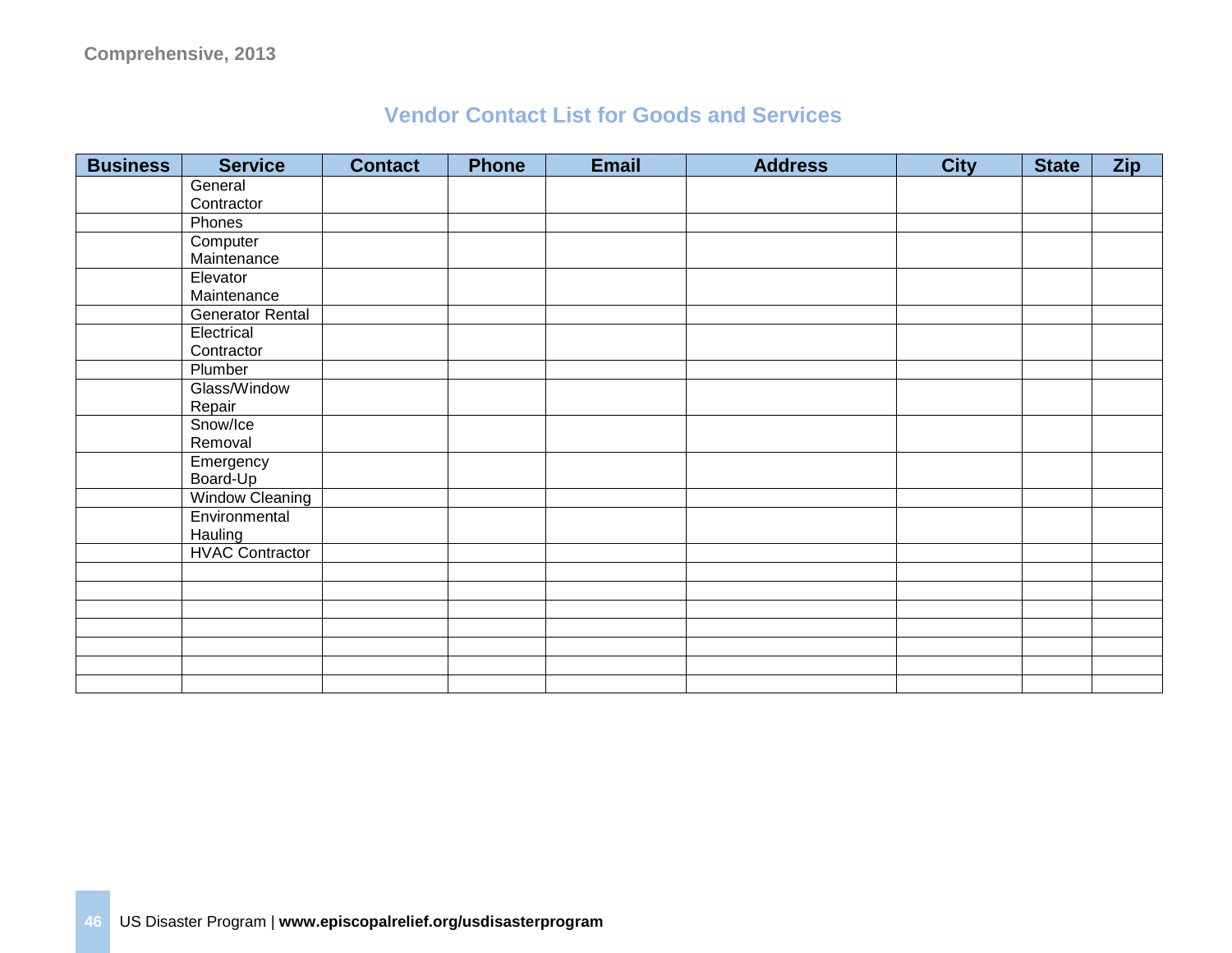# **Outside Users of the Building**

| Group | <b>Contact</b> | Phone | Email | <b>Building Use</b> |
|-------|----------------|-------|-------|---------------------|
|       |                |       |       |                     |
|       |                |       |       |                     |
|       |                |       |       |                     |
|       |                |       |       |                     |
|       |                |       |       |                     |
|       |                |       |       |                     |
|       |                |       |       |                     |
|       |                |       |       |                     |
|       |                |       |       |                     |
|       |                |       |       |                     |
|       |                |       |       |                     |
|       |                |       |       |                     |
|       |                |       |       |                     |
|       |                |       |       |                     |
|       |                |       |       |                     |
|       |                |       |       |                     |
|       |                |       |       |                     |
|       |                |       |       |                     |
|       |                |       |       |                     |
|       |                |       |       |                     |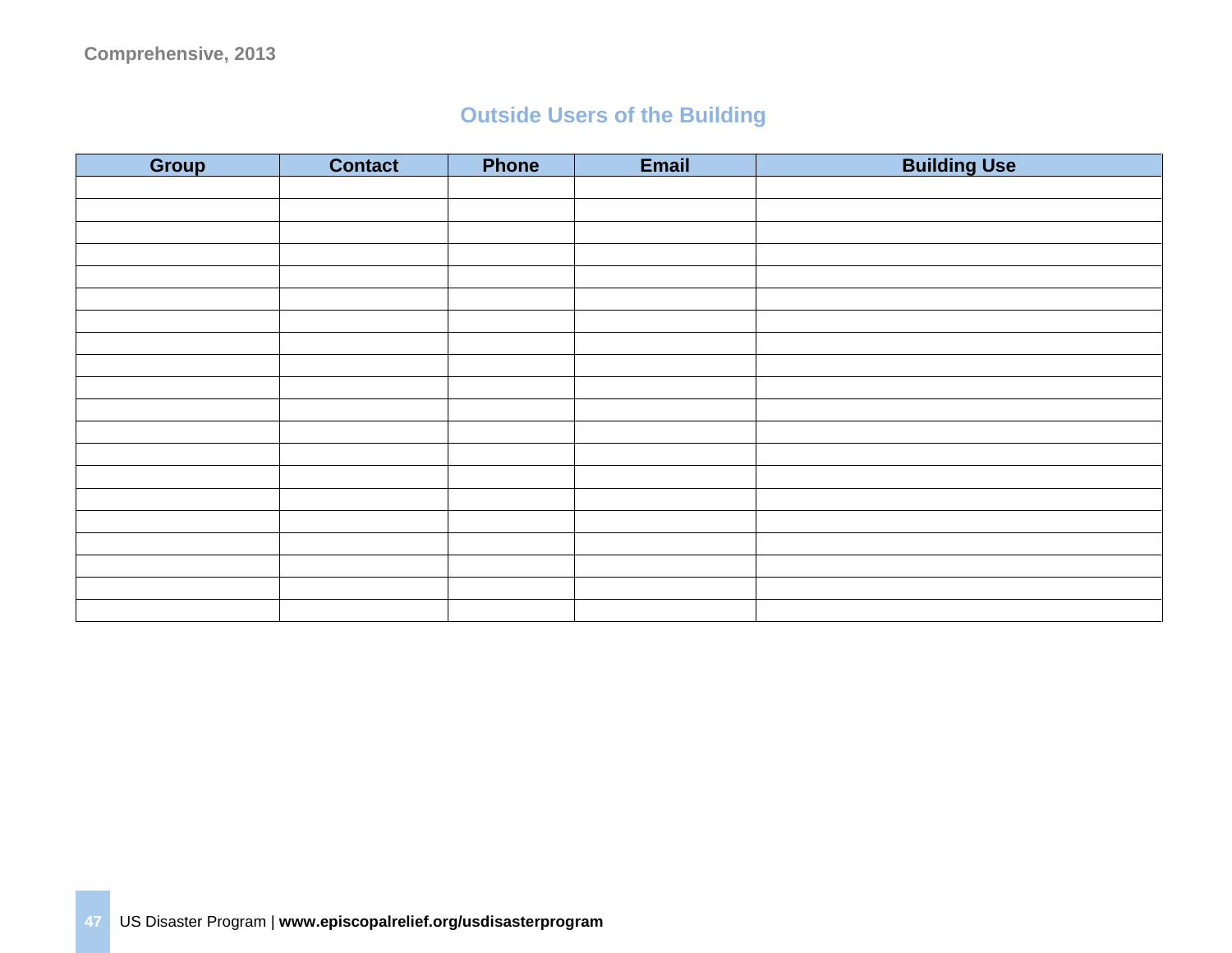# **Local Media Information**

| Type<br>(Print/Radio/<br>Broadcast) | <b>Company</b> | <b>Contact</b> | <b>Phone</b> | Email | <b>Address</b> | <b>City</b> | <b>State</b> | <b>Zip</b> |
|-------------------------------------|----------------|----------------|--------------|-------|----------------|-------------|--------------|------------|
|                                     |                |                |              |       |                |             |              |            |
|                                     |                |                |              |       |                |             |              |            |
|                                     |                |                |              |       |                |             |              |            |
|                                     |                |                |              |       |                |             |              |            |
|                                     |                |                |              |       |                |             |              |            |
|                                     |                |                |              |       |                |             |              |            |
|                                     |                |                |              |       |                |             |              |            |
|                                     |                |                |              |       |                |             |              |            |
|                                     |                |                |              |       |                |             |              |            |
|                                     |                |                |              |       |                |             |              |            |
|                                     |                |                |              |       |                |             |              |            |
|                                     |                |                |              |       |                |             |              |            |
|                                     |                |                |              |       |                |             |              |            |
|                                     |                |                |              |       |                |             |              |            |
|                                     |                |                |              |       |                |             |              |            |
|                                     |                |                |              |       |                |             |              |            |
|                                     |                |                |              |       |                |             |              |            |
|                                     |                |                |              |       |                |             |              |            |
|                                     |                |                |              |       |                |             |              |            |
|                                     |                |                |              |       |                |             |              |            |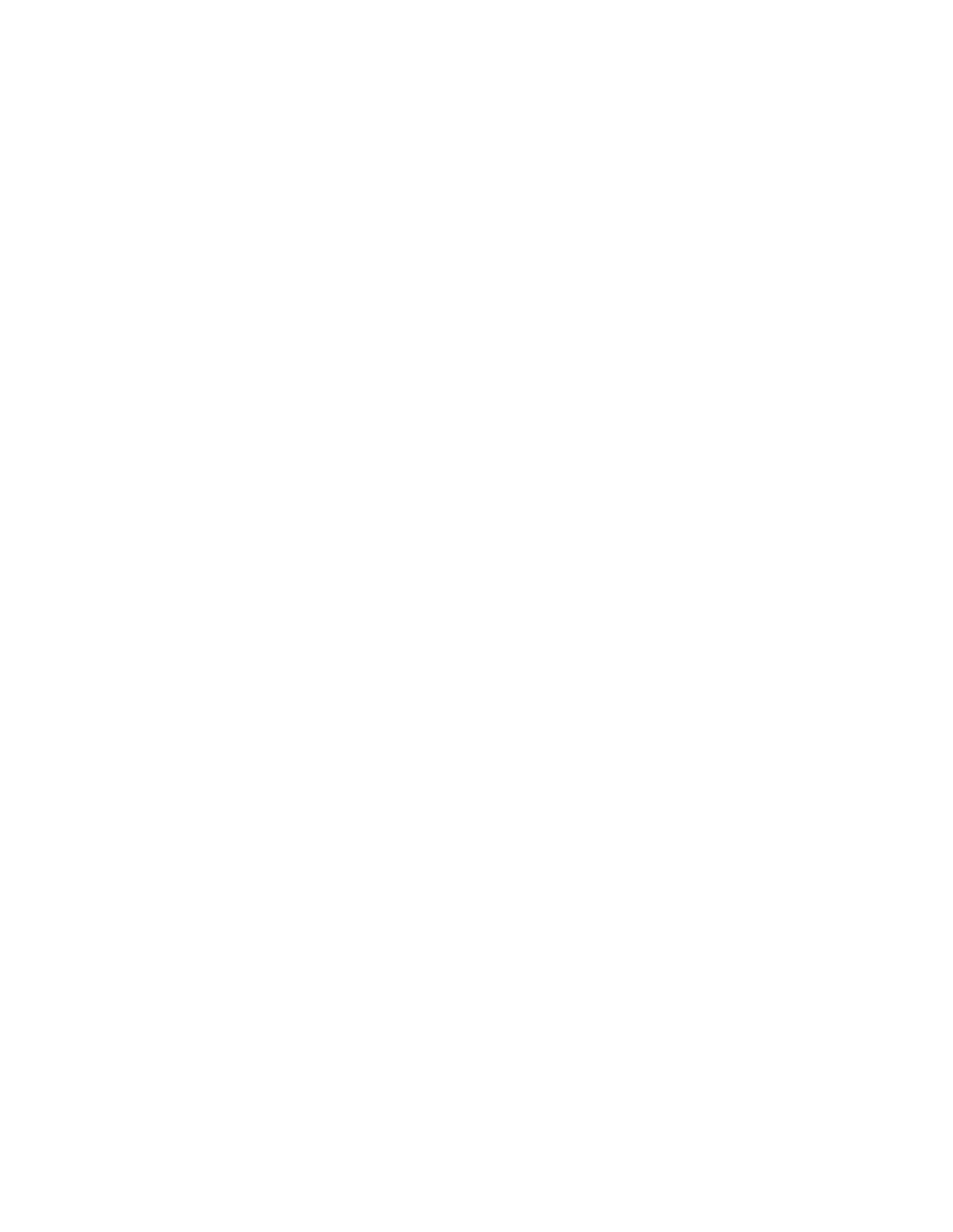# **Developing Templates** For Initial Response

Now that you've determined your congregation's capacity to respond to and recover from potential disasters and emergencies, you're ready to apply this information to specific types of events. In most cases, the initial response to particular types of disasters will be very similar.

WARNING/ WARNING/<br>ANTICIPATION

RESCUE

RECOVERY

IMPACT

RELIEF

In this section, you will create templates for responding to four general types of crises:

- Major disasters with warning;
- Major disasters with no warning;
- Local emergencies with warning;
- Local emergencies with no warning.

To complete these templates, use the list generated on pg. 19, "Brainstorm Likely Disasters and Emergencies," to help shape responses that reflect the disasters and emergencies particular to your region. A few examples are included to use as a general guide.

Your initial responses are really only the beginning of disaster response. They will get you through the first hours of a crisis until your Parish Disaster Leadership Committee can meet to determine further actions as the situation unfolds.

For more information on disasters and disaster planning please refer to Episcopal Relief & Development's US Disaster Program website at: [www.episcopalrelief.org/USDisaster](http://www.episcopalrelief.org/USDisaster)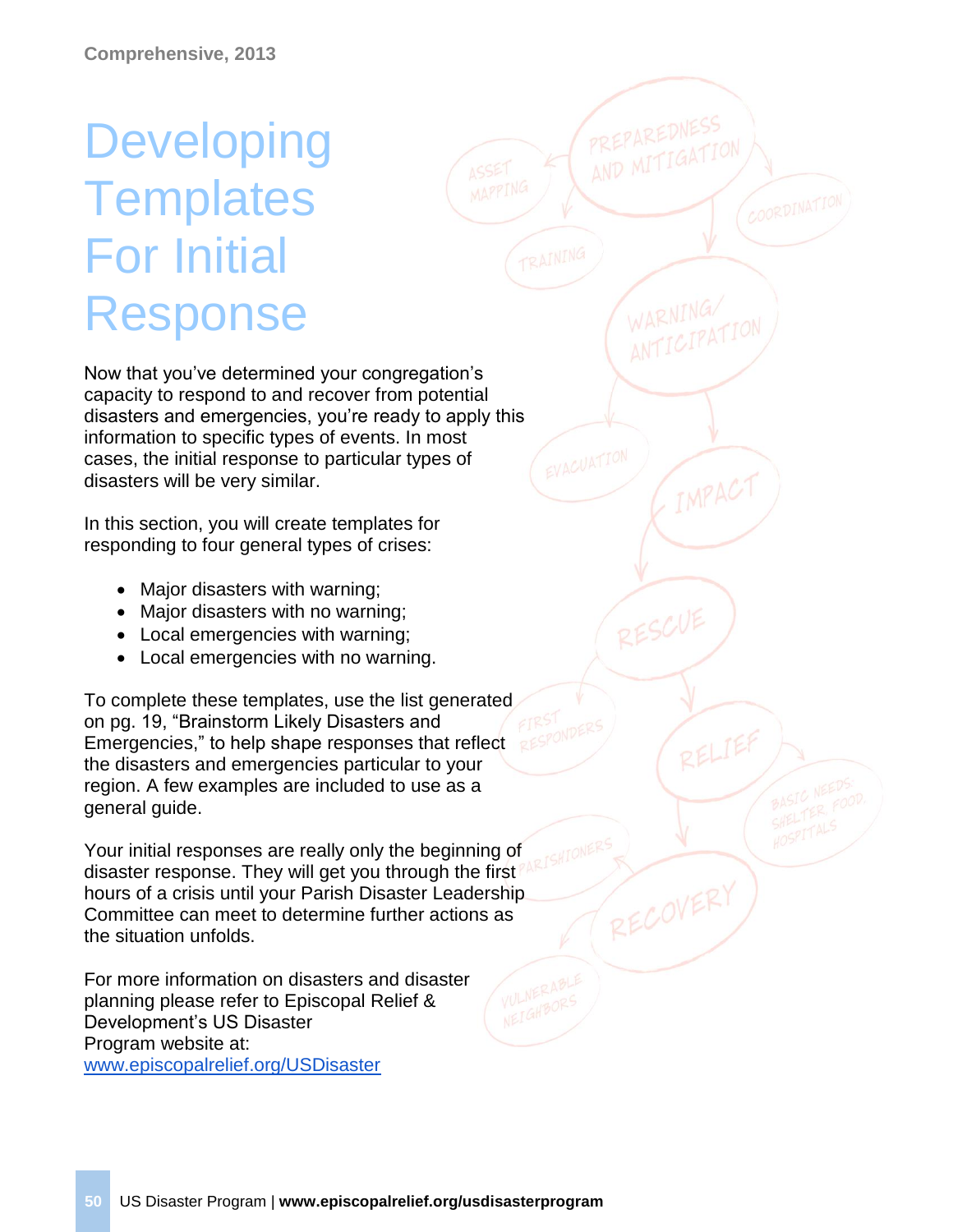# Example: Initial Response for Major Disasters with Warning

**Description:** This plan would work for anticipated disasters such as a major hurricane, where there is time to arrange for an evacuation and protect property before the disaster occurs.

|                | <b>Step</b>                                                                                                 | <b>Time Frame</b>                             | <b>Person Responsible</b>                                           |
|----------------|-------------------------------------------------------------------------------------------------------------|-----------------------------------------------|---------------------------------------------------------------------|
| 1              | Call priest (xxx-xxx-xxxx) and sexton<br>(xxx-xxx-xxxx) to protect property                                 | Within 2 hours of<br>evacuation notice        | <b>Congregational Disaster</b><br>Coordinator                       |
| $\overline{2}$ | Call Disaster Leadership Team to<br>activate phone tree                                                     | Within 2 hours of<br>evacuation notice        | <b>Congregational Disaster</b><br>Coordinator                       |
| 3              | Call Diocesan Disaster Coordinator to<br>inform diocese of evacuation                                       | Within 3 hours of<br>evacuation notice        | <b>Congregational Disaster</b><br>Coordinator                       |
| 4              | Call St. Mark's inland at xxx-xxx-xxxx to<br>inform them of evacuation and when<br>they can expect evacuees | Within 5 hours of<br>evacuation notice        | <b>Congregational Disaster</b><br>Coordinator                       |
| 5              | Protect windows and doors, cover<br>organ & unplug electronics                                              | Within 5 hours of<br>evacuation notice        | Sexton and protection team                                          |
| 6              | Walk through church to make sure all<br>valuables are stowed, protected or<br>removed                       | Within 5 hours of<br>evacuation notice        | Sexton and protection team                                          |
| 7              | Take "Go Kit"                                                                                               | Within 8 hours of<br>evacuation notice        | Priest                                                              |
| 8              | Activate evacuation plan for<br>handicapped parishioners                                                    | Within 12 hours of<br>evacuation notice       | David Hamilton - owner of<br>multiple vans                          |
| 9              | Evacuate to partner parish                                                                                  | Within 12 hours of<br>evacuation notice       | Priest, staff & parishioners that<br>need an evacuation destination |
| 10             | Activate phone tree/communications<br>plans to check on safety of parishioners                              | Within 24 hours after<br>the storm has passed | Disaster Leadership Team                                            |

#### **First 10 steps:**

### **Prior Preparation:**

| <b>Activity</b>                                                                                                 | <b>Person Responsible</b>         |
|-----------------------------------------------------------------------------------------------------------------|-----------------------------------|
| Hold "Preparedness Sunday" each May and collect<br>evacuation plans/contact info for all staff and parishioners | Disaster Leadership Team          |
| Prepare "Go Kit" for the church (pg. 30 – Preparedness<br><b>Planning Guide)</b>                                | Disaster Leadership Team & priest |
| Organize a team to help sexton protect property assets                                                          | Danielle Irons - sexton           |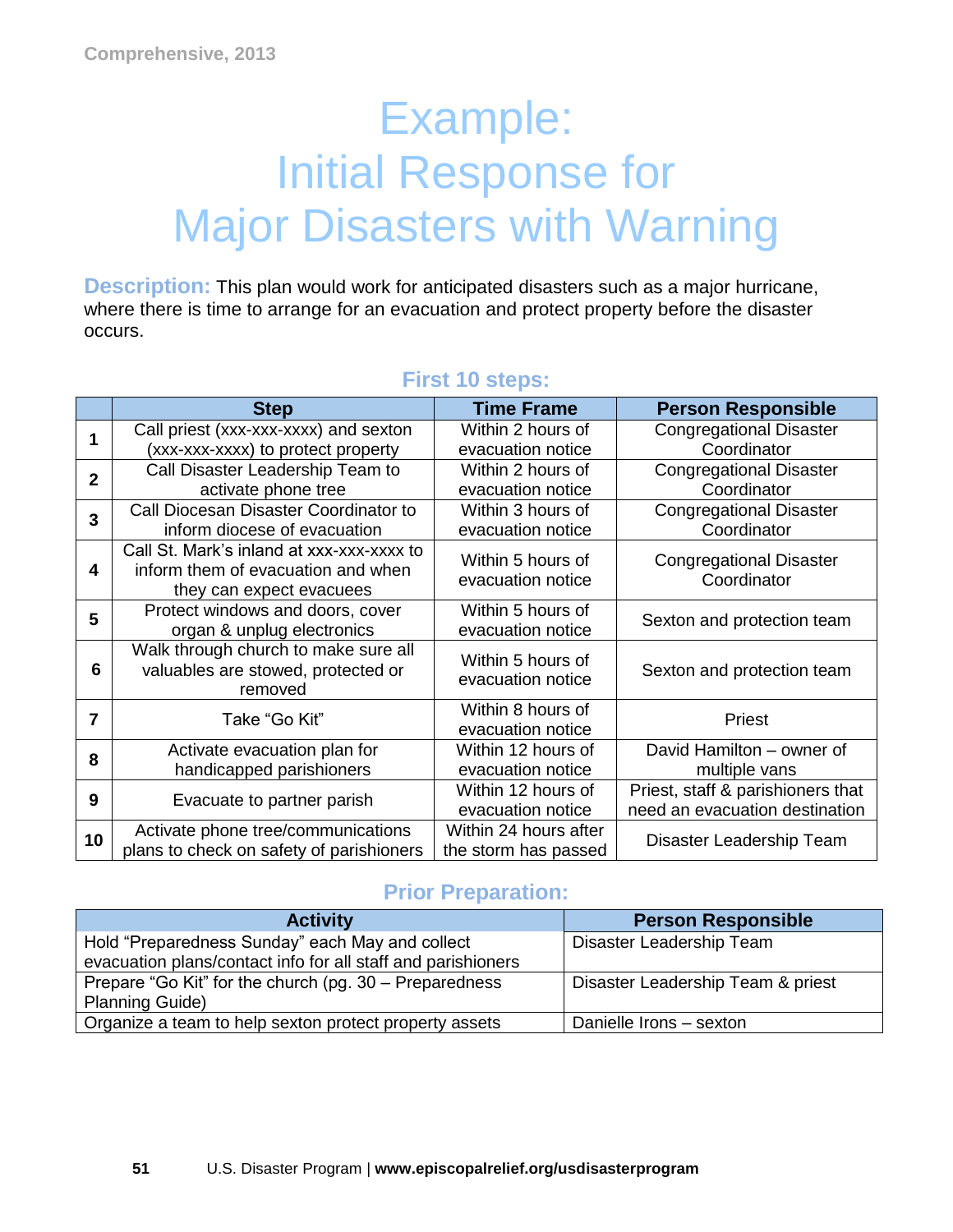# Example: Initial Response for Local Emergencies with No Warning

**Description:** This plan would work for local emergencies such as a sudden snowstorm

|                | <b>Step</b>                                                                                                                                   | <b>Time Frame</b>            | <b>Person Responsible</b>                                                   |
|----------------|-----------------------------------------------------------------------------------------------------------------------------------------------|------------------------------|-----------------------------------------------------------------------------|
| 1              | <b>Congregational Disaster Coordinator calls</b><br>priest to find out how the storm has affected<br>the church and any activities/ministries | Within first<br>hours        | <b>Congregational Disaster</b><br>Coordinator                               |
| $\mathbf{2}$   | <b>Congregational Disaster Coordinator calls</b><br>Disaster Leadership Team to tell them what is<br>happening                                | <b>Within first</b><br>hours | <b>Congregational Disaster</b><br>Coordinator                               |
| 3              | Activate notification system to inform students<br>and parents that parish school has been<br>cancelled                                       | <b>Within first</b><br>hours | Director of parish school                                                   |
| 4              | Disaster Leadership team activates Phone<br>Tree to check up on at-risk parishioners and<br>find out what they need                           | Within first 5<br>hours      | Disaster Leadership Team                                                    |
| 5              | If there is a need: use generator to run basic<br>heat and light in parish hall                                                               | Within 24<br>hours           | Danielle Irons - sexton                                                     |
| 6              | Assess the needs of parishioners and the<br>community                                                                                         |                              | <b>Congregational Disaster</b><br>Coordinator<br>& Disaster Leadership Team |
| $\overline{7}$ | Look at the assets your congregation can<br>provide                                                                                           |                              | <b>Congregational Disaster</b><br>Coordinator<br>& Disaster Leadership Team |
| 8              | Meet to determine next steps                                                                                                                  |                              | <b>Congregational Disaster</b><br>Coordinator<br>& Disaster Leadership Team |
| 9              |                                                                                                                                               |                              |                                                                             |
| 10             |                                                                                                                                               |                              |                                                                             |

### **First 10 Steps:**

# **Prior Preparation:**

| <b>Activity</b>                                                     | <b>Person Responsible</b>     |
|---------------------------------------------------------------------|-------------------------------|
| Have at least 5 gallons of gasoline onsite at the church, locked in | Danielle Irons - sexton       |
| the shed                                                            |                               |
| Bi-annual check of the generator                                    | Danielle Irons - sexton       |
| Discuss volunteer responsibilities with Youth Group and others in   | Barbara Garcia - Team member  |
| case parish hall is put to use as heating shelter                   |                               |
| Cultivate relationship with important local community contacts      | Diocesan Disaster Coordinator |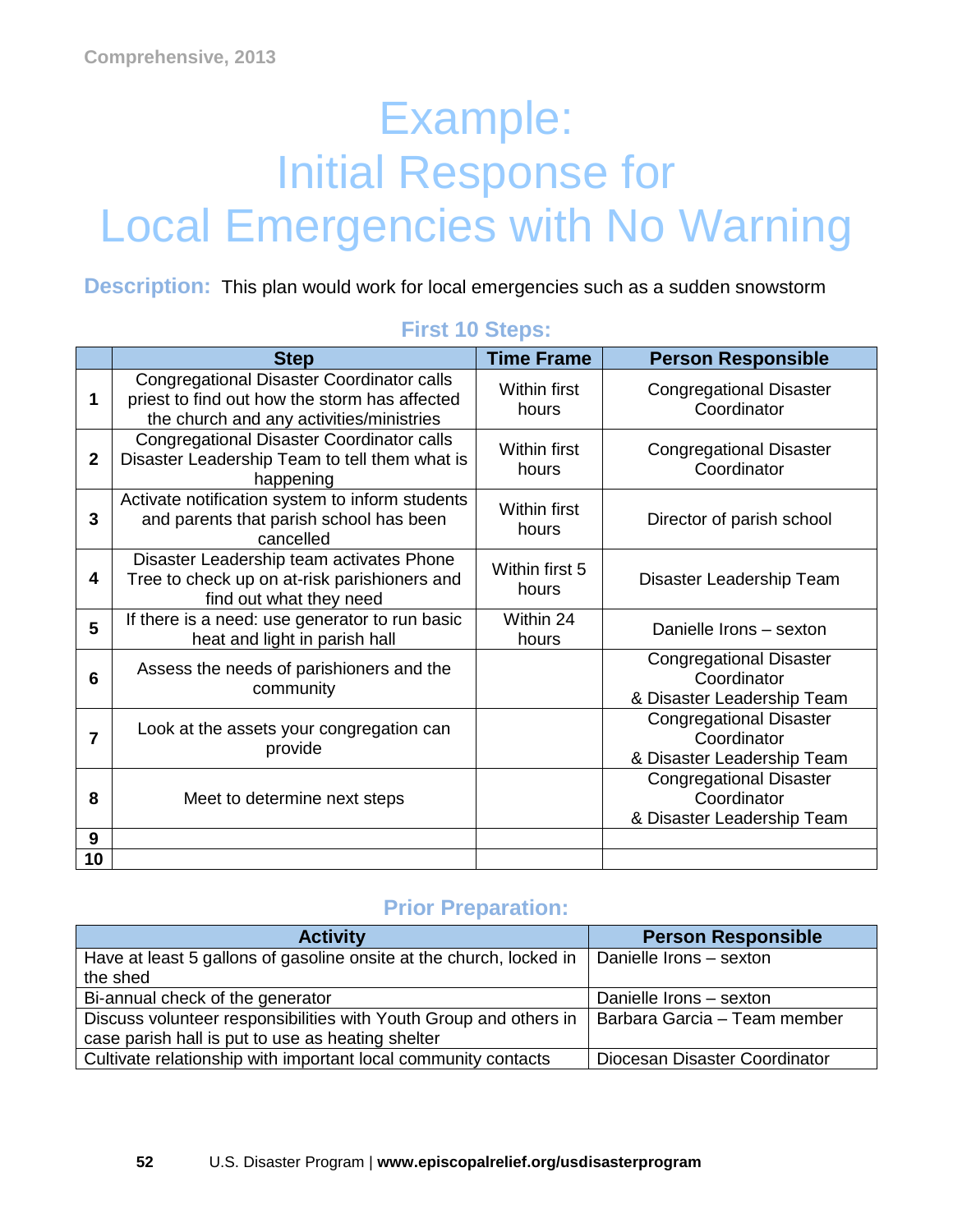# Initial response for Major Disasters with Warning

**Examples of the such disasters most likely to affect our region:** 

**First 10 steps:** *What are the first things that need to happen? By when do they need to start? And who is in charge?*

|              | <b>Step</b>                                                                             | <b>Time Frame</b> | <b>Person Responsible</b>                     |
|--------------|-----------------------------------------------------------------------------------------|-------------------|-----------------------------------------------|
| 1            | Call priest to find out how emergency has affected<br>church and/or services/ministries |                   | <b>Congregational Disaster</b><br>Coordinator |
| $\mathbf{2}$ | Call Disaster Leadership Team to activate phone tree                                    |                   | <b>Congregational Disaster</b><br>Coordinator |
| 3            | Call Diocesan Disaster Coordinator to inform diocese<br>of what is happening            |                   | <b>Congregational Disaster</b><br>Coordinator |
| 4            |                                                                                         |                   |                                               |
| 5            |                                                                                         |                   |                                               |
| 6            |                                                                                         |                   |                                               |
| 7            |                                                                                         |                   |                                               |
| 8            |                                                                                         |                   |                                               |
| 9            |                                                                                         |                   |                                               |
| 10           |                                                                                         |                   |                                               |

| <b>Activity</b> | <b>Person Responsible</b> |
|-----------------|---------------------------|
|                 |                           |
|                 |                           |
|                 |                           |
|                 |                           |
|                 |                           |
|                 |                           |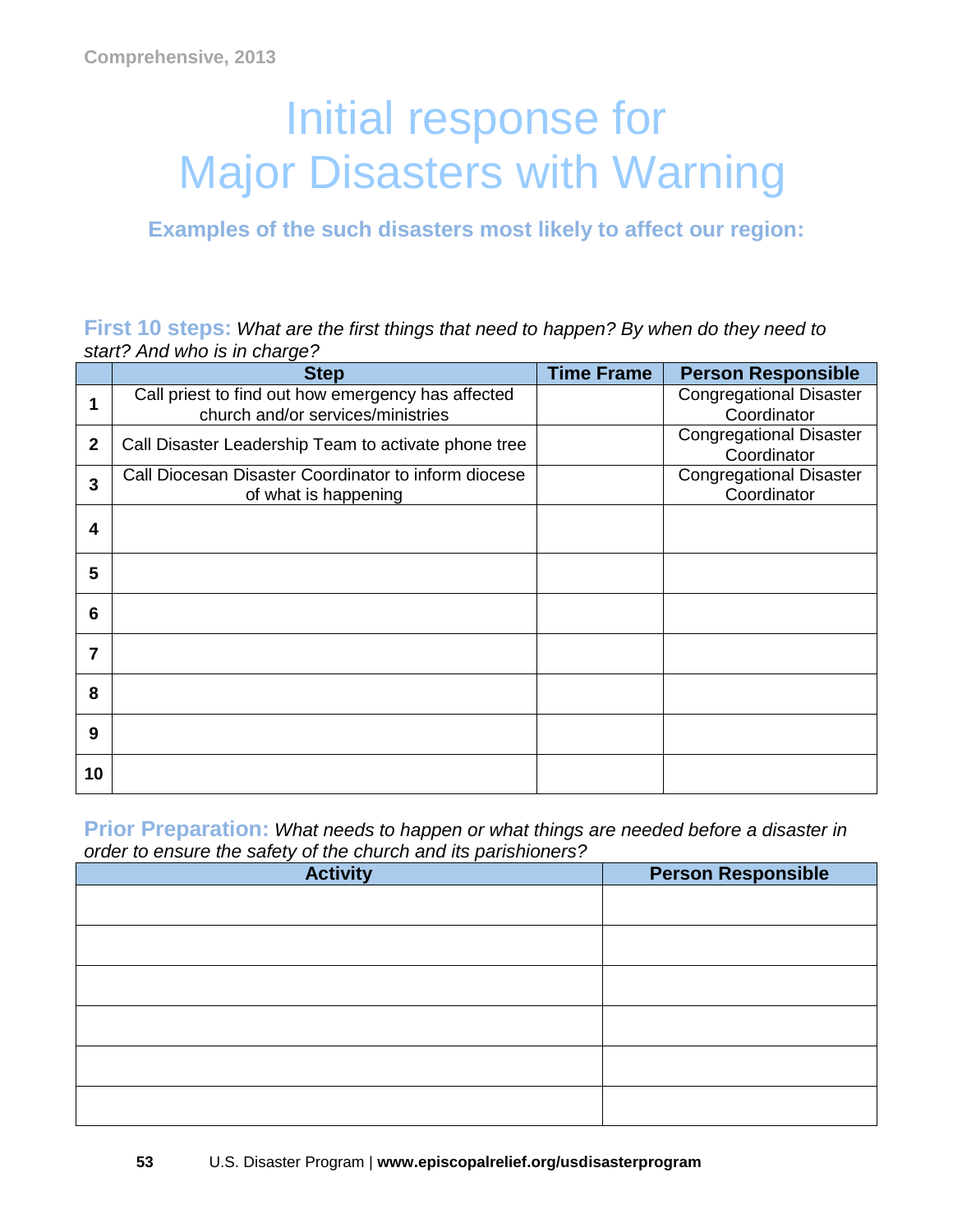# Initial response for Major Disasters with No Warning

**Examples of the such disasters most likely to affect our region:** 

**First 10 steps:** *What are the first things that need to happen? By when do they need to start? And who is in charge?*

|              | <b>Step</b>                                                                             | <b>Time Frame</b> | <b>Person Responsible</b>                     |
|--------------|-----------------------------------------------------------------------------------------|-------------------|-----------------------------------------------|
| 1            | Call priest to find out how emergency has affected<br>church and/or services/ministries |                   | <b>Congregational Disaster</b><br>Coordinator |
| $\mathbf{2}$ | Call Disaster Leadership Team to activate phone tree                                    |                   | <b>Congregational Disaster</b><br>Coordinator |
| 3            | Call Diocesan Disaster Coordinator to inform diocese<br>of what is happening            |                   | <b>Congregational Disaster</b><br>Coordinator |
| 4            |                                                                                         |                   |                                               |
| 5            |                                                                                         |                   |                                               |
| 6            |                                                                                         |                   |                                               |
| 7            |                                                                                         |                   |                                               |
| 8            |                                                                                         |                   |                                               |
| 9            |                                                                                         |                   |                                               |
| 10           |                                                                                         |                   |                                               |

| <b>Activity</b> | <b>Person Responsible</b> |
|-----------------|---------------------------|
|                 |                           |
|                 |                           |
|                 |                           |
|                 |                           |
|                 |                           |
|                 |                           |
|                 |                           |
|                 |                           |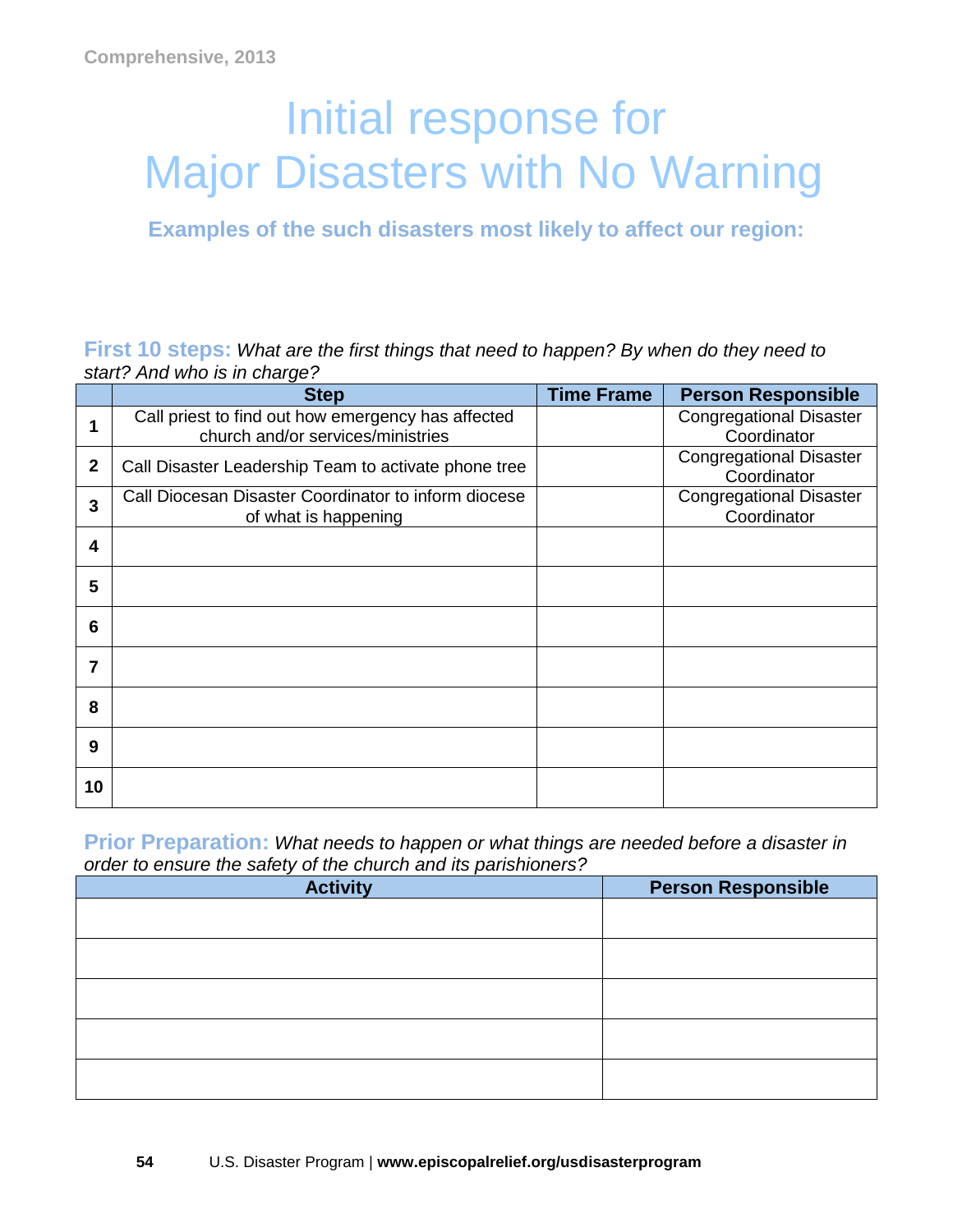# Initial Response for Local Emergencies with Warning

**Examples of the such emergencies most likely to affect our region:** 

#### **First 10 steps:** *What are the first things that need to happen? By when do they need to start? And who is in charge?*

|              | <b>Step</b>                                                                             | <b>Time Frame</b> | <b>Person Responsible</b>                     |  |  |
|--------------|-----------------------------------------------------------------------------------------|-------------------|-----------------------------------------------|--|--|
| 1            | Call priest to find out how emergency has affected<br>church and/or services/ministries |                   | <b>Congregational Disaster</b><br>Coordinator |  |  |
| $\mathbf{2}$ | Call Disaster Leadership Team to inform them what<br>is happening                       |                   | <b>Congregational Disaster</b><br>Coordinator |  |  |
| 3            | Call Diocesan Disaster Coordinator to inform diocese<br>of what is happening            |                   | <b>Congregational Disaster</b><br>Coordinator |  |  |
| 4            |                                                                                         |                   |                                               |  |  |
| 5            |                                                                                         |                   |                                               |  |  |
| 6            |                                                                                         |                   |                                               |  |  |
| 7            |                                                                                         |                   |                                               |  |  |
| 8            |                                                                                         |                   |                                               |  |  |
| 9            |                                                                                         |                   |                                               |  |  |
| 10           |                                                                                         |                   |                                               |  |  |

| <b>Activity</b> | <b>Person Responsible</b> |
|-----------------|---------------------------|
|                 |                           |
|                 |                           |
|                 |                           |
|                 |                           |
|                 |                           |
|                 |                           |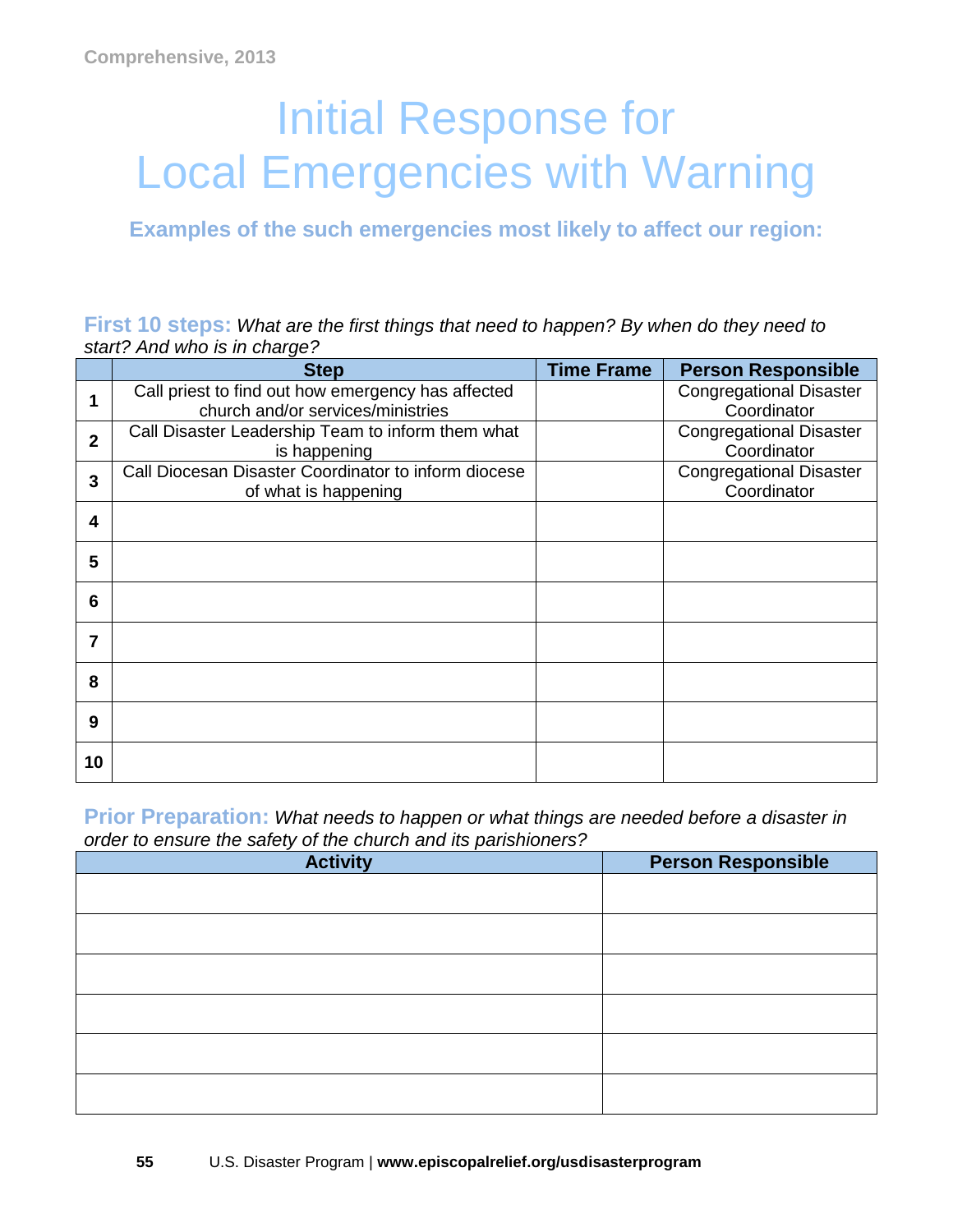# Initial Response for Local Emergencies with No Warning

**Examples of the such emergencies most likely to affect our region:** 

**First 10 steps:** *What are the first things that need to happen? By when do they need to start? And who is in charge?*

|              | <b>Step</b>                                          | <b>Time Frame</b> | <b>Person Responsible</b>      |  |  |
|--------------|------------------------------------------------------|-------------------|--------------------------------|--|--|
|              | Call priest to find out how emergency has affected   |                   | <b>Congregational Disaster</b> |  |  |
|              | church and/or services/ministries                    |                   | Coordinator                    |  |  |
| $\mathbf{2}$ | Call Disaster Leadership Team to inform them what    |                   | <b>Congregational Disaster</b> |  |  |
|              | is happening                                         |                   | Coordinator                    |  |  |
| 3            | Call Diocesan Disaster Coordinator to inform diocese |                   | <b>Congregational Disaster</b> |  |  |
|              | of what is happening                                 |                   | Coordinator                    |  |  |
| 4            |                                                      |                   |                                |  |  |
|              |                                                      |                   |                                |  |  |
| 5            |                                                      |                   |                                |  |  |
|              |                                                      |                   |                                |  |  |
| 6            |                                                      |                   |                                |  |  |
|              |                                                      |                   |                                |  |  |
| 7            |                                                      |                   |                                |  |  |
| 8            |                                                      |                   |                                |  |  |
|              |                                                      |                   |                                |  |  |
| 9            |                                                      |                   |                                |  |  |
| 10           |                                                      |                   |                                |  |  |
|              |                                                      |                   |                                |  |  |

| <b>Activity</b> | <b>Person Responsible</b> |  |  |
|-----------------|---------------------------|--|--|
|                 |                           |  |  |
|                 |                           |  |  |
|                 |                           |  |  |
|                 |                           |  |  |
|                 |                           |  |  |